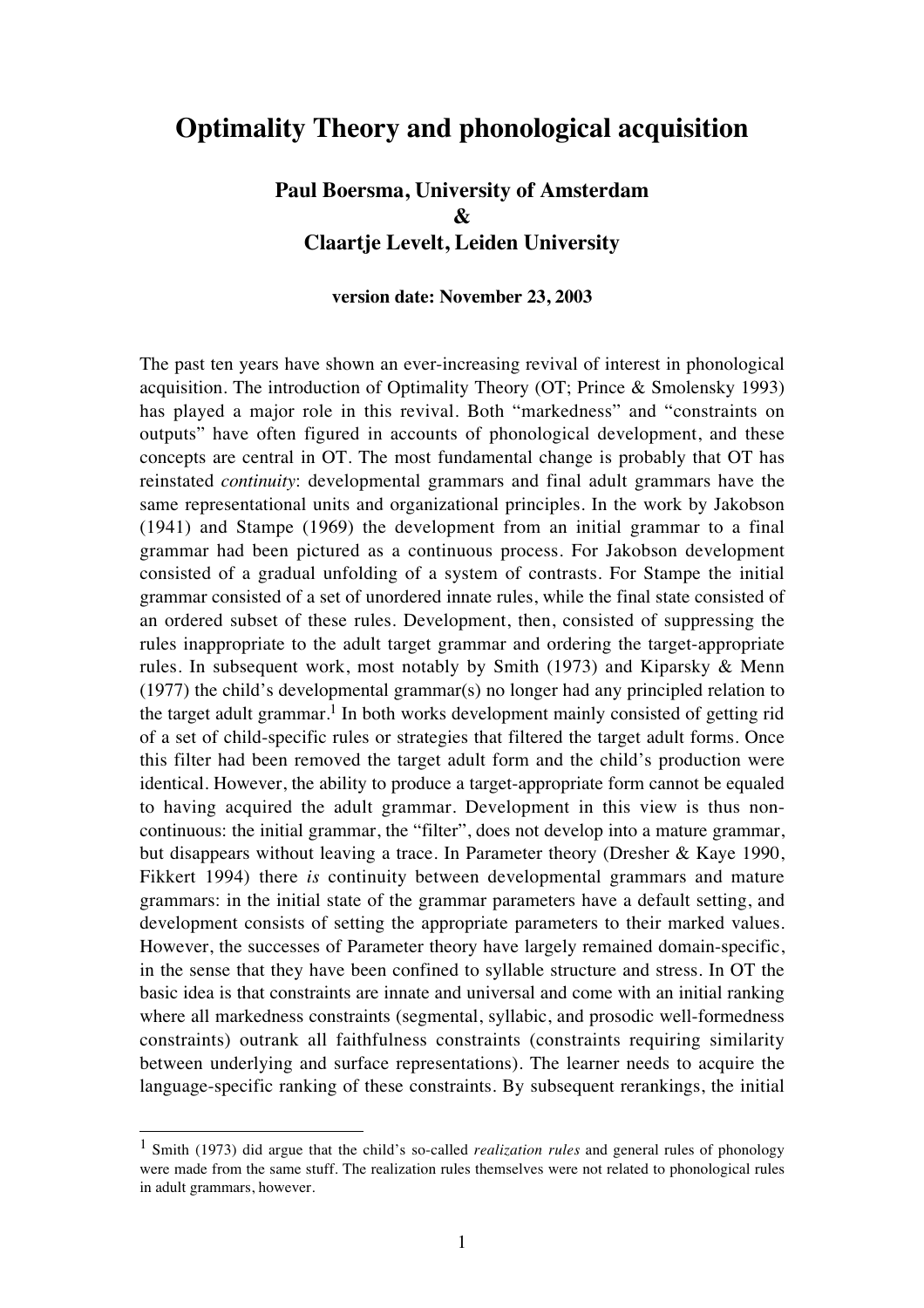grammar gradually develops into the target-appropriate final grammar. The relation between child language phonology and phonology general has thus been reinstated – "kids avoid what adults avoid, only more so" (Smolensky, p.c. 1995) and this probably underlies the growing interest in phonological acquisition. This is not to say that all accounts of phonological acquisition are now OT accounts; the hypothesis space that OT offers is even regularly used to propose accounts of phonological development that lie outside of the theory proper. The field is moving in various directions, and interesting combinations of computational and empiricist, theoretical and experimental research are developing.

With this state-of-the-art paper in mind, a survey was sent out to a large group of people involved in research on phonological acquisition. They were asked, among other things, what *they* thought the "state of the art" of the field was, and in which directions the field should proceed. The response rate was high, and the responses were very informative. Most people agreed on the current strong influence of Optimality Theory on acquisition research, and this paper will therefore focus on OT. We will start out, in §1, by presenting OT basics. In §2, we will discuss acquisition research in the light of two important hypotheses of OT. Then, in §3, the focus is on learnability issues in OT. In §4, we will try to answer the question how the field should proceed, taking into account the respondents' main concerns.

## **1. Optimality Theory**

#### **1.1. Fundamentals of Optimality Theory**

In the original version, an OT grammar consists of a set of innate, universal, violable constraints on *output* (surface) representations. There are two large sets of interacting constraints: *markedness* constraints, which demand structural unmarkedness of output representations, and *faithfulness* constraints, which demand that the output representations are similar to the *input* (underlying) representations. These many requirements are often in conflict. For example, markedness constraints prefer output representations that are unmarked, but if the input representation contains a marked configuration, faithfulness constraints require this marked structure to show up in the output. These and other types of conflict are resolved by constraint ranking. A higherranked constraint takes precedence over a lower-ranked constraint in determining the ultimate shape of the output. Depending on the language, violations of one constraint are considered to be worse than violations of some other constraint. The ranking of constraints is thus language-specific. All constraints are present in all grammars, although many of the constraints will usually have only subtle effects, or even no effect, on output shapes because of their low rankings. Constraints are violable, but only minimally so. An output candidate can violate a lower-ranked constraint in order to satisfy a higher-ranked constraint. The actual output results from a process whereby a set of output candidates – possible linguistic analyses of the input – is evaluated against the constraint hierarchy. The winning candidate, the *optimal output*, is the one which least violates the constraint hierarchy.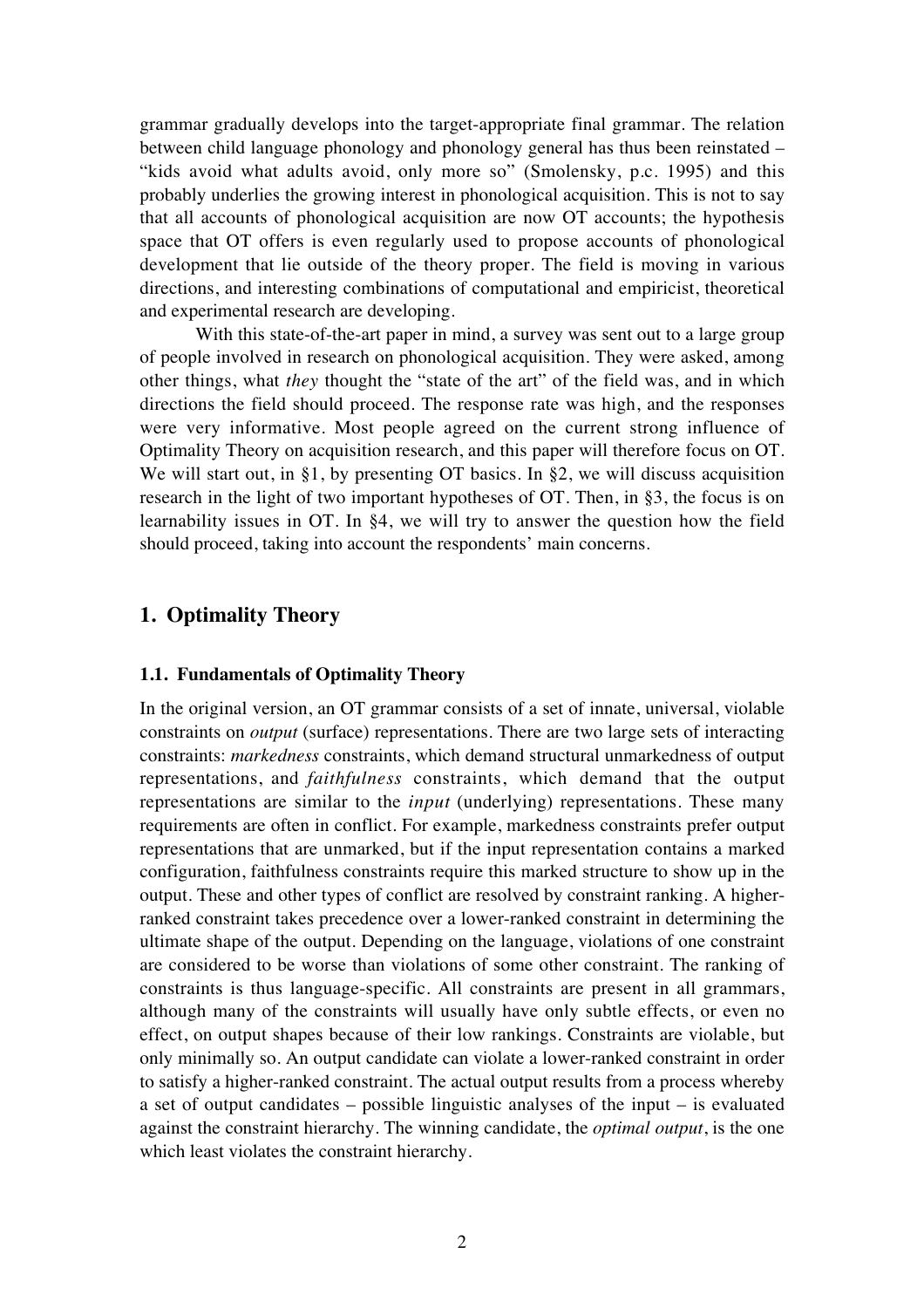OT thus differs from previous derivational accounts in several important ways. Apart from the fact that there are no rules, and no intermediate representations, there are also no restrictions on underlying representations. This is called *Richness of the Base* (see also §3.3). It implies that language-specific restrictions on surface forms and segment inventories are never consequences of restrictions in the lexicon, but always have grammatical causes, i.e., they are the result of interactions of markedness and faithfulness constraints.

As mentioned in the introduction, constraints refer to segmental, syllabic and prosodic properties. In addition they can refer to the alignment of segments, syllables and higher-order prosodic units, and to the alignment of phonological and morphological units. Since these constraints are all connected through the ranking, interactions between for example segmental and prosodic structure can be accounted for in a non-stipulative way.

#### **1.2. Acquisition as reranking of constraints**

Optimality Theory makes two particular strong points for acquisition research. One point, already mentioned above, is the fact that OT has incorporated notions like "markedness" and "output constraint" which already played an important role in studies on child language phonology. Many aspects of child language phonology that researchers have always tried to, or wanted to, express *can* suddenly be expressed within the larger context of a formal theory. This further explains the renewed interest in the field: there is a fit between the empirical data and the theoretical vocabulary. The other particular strength of OT for acquisition research lies in the way it stakes out the hypothesis space. It is possible to formulate precise hypotheses and to test them. It turns out that based on this type of research some of the same conclusions that child language phonologists posited decades ago need to be drawn again. However, these conclusions now have a theoretical basis.

Since constraints are assumed to be innate and universal, acquiring an OT grammar should basically mean acquiring the language-specific ranking of these constraints. There are two questions in this respect: what is the initial state of an OT grammar, and how does it subsequently develop?

As for the issue of the initial state, early research in formal learnability (Tesar & Smolensky 1993 et seq.) had simply assumed that all constraints started out being unranked. Although the resulting learning algorithms were capable of acquiring a grammar, they were not designed to model the productions that the learner utters during the developmental period. In work based on empirical studies (e.g. Gnanadesikan 1995/to appear, Levelt 1995), it was pointed out that outputs are initially governed by markedness constraints, rather than by faithfulness constraints. This led to the proposal that in the initial state of the grammar, all markedness constraints outrank all faithfulness constraints, or "M >> F" for short. For formal learning algorithms this turned out to be a better starting point as well, since it partially circumvented the subset problem (see §3.3): by starting out with the most constricted system, a learner can reach the superset grammar by taking into account positive evidence only. Both sources of scientific evidence (namely empirical data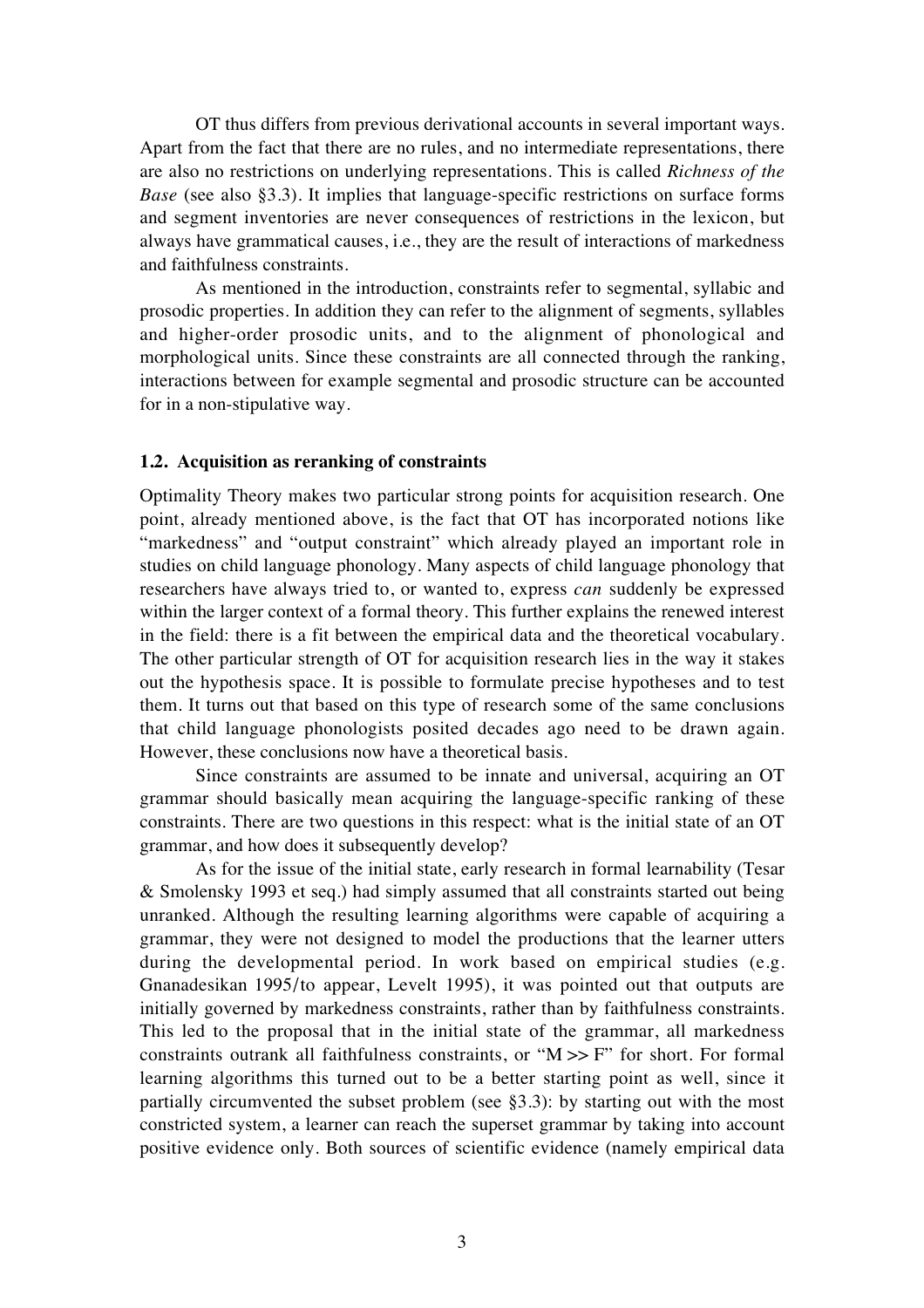and learning algorithms) thus converged on an initial state  $M \gg F$  (but see Hale  $\&$ Reiss 1998 for an opposite proposal).

As for the subsequent reranking of the constraints, the general view became that learning was error-driven (see §3.1 and §3.2): when the learner detects a disparity between the output of her grammar and the adult target, she will lower the rankings of some or all of the constraints that favor her own output, and she may also raise the rankings of some or all of the constraints that favor the adult target. In early  $M \gg F$ stages, this means that if the adult target form contains marked structure that is disallowed by a high-ranked markedness constraint in the learner's grammar, this markedness constraint tends to be demoted, and the corresponding faithfulness constraint may be promoted; this will sooner or later lead to some F >> M rankings. Unlike the default setting of a parameter, which has no effect at all once the parameter has been set to its marked value, a constraint is not rendered powerless once it has become low-ranked. Since the constraint remains in the grammar, its presence may still be felt under specific circumstances.

#### **1.3. Underlying representations**

What about the underlying representation, the input to the grammar? How does the learner establish the input to the OT grammar? This has been an issue in all theories: input-output pairings are needed to establish a grammar, while a grammar is needed to establish the input representation. Smolensky (1996a) argues that the learner will select the input representation that matches the adult output representation as the optimal input, even when the learner's grammar is still unlike the adult grammar. This follows from the combination of two OT tools, *Richness of the Base* and *Lexicon Optimization*. The example, after Smolensky, is the word *cat* /kæt/. The learner produces [kæ] for *cat*, because the markedness constraint NOCODA ("a syllable should not have a coda") outranks the faithfulness constraint MAX(seg) ("don't delete a segment") in his or her grammar. Tableau (1) shows how the child makes the crucial choice between [kæ] and [kæt] and at the same time rules out two other candidates with the faithfulness constraints DEP(seg) "don't insert a segment" and IDENT ("don't replace a segment").

| /kæt/             |          |          |      | $\vert$ NOCODA $\vert$ DEP(seg) $\vert$ IDENT $\vert$ MAX(seg) |
|-------------------|----------|----------|------|----------------------------------------------------------------|
| [kæt]             | $\ast$ 1 |          |      |                                                                |
| $\mathbb{R}$ [kæ] |          |          |      | $\ast$                                                         |
| [kæti]            |          | $\ast$ 1 |      |                                                                |
| [kx]              |          |          | $*!$ |                                                                |

(1) *The child's production of* cat

In (1) the presumed input is /kæt/. The question is, did the learner indeed store this input representation when she heard an adult produce the word *cat* [kæt]? Assuming that the learner has indeed perceived [kæt], the argument proceeds as follows. The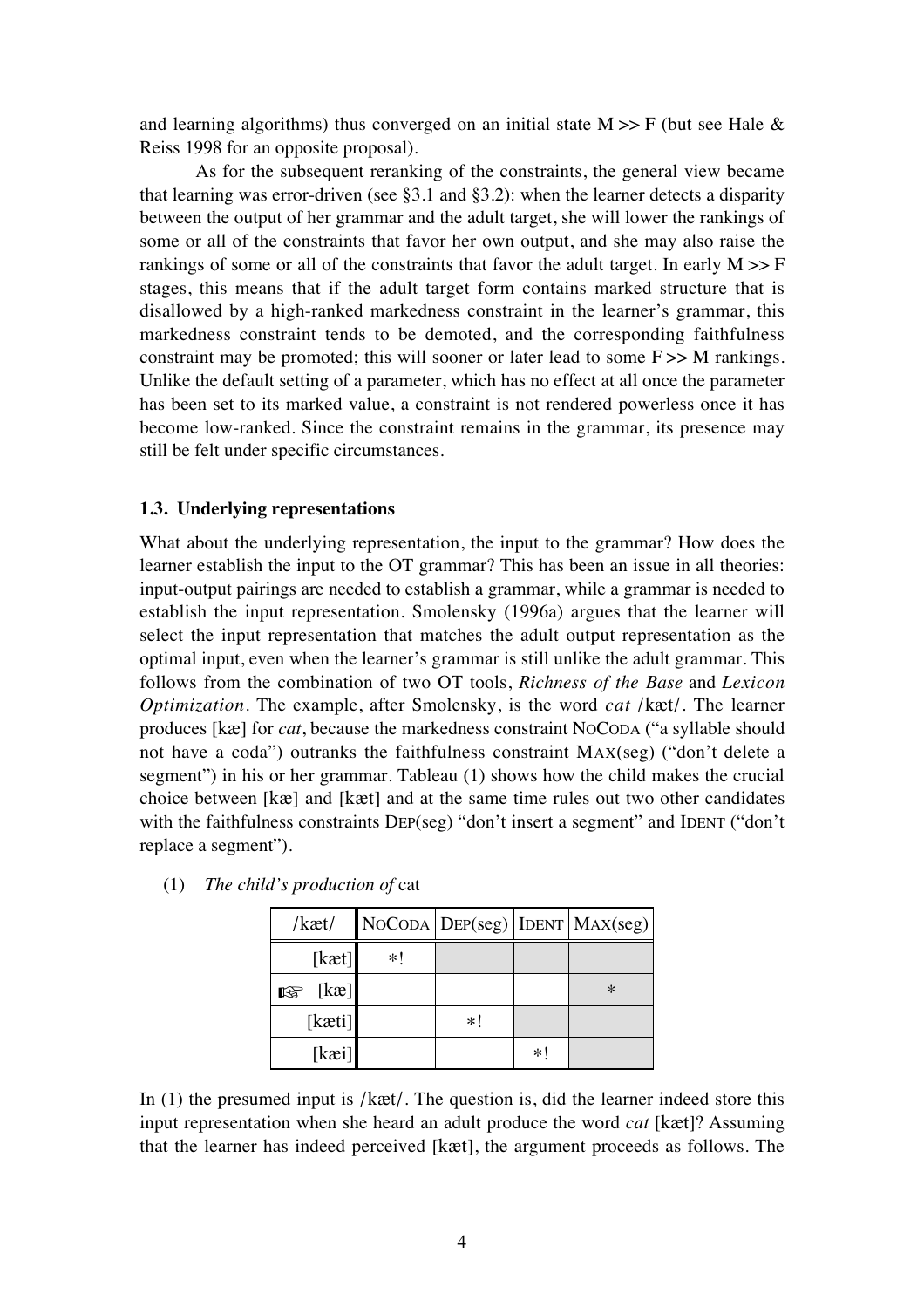perceived adult [kæt] is now evaluated by the same grammar used for production, this time to find the optimal input matching the output. See tableau (2).

|                       | input candidates   perceived output   $NOCODA$   $DEF(seg)$   $IDENT$   $MAX(seg)$ |        |       |        |       |
|-----------------------|------------------------------------------------------------------------------------|--------|-------|--------|-------|
| $\mathbb{R}$ /kæt/    | [kæt]                                                                              | $\ast$ |       |        |       |
| /kæ/                  | [kæt]                                                                              | $\ast$ | $*!$  |        |       |
| $\alpha$              | [kæt]                                                                              | $\ast$ | $*!*$ |        |       |
| $\gamma$ dog $\gamma$ | [kæt]                                                                              | $\ast$ |       | $*!**$ |       |
| /skæti/               | [kæt]                                                                              | $\ast$ |       |        | $*!*$ |

(2) *The child's comprehension of* cat

Since [kæt] contains a coda consonant, the constraint NOCODA is always violated by this output, no matter what input is paired with it. This means that for comprehension, unlike for production, the NOCODA constraint is not decisive. The next constraint, the faithfulness constraint MAX, does prefer a single input: /kæt/, which is the only input-output pair that does not involve a MAX violation. From all the possible input candidates – *Richness of the Base* – the optimal one turns out to be the candidate that, all else being equal, is most faithful to the perceived output – this is called *Lexicon Optimization* (Prince & Smolensky 1993). As soon as the learner becomes aware of morpho-phonological alternations, certain input representations might need to be revised. While the input candidate  $/$  fiont $/$  is for a long time the optimal input candidate for the perceived output  $\left[\text{fiont}\right]$  ' $\text{dog}$ ' in Dutch, it needs to be revised as soon as the learner relates the perceived output [fionda] '*dogs*', to the perceived output [fiont] '*dog*'.

In models of phonological acquisition it is often assumed that the child's perception is accurate. Many studies on infant speech perception (e.g. Eimas, Siqueland, Jusczyk & Vigorito 1971; Kuhl 1991; for an overview, see Jusczyk 1997) have indeed shown that infants can discriminate precisely their language-specific sound contrasts long before they start producing speech. These findings appear to support the assumption in most empirical studies on phonological acquisition in OT that the child's lexical representation is largely equivalent to an adultlike surface representation. However, other studies have shown that lexical representations are not always accurate. Hallé & Boysson-Bardies (1996), for instance, conclude that 11 months-old children have underspecified representations of familiar words. Recent studies by Stager & Werker (1997) and Werker & Stager (2000) find that sounds that could be distinguished by children around 14 months old in a pure speech perception task could not be distinguished in a word learning task. Since the onset of meaningful speech production is also somewhere between 11 and 14 months, it is not unlikely that in the early stages, lexical representations are un(der)specified in certain respects, and therefore less target-appropriate than assumed in much OT work. We will come back to this issue below.

Now that the basics of OT and the basic OT assumptions for acquisition have been discussed, we can turn to acquisition research proper.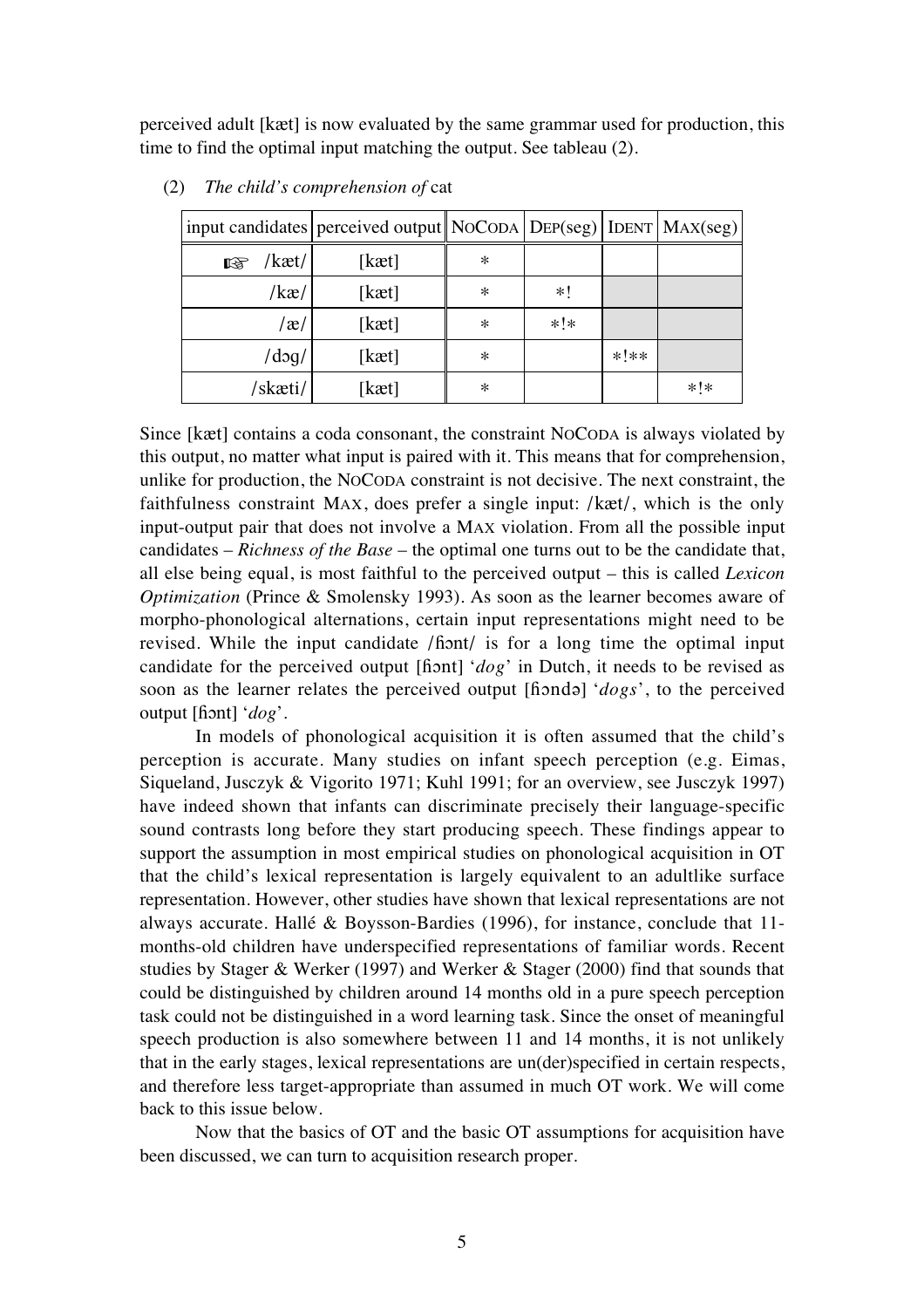## **2. Optimality Theory and acquisition research**

By now, OT accounts have been presented for virtually every aspect of child phonology: sound substitutions and segmental development (Adam 2003; Dinnsen & McGarrity 1999; Dinnsen & O'Connor 2001; Dinnsen, O'Connor & Gierut 2001; Gilbers 2001; Gilbers & Van der Linde 1999; Joppen & Grijzenhout 2000; Inkelas & Rose 2003), prosodic structure, truncations, stress (Adam 2003; Demuth 1995a, 1995b, 1996; Lleó & Demuth 1999; Pater 1997; Ota 1999), cluster reduction (see references in §2.2.1), syllable structure (Joppen & Grijzenhout 1999; Levelt, Schiller & Levelt 2000; Levelt & Van de Vijver, to appear), consonant harmony (see references in §2.3), variation (Adam 2003; Dinnsen & McGarrity 1999; Gierut, Morrisette & Champion 1999; Pater & Werle 2001), the interaction between phonology and morphology (Adam 2003; Lléo 2001; Lléo & Demuth 1999), everything (Bernhardt & Stemberger 1998). However, rather than presenting a complete overview of OT acquisition research, we choose to focus on two important OT-based statements concerning acquisition. These are "Development = reranking," discussed in §2.1, and "Developmental grammars correspond to adult final grammars," discussed in §2.2. These statements will be illustrated with OT acquisition research. In §2.3 we will review work on a process that has been considered a typical child language process: consonant harmony.

## **2.1. Development = reranking**

The basic premise is that markedness constraints outrank faithfulness constraints in the initial state of the grammar, and that development consists of reranking constraints. Reranking will stop when the outputs of the developing grammar and those of the target adult grammar are identical. A couple of studies have shown that developmental stages can indeed be captured by positing successive grammars in which the relative rankings of markedness and faithfulness constraints change from  $M \gg F$  to, eventually,  $F \gg M$ . We will illustrate development as reranking with work by Levelt, Schiller & Levelt (2000), Ota (1999) and Pater (1997).

## **2.1.1. Acquisition of syllable types**

The core syllable consists of an onset consonant (C) followed by a vowel (V), i.e. CV. This is assumed to be the most unmarked syllable type, and in OT every deviation from this form therefore constitutes a violation of one of the syllabic markedness constraints. These constraints are:

(3) *Syllabic markedness constraints*

ONSET: a syllable should have an onset. NOCODA: a syllable should not have a coda. \*COMPLEX-ONSET: a syllable should not have a complex onset. \*COMPLEX-CODA: a syllable should not have a complex coda.

In the initial state of the grammar these constraints all outrank faithfulness. In this stage, then, the only possible optimal outputs are CV outputs. This has indeed been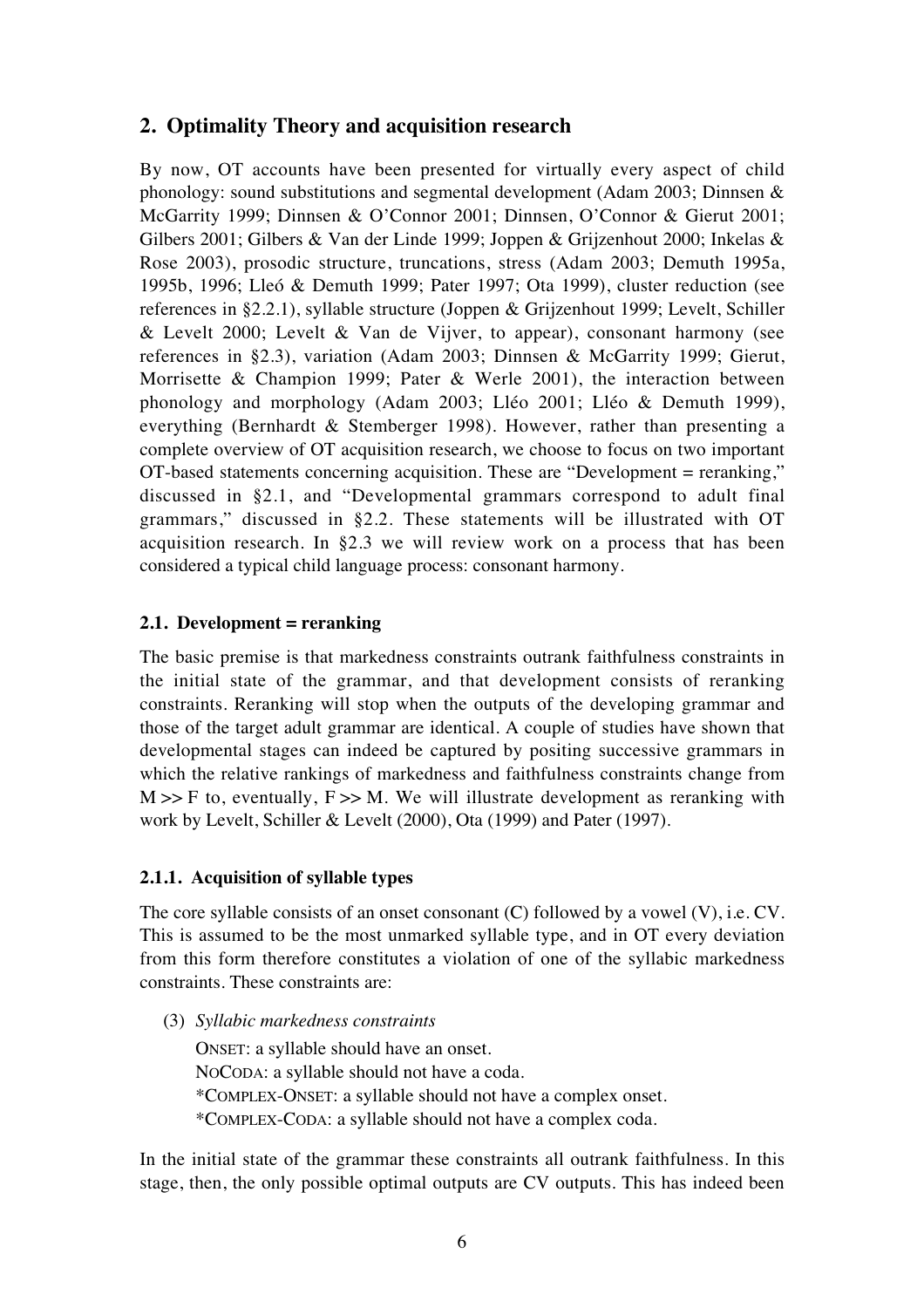noticed time and again in early child language data. Levelt, Schiller & Levelt (2000) report on a study on the development of syllable types in longitudinal, naturalistic data of 12 children acquiring Dutch. The children that produced only one syllable type indeed produced CV syllables exclusively. This apparently confirms the  $M \gg F$  point of departure for development. For Dutch, the final ranking is the reverse for syllable structure,  $F \gg M$ , since every markedness constraint in (3) can be violated in the adult language. The language allows vowel-initial syllables (which violate ONSET), closed syllables (which violate NOCODA), and syllables with onset clusters or coda clusters (which violate the \*COMPLEX constraints).

In the study by Levelt et al. it turned out that the different syllable types were acquired step by step, and that the order of acquisition was surprisingly similar across the 12 children. The only variation concerned the acquisition of consonant clusters. One group of children acquired complex onsets before complex codas, while another group acquired complex codas before complex onsets.

(4) *Order of acquisition of syllable types*

$$
group A: CVCC > VCC > CCV > CCVC
$$
  
\n
$$
CV > CVC > V > VC
$$
  
\n
$$
group B: CCV > CCVC > CVCC > VCC
$$

The general direction of development can indeed be captured by intermediate grammars that link the initial to the final grammar by demoting the markedness constraints below faithfulness one by one:

- (5) *Developmental grammars*
	- Stage 1: { \*COMPLEX-O, \*COMPLEX-C, ONSET, NOCODA } >> **FAITH**  $\Rightarrow$  allows CV outputs only.
	- Stage 2: { \*COMPLEX-O, \*COMPLEX-C, ONSET } >> **FAITH** >> NOCODA  $\Rightarrow$  allows CV, CVC.
	- Stage 3: { \*COMPLEX-O, \*COMPLEX-C } >> **FAITH** >> { ONSET, NOCODA }  $\Rightarrow$  allows CV, CVC, V, VC.
	- Stage 4a: \*COMPLEX-O >> **FAITH** >> { \*COMPLEX-C, ONSET, NOCODA }  $\Rightarrow$  allows CV, CVC, V, VC, CVCC, VCC.
	- Stage 4b: \*COMPLEX-C >> **FAITH** >>  $\{$  \*COMPLEX-O, ONSET, NOCODA  $\}$  $\Rightarrow$  allows CV, CVC, V, VC, CCV, CCVC.
	- Stage 5: **FAITH** >> { \*COMPLEX-O, \*COMPLEX-C, ONSET, NOCODA }  $\Rightarrow$  allows all syllable types.

There are some more subtle developments that the above developmental grammars fail to capture. For example, it was found that for some children the syllable type VC occurred in the data at a later stage than the syllable type V. This is not expected: as soon as both NOCODA and ONSET are dominated by FAITH both V and VC should be possible. It is not clear if indeed every development in the data should be taken to reflect a grammatical development. The findings could turn out to be artifacts of the data collection. However, these more subtle developments can be accounted for in the grammar if *local conjunction* of constraints is invoked. The syllable type VC is more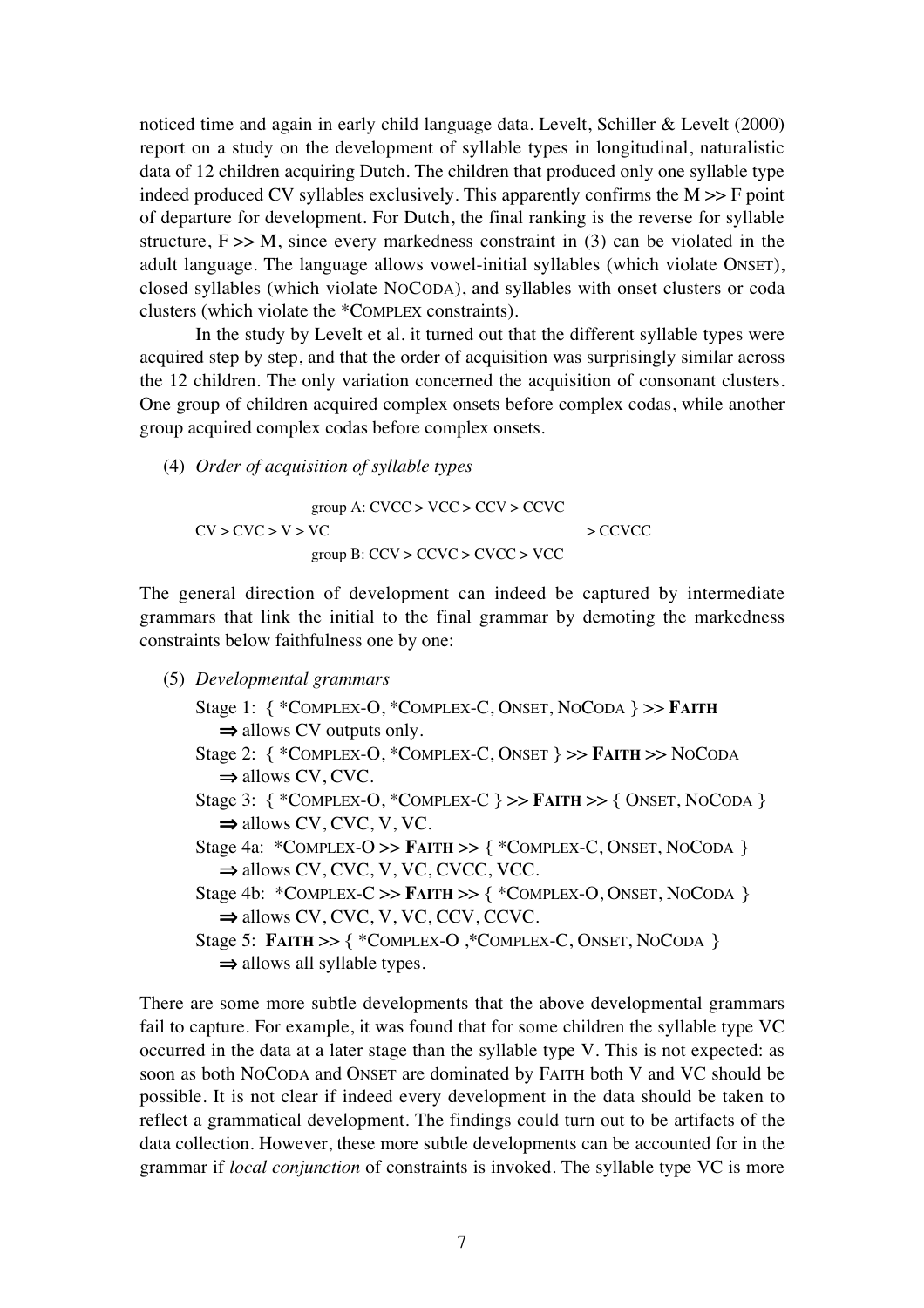marked than either V or CVC in the sense that it violates both ONSET and NOCODA. In the evaluation of a VC candidate for a VC input, in a grammar where FAITH outranks NOCODA and ONSET, these two markedness violations do not play a role, since VC is faithful. In OT there is the possibility to combine the constraints ONSET and NOCODA in a new conjoined constraint, which is ranked above the individual constraints (Smolensky 1993). The new, conjoined constraint ONSET&NOCODA is violated when both parts of the conjunction are violated. In (6) it is illustrated how a grammar with ONSET&NOCODA rules out VC while allowing for V and CVC:

| /VC/            | ONSET&NOCODA FAITH ONSET NOCODA |   |  |
|-----------------|---------------------------------|---|--|
| VC              | $\ast$                          |   |  |
|                 |                                 | ∗ |  |
| <b>CVC</b><br>眨 |                                 | ∗ |  |

(6) *Conjoined constraints in the grammar*

| /V/        | ONSET&NOCODA   FAITH   ONSET   NOCODA |       |        |   |
|------------|---------------------------------------|-------|--------|---|
| VC         | $*!$                                  | ∗     | $\ast$ | Ж |
|            |                                       |       | $\ast$ |   |
| <b>CVC</b> |                                       | $*!*$ |        | Ж |

| /CVC/           | ONSET&NOCODA FAITH ONSET NOCODA |        |        |  |
|-----------------|---------------------------------|--------|--------|--|
| VC              | $\ast$ 1                        | $\ast$ | ⋇      |  |
|                 |                                 | $*!*$  | $\ast$ |  |
| <b>CVC</b><br>隐 |                                 |        |        |  |

In OT this move has consequences, however. Since constraints are supposed to be universal, what is the status of the conjoined constraint in this respect? If it is a universal constraint, we expect to find more evidence for the presence of this constraint in grammars. If no such evidence can be found, the constraint might reflect a child-specific, transient processing problem. The question is then if such problems should be accounted for in the phonological grammar. However, with or without conjoined constraints, development can be accounted for in terms of reranking, whereby markedness constraints are demoted below a competing faithfulness constraint one by one.

## **2.1.2. Acquisition of prosodic structure**

Our next example of development as reranking comes from the dissertation of Ota (1999) and concerns the development of word-internal prosodic structure. Children often produce truncated forms of adult targets. In most accounts this phenomenon has been related to the fact that the child maps the adult target onto some specific prosodic shape, like the minimal word. In OT the prosodic shape of a word is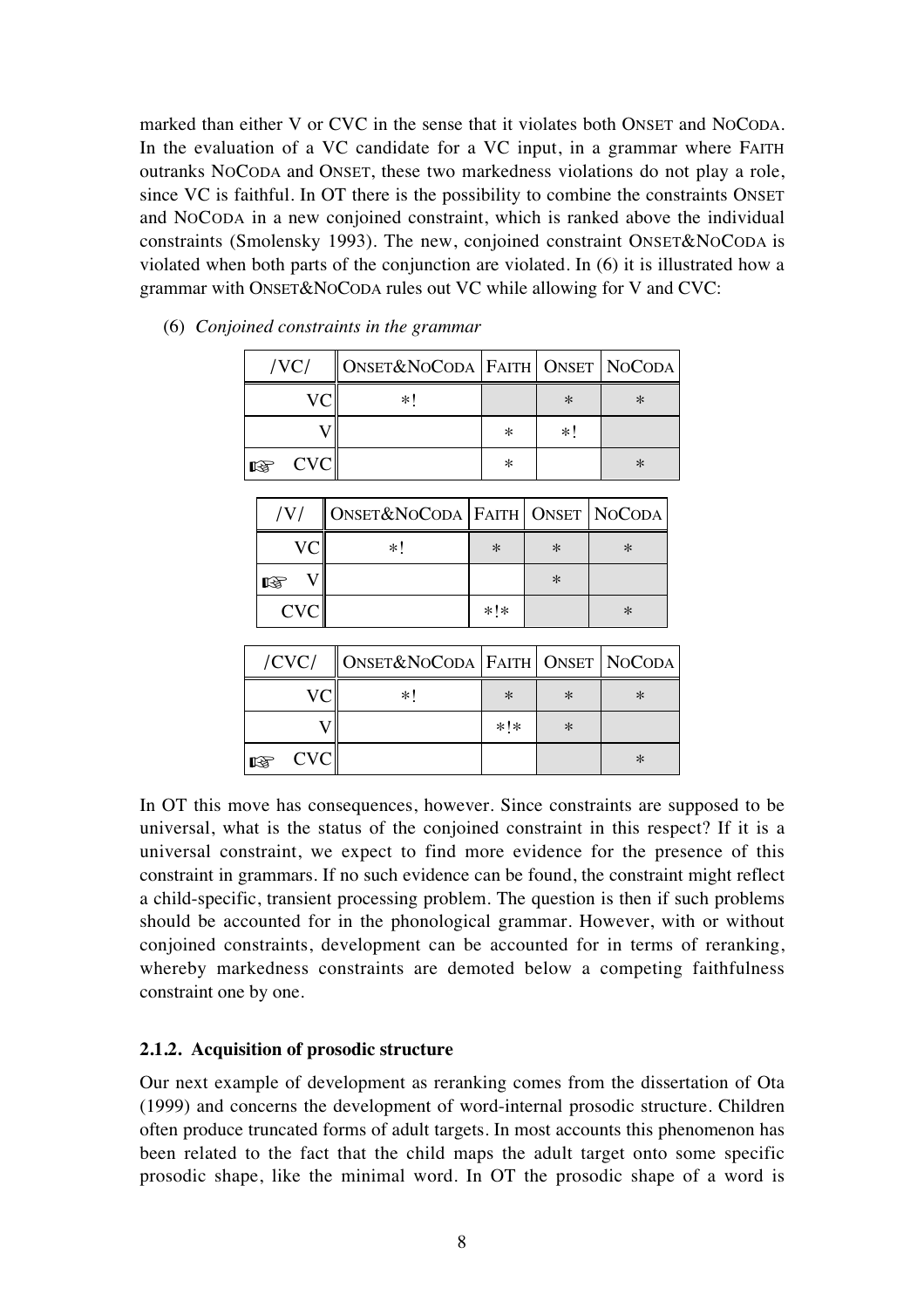regulated by a set of markedness constraints. Ota accounts for the initial prosodic shape and subsequent developments of child forms in Japanese using the following set of markedness constraints:

(7) *Prosodic markedness constraints*

FTBIN: feet are binary at some level of analysis (syllable, mora). ALIGNFT-L: every foot must be left-aligned within a prosodic word. PARSE-σ: every syllable must be parsed (contained) in a foot. TROCHAIC: every accented syllable must be left-aligned within a foot.

These constraints compete with the faithfulness constraints:

(8) *Faithfulness constraints*

MAX(seg): every segment in the input must have a correspondent in the output.

 $DEF(\mu)$ : every mora in the output must have a correspondent in the input.

IDENT( $\acute{\sigma}$ ): every output correspondent of an accented syllable in the input must be accented.

If the OT assumption of an initial  $M \gg F$  ranking is correct, we expect that in an early stage all four markedness constraints are ranked at the top, so that optimal candidates will always have the shape of a binary trochaic foot. This is indeed what Ota finds in his Japanese child language data. Longer adult target forms are truncated, while monomoraic adult target forms are augmented in the children's productions. Children are always faithful, though, to the accented syllable, if there is one. Examples are in (9).

(9) *Augmentations and truncations in child Japanese*

| input                       | gloss    | winning output  | violation of      |
|-----------------------------|----------|-----------------|-------------------|
| a. $/m\acute{\rm e}_{\mu}/$ | 'eye'    | $(me_{\mu\nu})$ | $\text{Dep}(\mu)$ |
| b. /bánana/                 | 'banana' | (bána)          | MAX(seg)          |
| c. /muzukaci:/ 'difficult'  |          | (káci)          | MAX(seg)          |
| d. /takái/                  | 'high'   | (kai)           | MAX(seg)          |

In (10) we see the tableau for the form /takái/ (from Ota 1999). Parentheses mark foot boundaries.

| /takái/     | TROCHAIC PARSE- $\sigma$ IDENT( $\acute{\sigma}$ ) MAX(seg) |    |      |      |
|-------------|-------------------------------------------------------------|----|------|------|
| (takái)     | *1                                                          |    |      |      |
| ta(k4i)     |                                                             | *1 |      |      |
| (tákai)     |                                                             |    | $*!$ |      |
| (kái)<br>⊮ঌ |                                                             |    |      | $**$ |

(10) *Truncation in Japanese*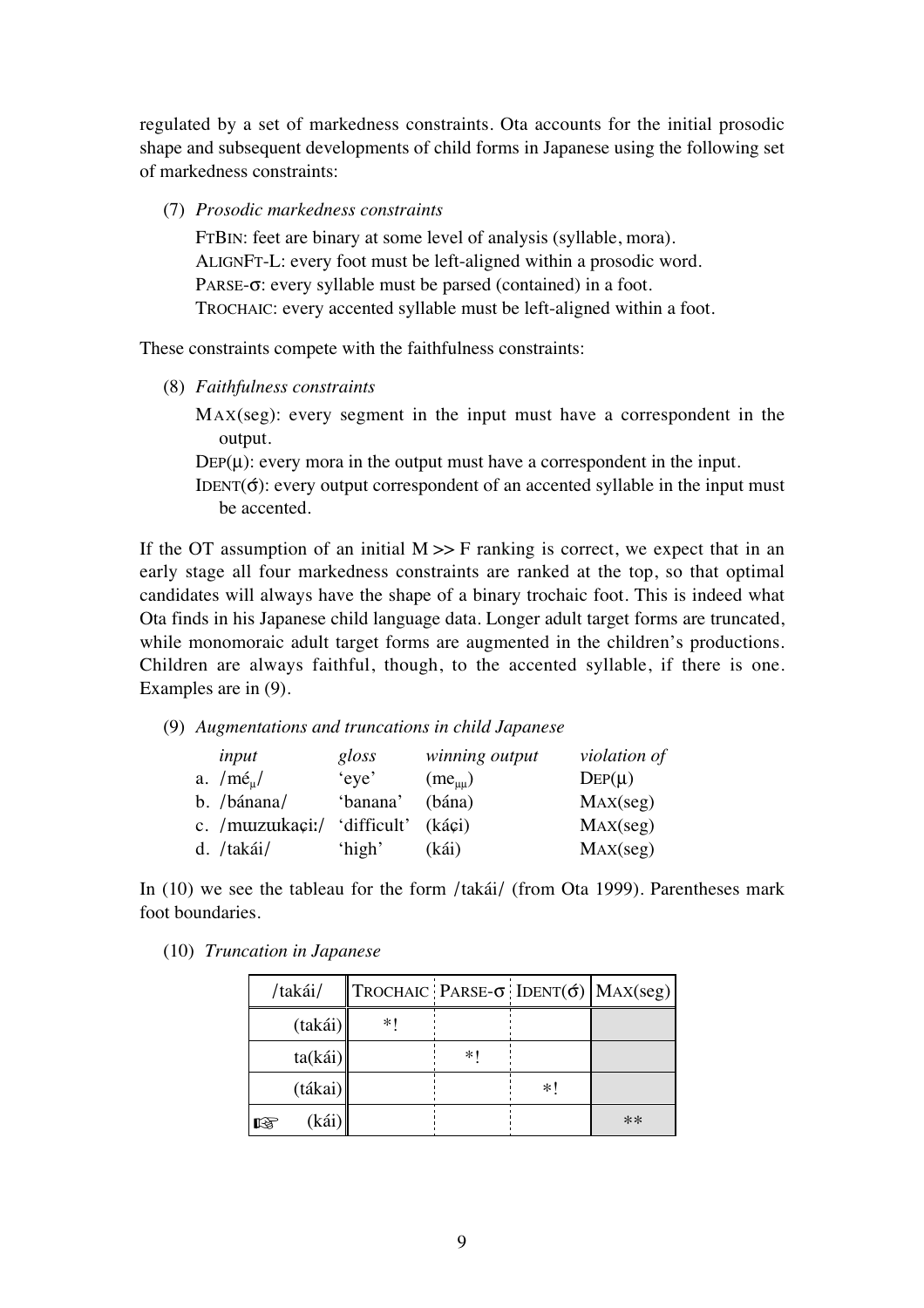In the adult state of the grammar, the markedness constraints are ranked below the faithfulness constraints. However, Ota finds evidence for an intermediate stage, where TROCHAIC has been demoted below the faithfulness constraint MAX, while the other markedness constraints still outrank this constraint. At this stage, the input form /takái/ is produced faithfully, while longer forms are still truncated. The developments are, then, as in (11). Ota does not present all the constraints in a single grammar, but only presents rankings for which ranking arguments are found in the data.

(11) *Rerankings in the grammar*

*With respect to DEP:* Stage 1: FTBIN >> **DEP** ⇒ augmentation of monomoraic target forms. Stage 2: **DEP** >> FTBIN ⇒ faithful monomoraic outputs are possible.

*With respect to MAX:*

Stage 1:  $\{$  FTBIN, ALIGNFT-L, IDENT( $\acute{\sigma}$ ), TROCHAIC  $\}$  >> MAX ⇒ truncation of longer adult target forms to binary trochaic feet. Stage 2:  $\{$  FTBIN, ALIGNFT-L, IDENT( $\acute{\sigma}$ )  $\}$  >> MAX >> TROCHAIC ⇒ truncation, faithful right-aligned accent possible. Stage 3:  $Max \gg$  { FTBIN, ALIGNFT-L, IDENT( $\acute{\sigma}$ ), TROCHAIC }

Development of prosodic structure can thus also be captured by a gradual reranking of constraints.

#### **2.1.3. Development is reranking of constraints, not getting rid of constraints**

Stampe (1969) proposed that children are born with a large set of rules. The language learner needs to suppress the rules that are not operative in the target language. In OT the idea is that children are born with a set of constraints, which need to be reranked. Unlike the suppressed rules, reranked constraints remain present in the grammar. Why don't constraints disappear from the grammar, like they used to do in pre-OT accounts of child language phonology? Minimal violation is the keyword here. A constraint is not violated unless not violating this constraint leads to the violation of a higherranked constraint. But even in this case, the optimal candidate will be the candidate that only minimally violates the constraint. An output candidate with more violations of the constraint will loose out to the candidate that minimally violates the constraint. The presence of this dominated constraint in the grammar is thus required.

Pater (1997) sets out to show that constraints that start out being undominated in the child's grammar still play a role in the mature grammar even though they have ended up being dominated by other constraints.

Pater discusses truncations in English child language, and it should not come as a surprise that these truncations look very similar to the truncations of Japanese children we just discussed. The initial grammar proposed for English is therefore already familiar: the combination of the high-ranked prosodic markedness constraints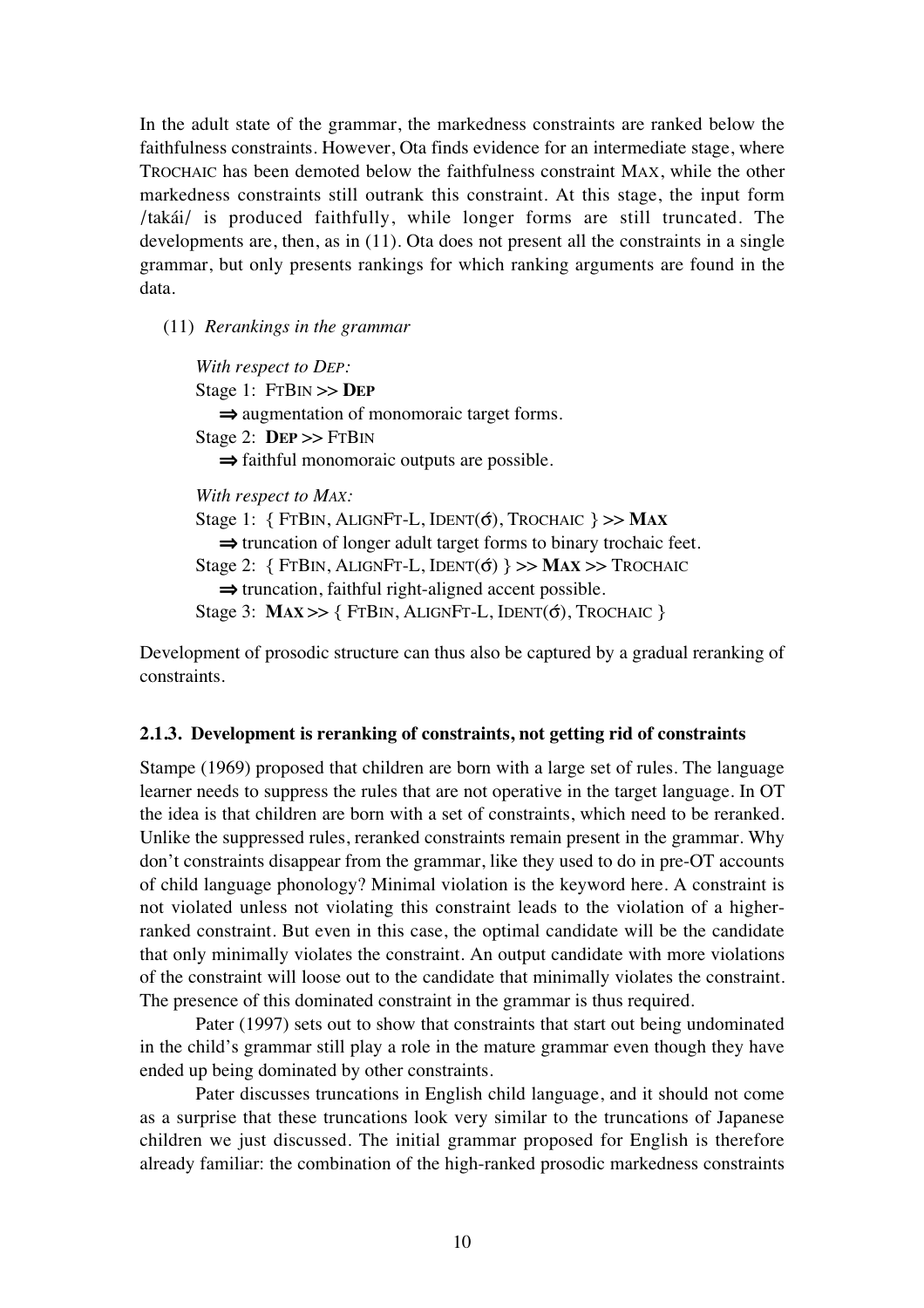ALIGNFT-L, PARSE- $\sigma$ , and FTBIN, which dominate the faithfulness constraint  $\text{MAX}(\sigma)$ force the optimal output to equal a minimal word, i.e. a single trochaic foot.

- $\hbar$ ippopotamus/ ALIGNFT-L PARSE- $\sigma$  FTBIN MAX( $\sigma$ )  $(\text{hippo})(\text{pota})$ mus  $*(!)*$  \*(!)  $(pota)$ mus  $*!$  \*! \*\*  $(potamus)$   $*$ !  $*$ !  $**$  $(hippo)(pomus)$  \*!\*  $\vdots$  \* ☞ (pomus) \*\*\*
- (12) *Truncation grammar*

In adult English,  $MAX(σ)$  dominates at least ALIGNFT-L and PARSE- $\sigma$ , as required by the faithful output for /hippopotamus/: winning output candidates can contain both more than one foot, and unfooted syllables. Is there any evidence for minimal violation of ALIGNFT-L and PARSE-σ in English, which would argue for their presence in the adult grammar? Pater finds two effects of these dominated constraints.

Firstly, although unfooted syllables are allowed in English, the optimal candidate is the candidate that has parsed as many syllables as possible into feet. This has the effect of secondary stress in the language, as in the word *àpalàchicóla*. As can be seen below in (13) every foot except the first one constitutes an ALIGNFT-L violation – a violation mark is given for every syllable that lies in between the foot and the left word edge – and this constraint must therefore be dominated by PARSE- $\sigma$ in the adult grammar:

(13) *Minimal violation of PARSE-*<sup>σ</sup>

| /apalachicola/                  |                |             | $\left \text{MAX}(\sigma)\right $ Parse- $\sigma$ AlignFt-L |
|---------------------------------|----------------|-------------|-------------------------------------------------------------|
|                                 | $ c6 a $ *!*** |             |                                                             |
| $(ápa)$ lachicola               |                | $*$ $*$ $*$ |                                                             |
| $\mathbb{R}$ (àpa)(làchi)(cóla) |                |             | ******                                                      |

The effect of ALIGNFT-L can be seen in words like *tàtamagóuchi, àbracadábra* and *wìnnepesáuki*, where a trisyllabic sequence precedes the main stress. The position of the foot carrying the secondary stress has to be determined by ALIGNFT-L. A *right*alignment constraint like ALIGNFT-R would have preferred the *abràcadábra* candidate, but this constraint is clearly outranked by ALIGNFT-L.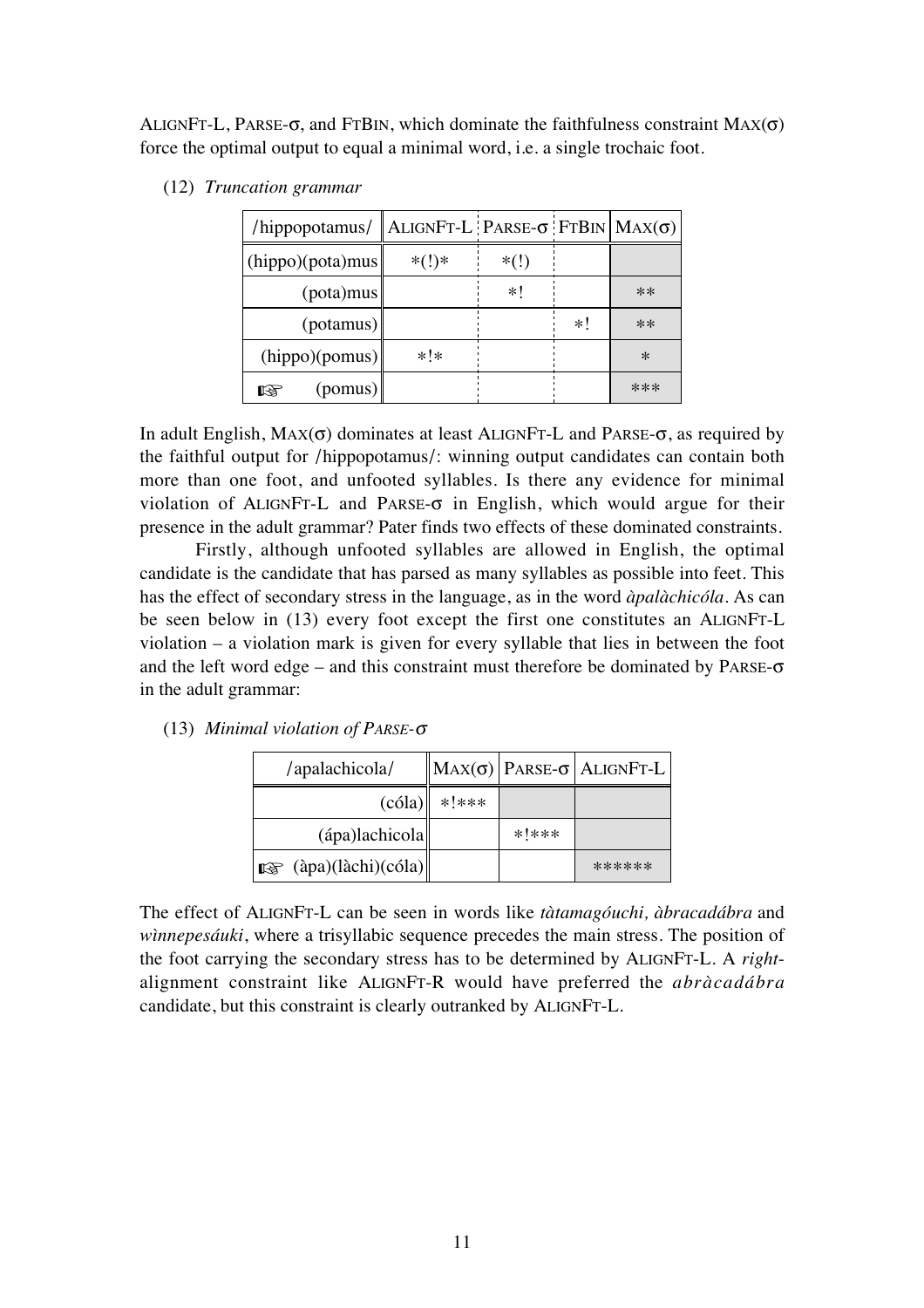| /abracadabra/                |         |   |       | $\left \right $ MAX( $\sigma$ ) PARSE- $\sigma$ ALIGNFT-L ALIGNFT-R |
|------------------------------|---------|---|-------|---------------------------------------------------------------------|
| (dábra)                      | $*$ $*$ |   |       |                                                                     |
| a(bràca)(dábra)              |         | ∗ | ****! | $***$                                                               |
| $\mathbb{R}$ (àbra)ca(dábra) |         | ∗ | $***$ | ***                                                                 |

(14) *Minimal violation of ALIGNLEFT*

Effects like these show that output constraints that were fully satisfied in the initial state of the grammar are not shut off during the acquisition process. They are part of the adult final grammar.

## **2.1.4. Conclusions about development as reranking**

The above examples of development as reranking have shown that systematic permutations of a single, restricted set of constraints can account for empirical developmental data. The permutations are systematic in the sense that initially high ranked markedness constraints are demoted below competing faithfulness constraints. The constraints are not child specific, since more subtle effects of the same markedness constraints can be found in the adult target language. At least in these respects, then, phonological development is a continuous process. However, it could still be the case that the specific constraint rankings of developmental grammars are child-specific. In the next paragraph we will discuss work showing that developmental grammars are not unique to language learners, and have final state counterparts.

## **2.2. Developmental grammars correspond to adult final grammars**

It follows from the basic principles of OT that developmental grammars are not principally different from adult grammars. If children avoid what adults avoid it should be possible to pair any developmental grammar with some final state adult grammar. Of course no adult final grammar will resemble a developmental grammar in its entirety, but there should be corresponding subgrammars. This prediction plays a role in most of the work on acquisition within the OT framework, and we will illustrate this with analyses of Gnanadesikan (1995/to appear) and Levelt & Van de Vijver (to appear).

## **2.2.1. Cluster reduction in child English and Sanskrit**

Gnanadesikan (1995/to appear) is among the first who accounted for child language data within OT, systematically comparing developmental states of the grammar of a child acquiring English to final grammars of Sanskrit, Kolami and Navajo. Here we illustrate the relation between Sanskrit and child English.

Both Sanskrit and developmental English at a certain stage avoid onset clusters. This is captured by a high-ranked markedness constraint \*COMPLEX. An additional similarity between the two languages is that the input representation does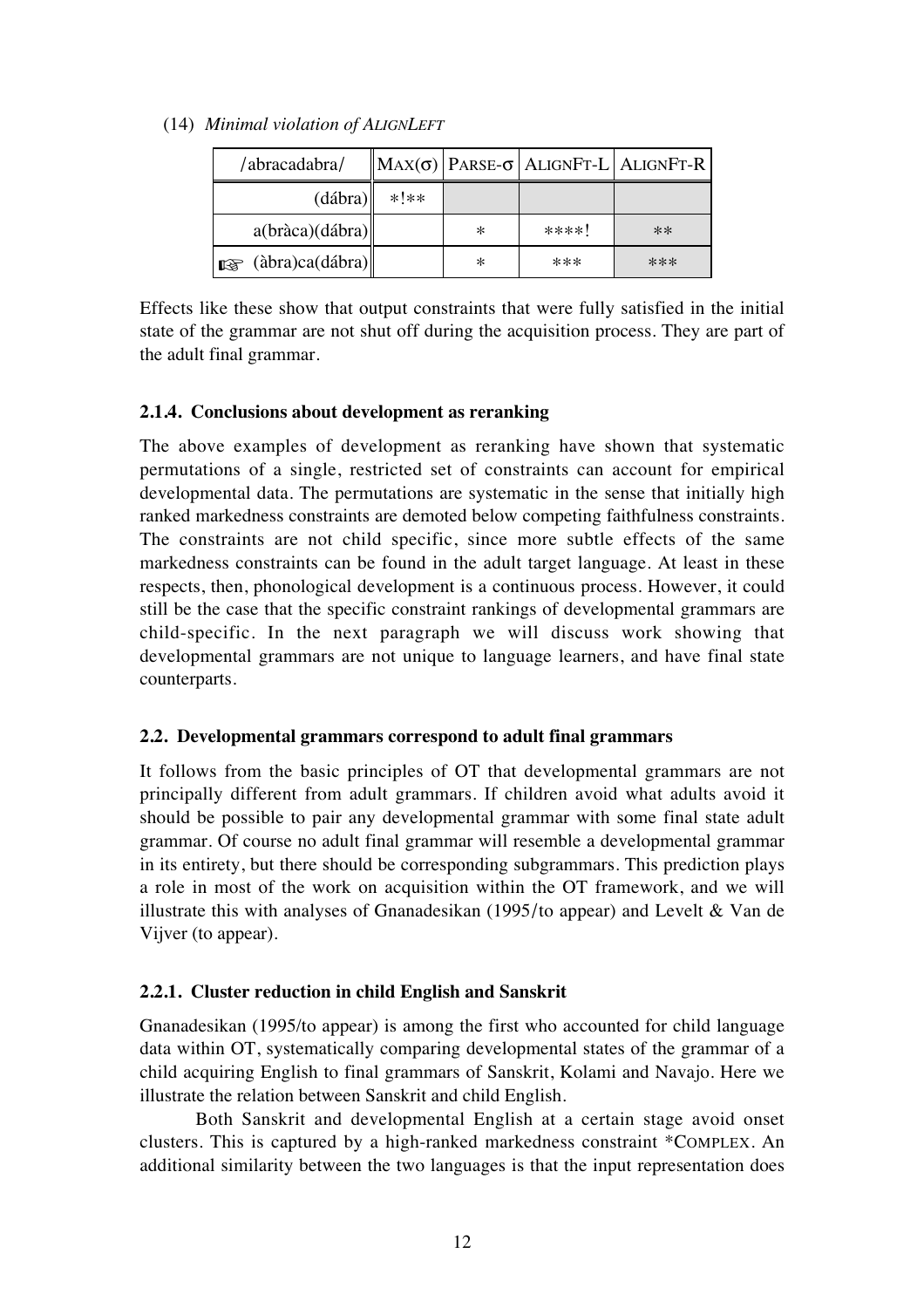contain complex onsets. Sanskrit does allow onset clusters, but avoids them in reduplication: *prach*, *sna:*, *sru*, etc. become *pa-prach*, *sa-sna:* and *su-sru* in the perfect. The adult outputs of English perceived by the child contain onset clusters, and the optimal inputs will thus contain them too. This means that both in Sanskrit reduplication and in child English the grammar enforces an unfaithful output. The faithfulness constraints that are violated are slightly different. In Sanskrit the reduplicant is unfaithful to its base form. This is a form of Output-Output (O-O) unfaithfulness. O-O faithfulness constraints enforce corresponding forms in morphological paradigms. In child English it is Input-Output (I-O) faithfulness that is compromised. However, the grammars show a similar markedness effect in the solution to the COMPLEX problem.<sup>2</sup> Both languages opt for cluster reduction. Which segment of the cluster is retained in the output is determined by markedness constraints that can be violated otherwise, another example of minimal violation. There is a set of pre-ranked markedness constraints that together constitute the sonority hierarchy. To present a simple version here, the following fixed ranking of constraints aims at minimizing the sonority of onsets:

\*ONS/VOWEL >> \*ONS/GLIDE >> \*ONS/LIQUID >> >> \*ONS/NASAL >> \*ONS/FRICATIVE >> \*ONS/PLOSIVE

A plosive onset thus violates the constraint \*ONS/PLOSIVE, but since this constraint will usually be quite low-ranked in the grammar, its effect will hardly ever be felt. In both the Sanskrit grammar and the child English grammar all types of onsets, except for vowels, are allowed, and are thus outranked by faithfulness constraints. However, their presence is suddenly felt when one of the cluster segments needs to be deleted: the onset segment which violates the highest ranked markedness constraint, i.e. the most sonorous segment, will be will be deleted, even though this element is otherwise allowed. This phenomenon is called the *Emergence of the Unmarked*, and is one of the hallmarks of OT. Sanskrit and the specific type of child English discussed by Gnanadesikan at some point thus have a similar constraint ranking: \*COMPLEX >> FAITH (I-O or O-O)  $\gg$  \*Ons/GLIDE  $\gg$  \*Ons/LIQUID  $\gg$  \*Ons/NASAL  $\gg$ \*ONS/FRICATIVE >> \*ONS/PLOSIVE.

| 'sna:+RED/    | $I-O$<br><b>FAITH</b> | *COMPLEX | $O-O$  | $*$ ONS/ | FAITH GLIDE LIQUID | $*$ ONS/ $*$ ONS/ $\blacksquare$<br><b>NAS</b> | $*$ ONS/<br><b>FRIC</b> | $*$ ONS/<br><b>PLOS</b> |
|---------------|-----------------------|----------|--------|----------|--------------------|------------------------------------------------|-------------------------|-------------------------|
| sna:-sna:     |                       | $***!$   |        |          |                    | $**$                                           | $**$                    |                         |
| na:-sna:      |                       | $\ast$   | $\ast$ |          |                    | $**!$                                          | $\ast$                  |                         |
| sa:-sna:<br>隐 |                       | $\ast$   | $\ast$ |          |                    | $\ast$                                         | $***$                   |                         |
| sa:-sa:       | *!                    |          |        |          |                    |                                                | $**$                    |                         |

(15) *Similar grammars for Sanskrit and child English*

(a) *Sanskrit*

<sup>&</sup>lt;sup>2</sup> In the child's system there are actually two solutions to the \*COMPLEX problem, reduction and coalescence. Here we will concentrate on the reduction solution.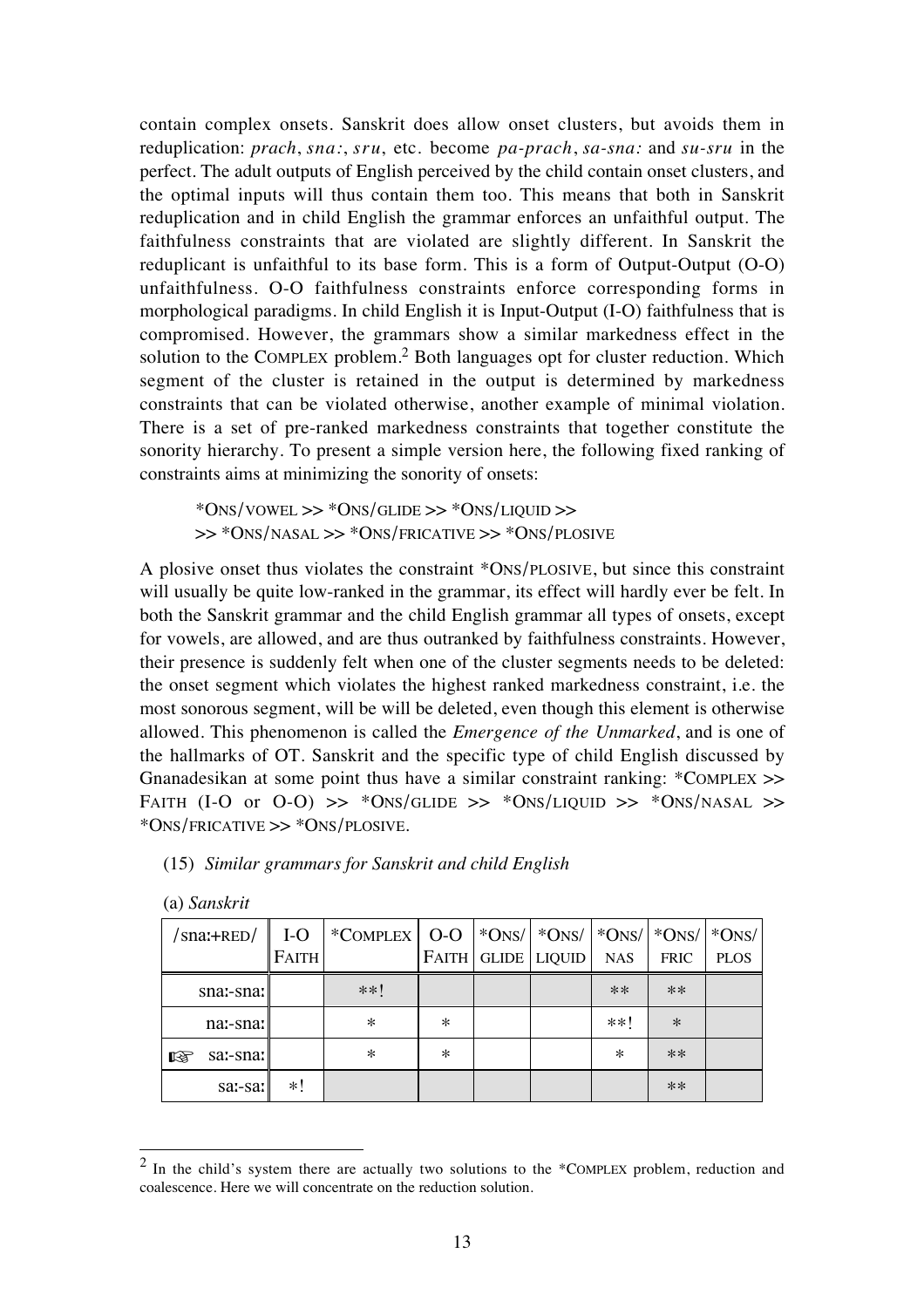### (b) *Child English*

| $\sqrt{\text{sno}}$ :/ | *COMPLEX   I-O   *ONS/   *ONS/   *ONS/   *ONS/   *ONS/ |        | FAITH GLIDE LIQUID NAS FRIC |        |        | <b>PLOS</b> |
|------------------------|--------------------------------------------------------|--------|-----------------------------|--------|--------|-------------|
| sno:                   | $*!$                                                   |        |                             | $\ast$ | $\ast$ |             |
| no:                    |                                                        | $\ast$ |                             | $*!$   |        |             |
| so:I<br>隐              |                                                        | $\ast$ |                             |        | $\ast$ |             |

In dealing with \*COMPLEX, the general pattern in development is to reduce the cluster to the least sonorant segment. However, in child language other patterns occur as well, due to interactions with other markedness and faithfulness constraints (e.g., the candidate  $[no!]$  can win because of contiguity constraints or because of  $/s/$ extrasyllabicity). Several in-depth studies on the development of clusters within an OT framework have been carried out. We would like to refer the interested reader to the work by Barlow (1997), Barlow & Pater (to appear), Jongstra (2003), and Kirk & Demuth (2003).

## **2.2.2. Syllable types in developmental- and cross-linguistic grammars**

The research reported on in Levelt & Van de Vijver (to appear) is specifically set out to test the hypothesis that there is a 1:1 relationship between developmental grammars and adult final state grammars. They compare the developmental grammars linking  $G_i$ to the final state grammar for syllable types in Dutch from the Levelt et al. study to final state grammars for syllable type. This cross-linguistic information comes from a survey of syllable types in the world's languages by Blevins (1995). As a first finding, it turns out that the syllable type structure of every language discussed in Blevins can be captured by a specific ranking of the syllabic markedness constraints presented in (1) above vis-à-vis a faithfulness constraint FAITH. Moreover, every permutation of the constraints – markedness vis-à-vis faithfulness - corresponds to an empirically attested grammar. The set of possible grammars that results from all the potential rankings of a set of constraints is called a *factorial typology*. This is illustrated in (16):

### (16) *Factorial typology of syllabic constraints*

| Grammar                                                              | Language |
|----------------------------------------------------------------------|----------|
| { ONSET, NOCODA, *COMPLEX-O, *COMPLEX-C } >> FAITH                   | Hua      |
| {NOCODA, *COMPLEX-O, *COMPLEX-C } >> FAITH >> ONSET                  | Cayuvava |
| { ONSET, *COMPLEX-O, *COMPLEX-C } >> FAITH >> NOCODA                 | Thargari |
| { ONSET, NOCODA, *COMPLEX-C } >> FAITH >> *COMPLEX-O                 | Arabela  |
| $\{$ ONSET, *COMPLEX-C $\}$ >> FAITH >> $\{$ NOCODA, *COMPLEX-O $\}$ | Sedang   |
| $\{ NoCODA, *COMPLEX-C \} >>$ FAITH $>>$ $\{ ONSET, *COMPLEX-O \}$   | Mazateco |
| $\{ *COMPLEX-O, *COMPLEX-C \} >> FATH >> \{ ONSET, NOCODA \}$        | Mokilese |
| $\{$ ONSET, *COMPLEX-O $\}$ >> FAITH >> $\{$ NOCODA, *COMPLEX-C $\}$ | Klamath  |
| ONSET >> FAITH >> { NOCODA, *COMPLEX-C, *COMPLEX-O }                 | Totonac  |
| *COMPLEX-C >> FAITH >> { ONSET, NOCODA, *COMPLEX-O }                 | Spanish  |
| *COMPLEX-O >> FAITH >> { ONSET, NOCODA, *COMPLEX-C }                 | Finnish  |
| FAITH >> { ONSET, NOCODA, *COMPLEX-O, *COMPLEX-C }                   | Dutch    |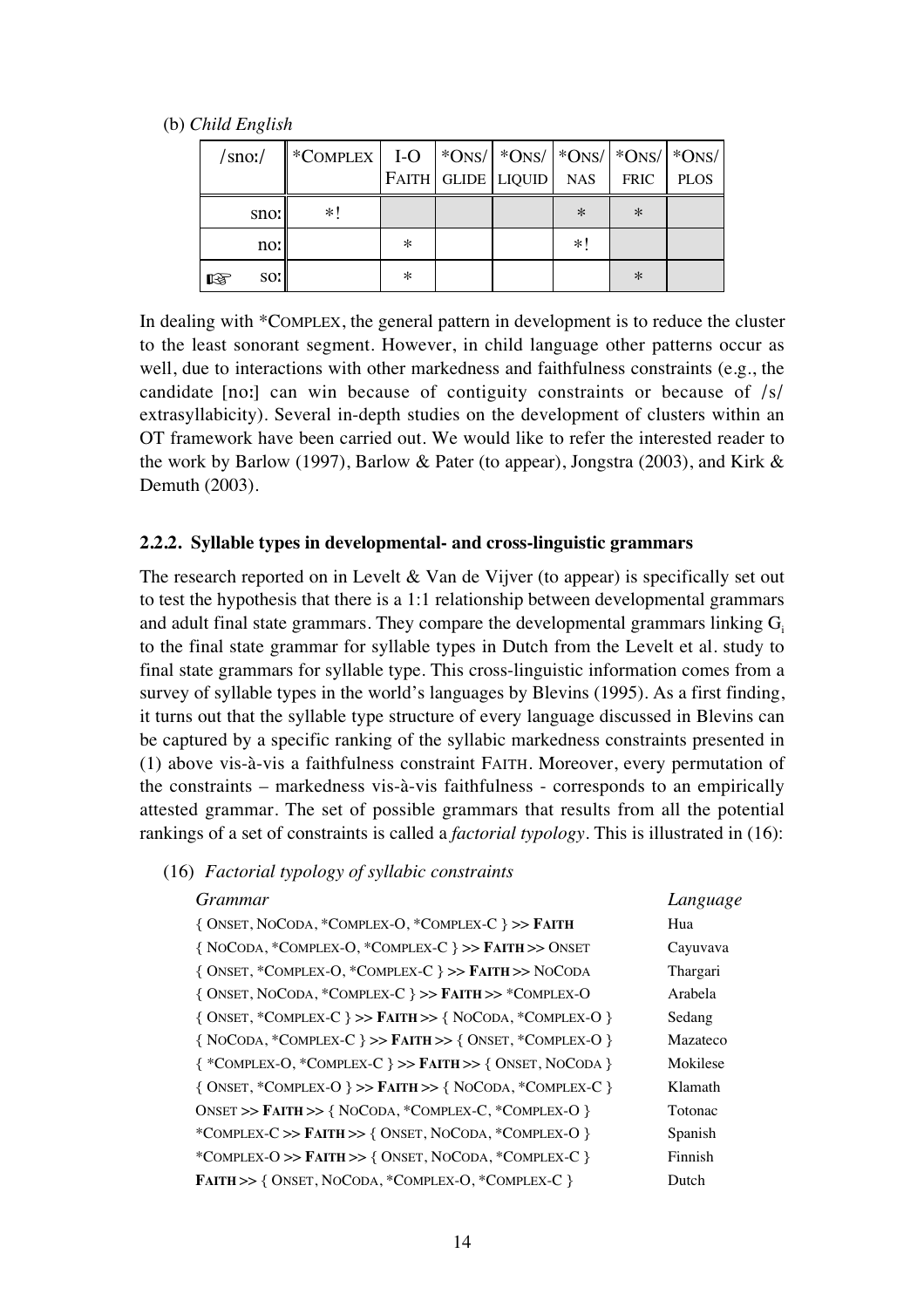Repeating here the developmental grammars for syllable structure that were presented in (5) above, it can be confirmed that indeed all of these developmental grammars correspond to some attested final grammar:

(17) *Developmental grammars for syllable type*

Stage 1: { \*COMPLEX-O, \*COMPLEX-C, ONSET, NOCODA } >> **FAITH** Stage 2: { \*COMPLEX-O, \*COMPLEX-C, ONSET } >> **FAITH** >> NOCODA Stage 3: { \*COMPLEX-O, \*COMPLEX-C } >> **FAITH** >> { ONSET, NOCODA } Stage 4a: \*COMPLEX-O >> **FAITH** >> { \*COMPLEX-C, ONSET, NOCODA } Stage 4b: \*COMPLEX-C >> **FAITH** >> { \*COMPLEX-O, ONSET, NOCODA }

The initial state grammar corresponds to the grammar for Hua, the grammar of stage 2 corresponds to the grammar for Thargari, the grammar of stage 3 to the grammar for Mokilese, the grammar of stage 4a to the grammar for Spanish, and the grammar of stage 4b corresponds to the grammar for Finnish. This confirms the OT hypothesis that child grammars and adult grammars are made of the same stuff.

An interesting question is why there is hardly any variation in the learning paths taken by the Dutch children. For example, for all children the grammar at stage 2 corresponds to the grammar of Thargari. What prevents the choice for Cayuvava or Arabela? These possibilities are neither excluded by the grammar nor by the theory. Levelt & Van de Vijver conclude that the frequency of syllable types in the target language determines the choice for one developmental step over another. In Dutch, CVC, the syllable type that would become possible when NOCODA would be demoted, is highly frequent. It occurs over 20 times more often than CCV, which would become an available output if \*COMPLEX-O were demoted (the Arabela option) and over 8 times more often than V, which would become available if ONSET were demoted (the Cayuvava option). The learner thus makes an economical decision. In the one case where variation does occur (one group demotes \*COMPLEX-O first, the Spanish option, while the other group demotes \*COMPLEX-C first, the Finnish option), frequency is not decisive. The resulting possibilities created by the two new grammars occur with almost equal frequencies in the language. The hypothesis that follows from this account is that we expect to find different learning paths for target languages with similar grammars but with different distributions of syllable types.

#### **2.2.3. Conclusions about developmental grammars and final grammars**

The work we just presented shows that it is possible to assume an even higher degree of continuity between child- and adult grammars than could be concluded from §2.1. Not only can child grammars be described using the same primitives and principles used for adult grammars, they have also been shown to actually correspond to subgrammars of attested adult languages.

After this jubilant conclusion, we will now turn to a topic in child language phonology that has always challenged continuity, *consonant harmony*.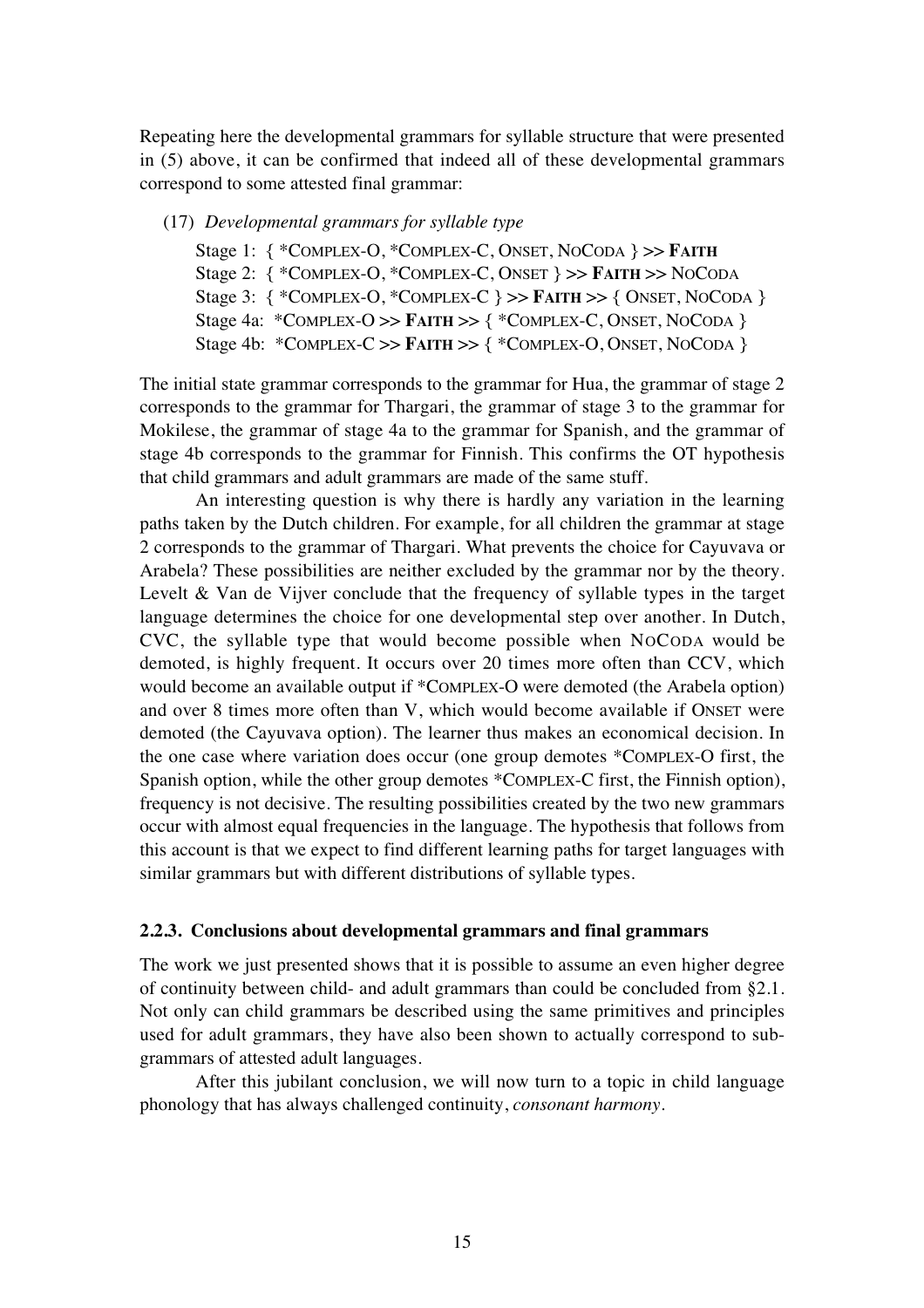## **2.3. Consonant harmony**

In *consonant harmony* (CH), two non-adjacent consonants in a word share a phonological feature. In the most salient type of CH in child language, the consonants share a primary place of articulation (PoA) feature, Labial, Coronal or Dorsal. Wellknown examples are in (18):

(18) *Examples of consonant harmony*  $duck / d\lambda k / \rightarrow [g\lambda k]$  $dog / dog / \rightarrow [q \circ q]$ *zeep* 'soap'  $\text{/zep/} \rightarrow \text{[ferp]}$ *neef* 'cousin' /ne:f/  $\rightarrow$  [me:f]

This phenomenon challenges continuity because it is not attested in this specific form in adult languages. In adult languages non-adjacent consonants can share secondary PoA features, but never primary PoA features (Hansson 2000). Given OT's strong inclination towards continuity, it is interesting to discuss OT accounts of CH from this viewpoint. We will concentrate on the accounts of Goad (1997), Pater (1997), Pater & Werle (2001), Rose (2001) and Fikkert & Levelt (2002).

#### **2.3.1. Constraints that could explain consonant harmony**

Given the fact that CH is present in child language, which is characterized by its general unmarked structure, the consensus is that CH output forms must be triggered by a high-ranked markedness constraint in the grammar. In the OT accounts, two different approaches to CH can be found. In one, CH results from a high-ranked markedness constraint that requires PoA agreement between consonants in a word. In Pater (1997) we find the constraint REPEAT, and Pater & Werle (2000) posit the constraint AGREE. In the other approach CH results from a constraint that requires a relation between a specific PoA feature and a specific edge or head of some domain: Goad (1997) and Fikkert & Levelt (2002) posit alignment constraints, Rose (2000) a licensing constraint. In this approach consonant harmony is an artifact of alignment or licensing.

The CH constraint interacts with constraints that require a faithful rendition of the input PoA specification in the output, and, in the analyses of Goad and Pater&Werle, with a constraint against a representational gap, NOGAP. This constraint enforces locality: a spreading feature cannot skip a potential docking site such as the intervening vowel. Below in (19) and (20) are two examples of CH-triggering grammars, one from Pater & Werle and one from Goad. In Pater & Werle's account the interacting constraints are:

AGREE-L-[DORS]: a consonant preceding a dorsal must be homorganic with it. NOGAP: feature-linked segments must be adjacent at the root node level. FAITHLAB, FAITHCOR, FAITHDORS: input and output feature specifications have to correspond.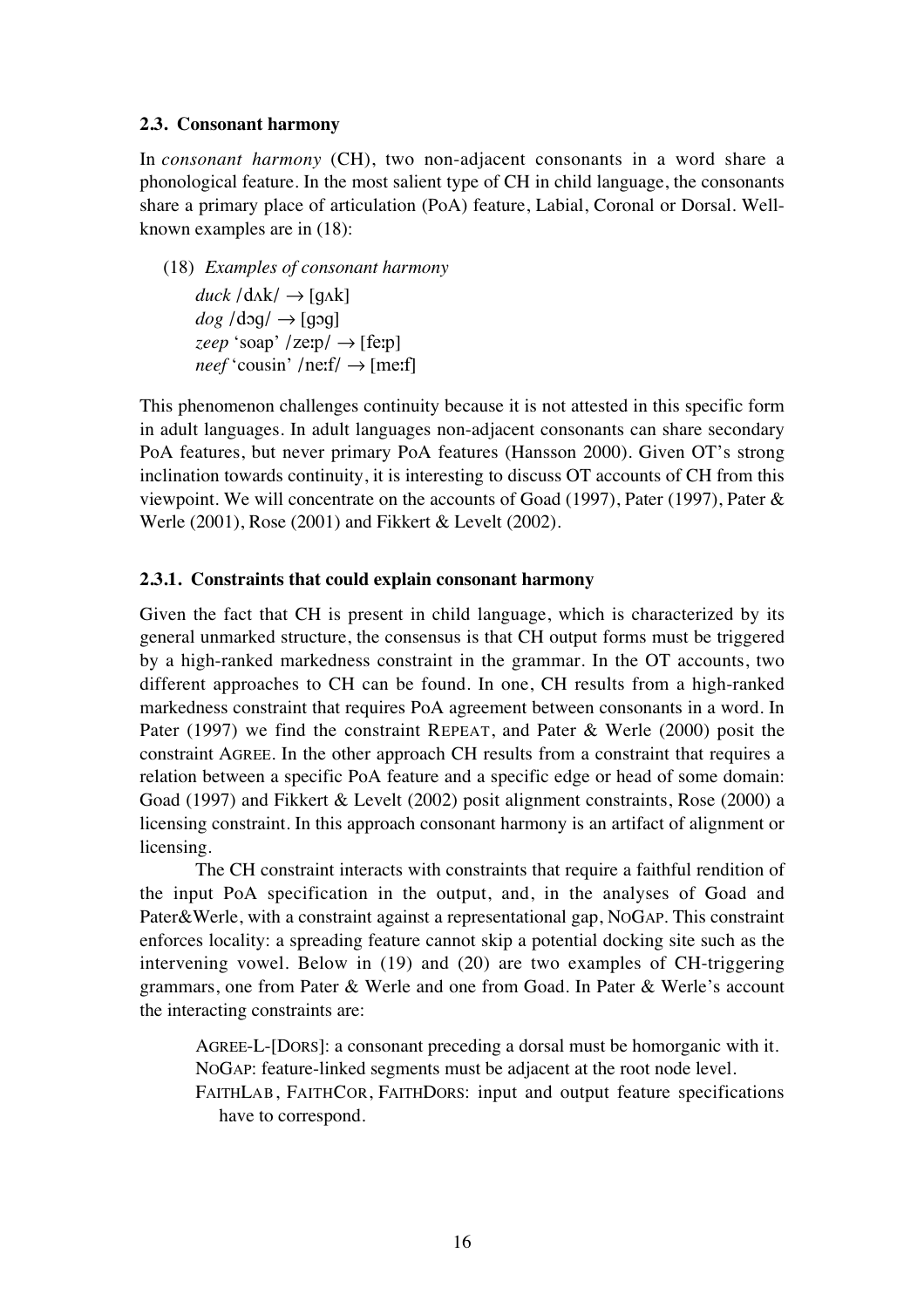|                  | /tek/ 'take' FAITHDORS   AGREE-L NOGAP FAITHLAB FAITHCOR |      |        |        |
|------------------|----------------------------------------------------------|------|--------|--------|
| tek              |                                                          | $*!$ |        | $\ast$ |
| tet<br>Cor       | $\ast$ 1                                                 |      |        |        |
| kek<br>隐<br>Dors |                                                          |      | $\ast$ | $\ast$ |

(19) *If the consonant harmony constraint is AGREE*

Goad argues for a copy analysis, instead of a spreading analysis. In the winning output candidate a feature has been inserted, replacing the original feature. This of course induces violations of faithfulness constraints. Her analysis requires the following constraints (slightly modernized here):

ALIGN(DORS/LAB/COR): align the PoA feature with the left edge of the foot. NOGAP

MAX(LAB/COR/DORS): no deletion of an input specification Lab, Cor or Dors. DEPFEAT: no insertion of a PoA feature in the output.

| /tek/<br>'take'               | NOGAP   MAX   MAX   ALIGN   ALIGN   MAX   ALIGN |      | DORS LAB DORS LAB | COR    | <b>COR</b> | DEP<br><b>FEAT</b> |
|-------------------------------|-------------------------------------------------|------|-------------------|--------|------------|--------------------|
| tek                           |                                                 |      | $*!$              |        |            |                    |
| tet<br>Cor Cor                |                                                 | $*!$ |                   |        |            | $\ast$             |
| kek<br>Dors                   | $*!$                                            |      |                   | $\ast$ |            |                    |
| $\mathbb{R}$ kek<br>Dors Dors |                                                 |      |                   | $\ast$ |            | $\ast$             |

(20) *If the consonant harmony constraint is ALIGN*

We will not go into the details of the proposed analyses here, but focus on the continuity problem instead. Why are the grammars in (19) and (20) never attested in adult languages? This is puzzling, especially in the light of the findings we presented in §2.1 and §2.2. We might need to conclude, then, that certain aspects of child phonology are child-specific after all. In OT accounts we find two ways in which child-specific aspects have been incorporated in the grammar: in the contents of an otherwise universal constraint and in child-specific constraints. Child-specific input representations will be discussed in §4.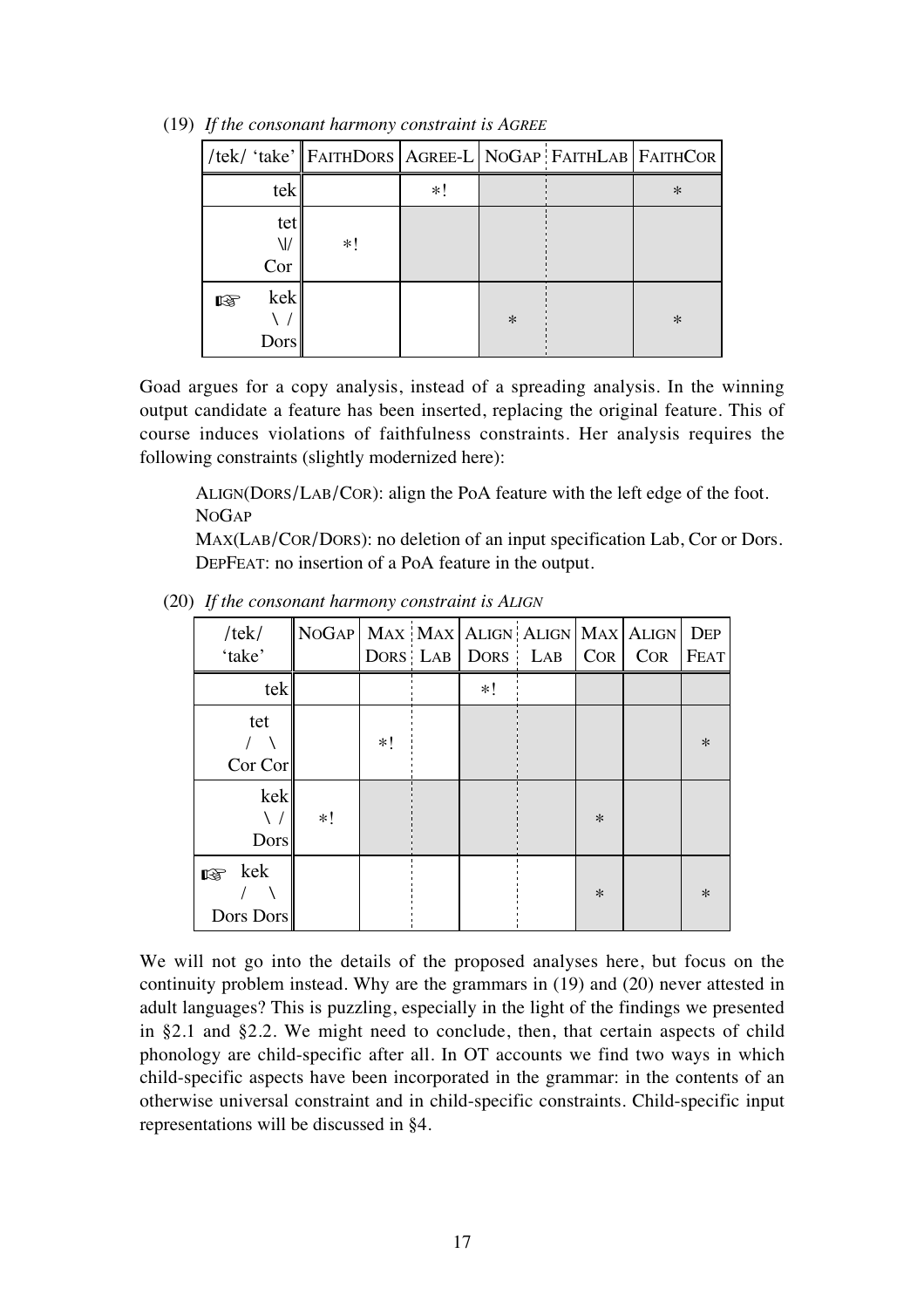### **2.3.2. Universal constraint templates with child-specific content**

Rose (2000) presents an analysis of CH in terms of constraints he argues are operative in adult languages too. In this case, the problem for continuity would amount to the apparent child-specific ranking of the constraints. However, on closer inspection of the CH triggering constraints, it turns out that while the constraint scheme might indeed be universal, the specific content of this scheme is child-specific. This entails that the character of a constraint can change during development.

A proposal along these lines is found in Pater & Werle (2001). Pater and Werle argue that their CH-triggering constraint, AGREE, is operative in adult languages too, but on a different domain. In child language the domain is the word, while in adult language the domain is reduced to string-adjacent consonants. The adult AGREE constraint triggers well-attested cases of place assimilation in adjacent consonants. Stampe (1969) too, allowed for rule modification next to rule suppression in development. In this approach it appears that constraints are still innate. The interesting question is then how and when the specific contents of a constraint are determined.

## **2.3.3. Child-specific constraints**

Pater (1997), Goad (1997) and Fikkert & Levelt (2002) all admit child-specific constraints in the grammar. They are all aware of the consequences of this move, however. In Pater's words, an account has to be given for constraint genesis and for constraint extinction.

According to Goad the motivation for the presence of the CH triggering constraint is functional: it reduces the number of articulatory instructions required to produce the word. In our discussion of locally conjoined constraints we already asked whether such processing problems should be dealt with in the phonological grammar (see Hale & Reiss). An argument in favor of this position is that the CH constraint has been shown to interact with other constraints in the grammar.

Fikkert & Levelt (2002) present an account of the emergence of a CH triggering constraint in the developing grammars of children acquiring Dutch. They first observe that CH forms are initially not present in the child language data. On the contrary, children are initially pretty faithful to the PoA structure of the adult target forms they produce. However, their initial lexicon is very restricted, and is built up in a systematic way. It appears that as soon as children are able to analyze words into segments, they select vocabulary items that have a highly frequent pattern of PoA features. In Dutch these are words of the form Labial consonant-vowel-Coronal consonant, abbreviated PvT. In a short time the child's lexicon contains quite a number of these PvT words, which are faithfully produced. PvK words come in next, and again these words are produced faithfully. Then, unfaithful CH forms appear in the data, for TvP and KvP adult targets. What has happened? According to Fikkert & Levelt, the child has analyzed her own lexicon, which contains all these PvT and PvK forms (and no TvP and KvP forms). The child's conclusion is that Labial is situated at the left edge of the word. This conclusion becomes phonologized: a constraint requiring Labial to be licensed by the left edge, [LAB, emerges in the grammar in a high-ranked position. From this moment on, the grammar favors unfaithful CH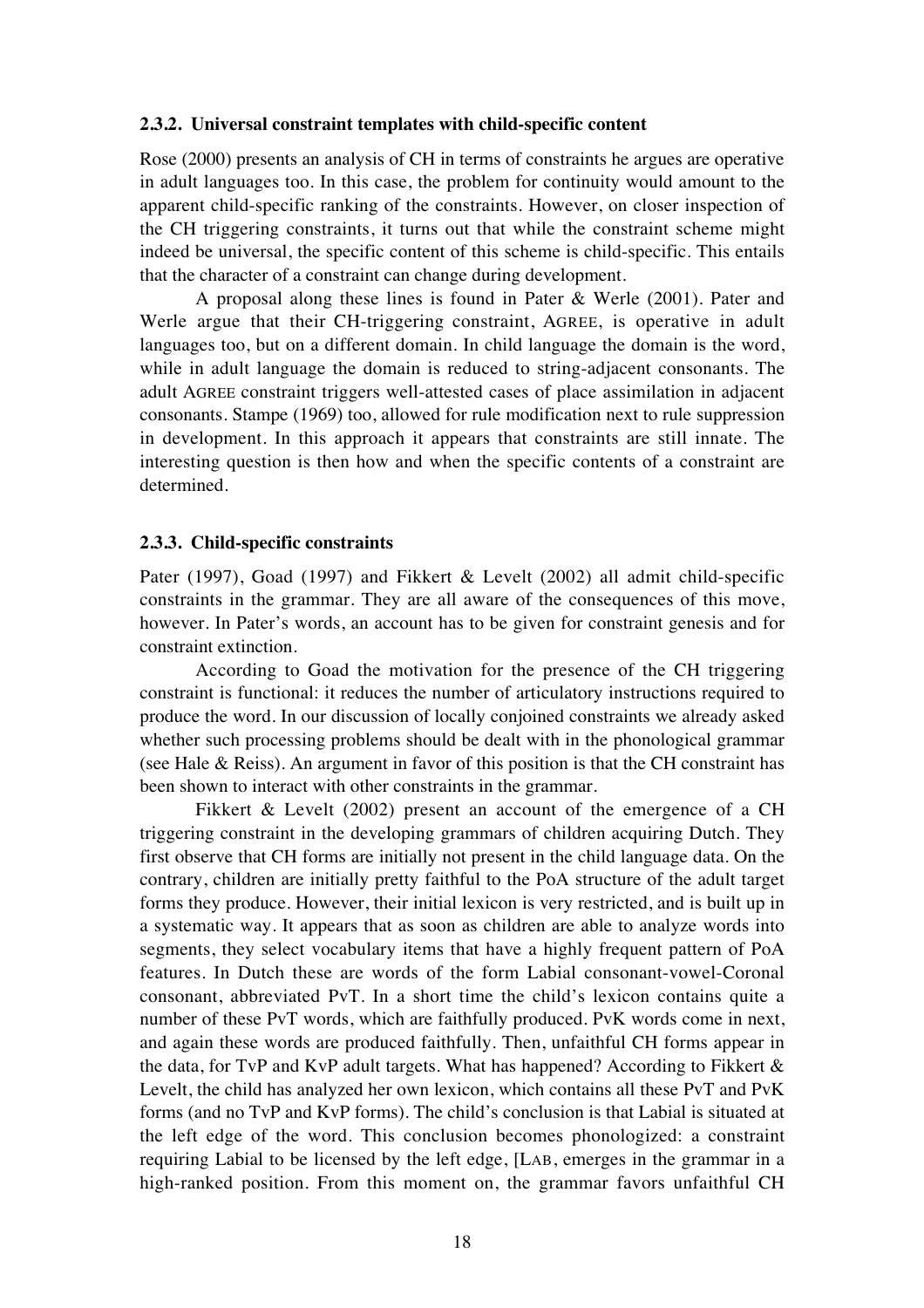candidates over faithful TvP and KvP candidates that have not properly licensed their feature Labial.

To conclude, it might be necessary to take a somewhat less restrictive OT approach to language acquisition. However, this does not need to affect the basic idea about continuity: children still also avoid what adults avoid. Grammars are similar, and there is a continuous development from an initial grammar to a final grammar. But in addition to that there can be transient constraints in developmental grammars. The child's own lexicon could be a source for emerging constraints, and in this sense, these constraints are lexicon-specific, rather than child-specific. It can be hypothesized that as soon as the lexicon has expanded beyond a certain magnitude, it becomes impossible to generalize over the lexicon.

## **3. Learnability**

## **3.1. Learning from fully known input-output pairs**

In nearly all work in Optimality Theory outside acquisition, the typical tableau contains a single underlying form as its input, and multiple surface forms as its output candidates. Such tableaus can be seen as *mapping* an underlying form to a surface form, and can therefore be regarded as modelling the *production* process. This view of the grammar thus consists of a single process (production) that relates two representations (underlying and surface), as summarized in (21).

(21) *The production-only model of phonology* production: [*underlying form*] $_{\text{HF}} \rightarrow$  [*surface form*]

If all underlying forms and all corresponding surface forms of a language are known, it is possible to derive a constraint ranking for production. For instance, if an underlying form is  $[\sigma \sigma \sigma]_{\text{HF}}$  (three syllables in a language without underlying stress specifications), and the corresponding surface form is  $[(\sigma \sigma) \sigma]$  (an iambic foot followed by an extrametric syllable), then we can derive that this language is iambic, i.e. that the constraint IAMBIC outranks the constraint TROCHAIC. Whether feet are left-aligned or right-aligned in the phrase cannot be derived from the surface form  $[(σ σ) σ]$  alone: the language could be left-aligning, or it could be right-aligning with final-syllable extrametricality. But as soon as we see that this language also has the underlying-surface pair  $[\sigma \sigma \sigma \sigma]_{\text{UF}} - [(\sigma \sigma) \sigma \sigma]$ , we can conclude that this language has left-aligned feet, i.e. that the constraint ALIGNFT-L outranks the constraint ALIGNFT-R.

Several general algorithms have been devised for finding an appropriate constraint ranking when underlying and surface forms are given. The first such algorithm was *Batch Constraint Demotion* (BCD; Tesar & Smolensky 1993; Tesar 1995). By using knowledge of all the underlying–surface pairs and knowledge about what surface forms violate what constraints, this algorithm, when applied to our example, will correctly establish the ranking of TROCHAIC below IAMBIC, and of ALIGNFT-R below ALIGNFT-L. Although this algorithm had no claim of being a good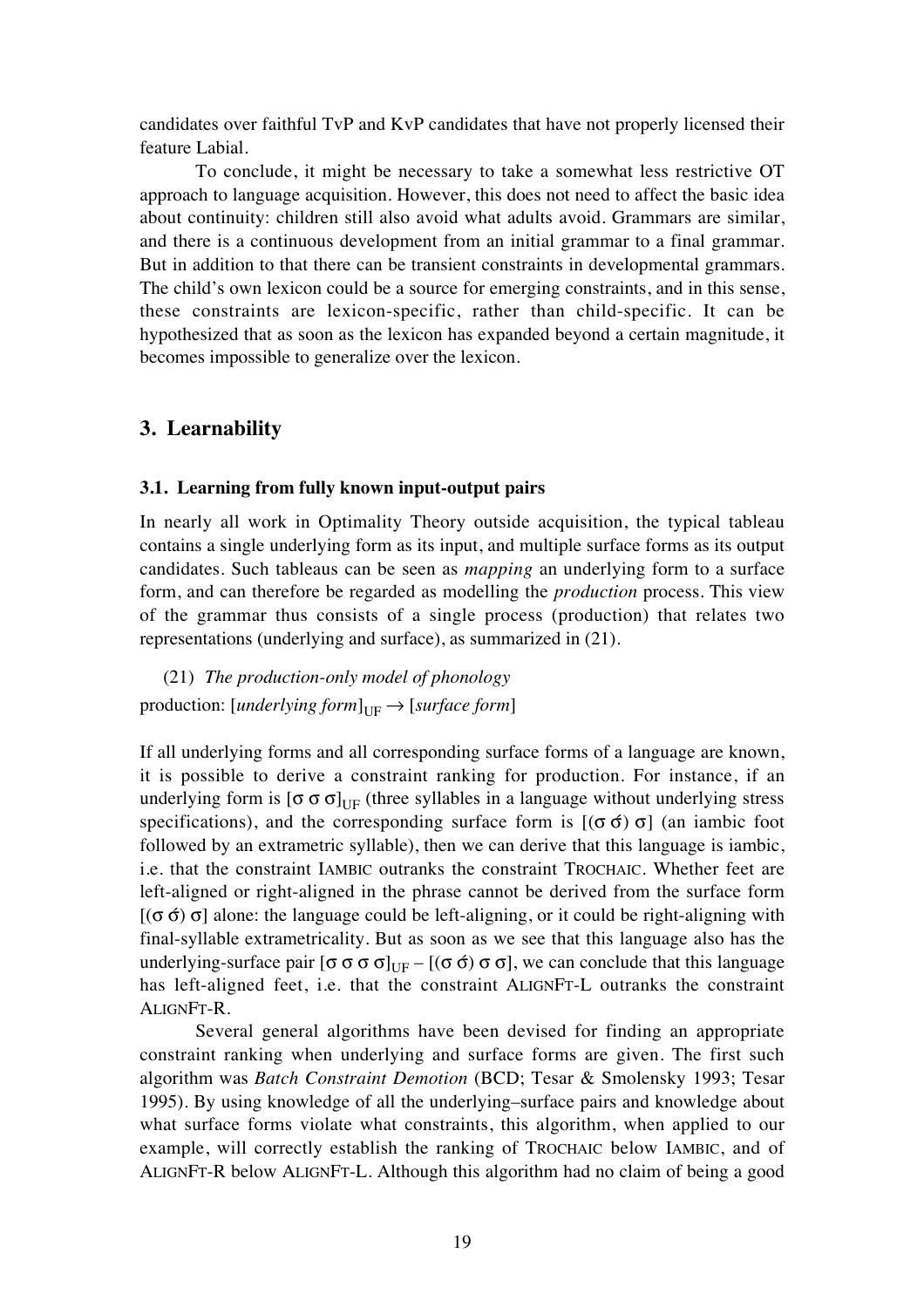model of the acquisition of constraint rankings by language-learning children, it was natural to ask how it could be modified so as to become an acquisition model. The first step in that direction was *Error-Driven Constraint Demotion* (EDCD; Tesar 1995; Tesar & Smolensky 1998, 2000), in which learning proceeds *on line*, i.e. by processing single underlying-surface pairs as they are presented to the learner; the only 'memory' that this algorithm has, resides in the ranking of the constraints: unlike BCD, EDCD needs no memory of previous underlying-surface pairs, and may for that reason be a better model of how actual children behave. As an example, consider a child who tries to acquire the above left-aligning iambic language, but currently has a trochaic right-aligning grammar. If we ignore extrametricality and other constraints, the production tableau will look as in (22).

| $[\sigma \sigma \sigma \sigma]_{\text{UF}}$                           |          |        | TROCHAIC   IAMBIC   ALIGNFT-R   ALIGNFT-L |        |
|-----------------------------------------------------------------------|----------|--------|-------------------------------------------|--------|
| $[(\acute{\sigma}\,\sigma)\,\sigma\,\sigma]$                          |          | $\ast$ | $*!*$                                     |        |
| $[(\sigma \acute{\sigma}) \sigma \sigma]$                             | $*!$     |        | $**$                                      |        |
| $\left[\sigma\left(\acute{\sigma}\,\sigma\right)\sigma\right]\right $ |          | $\ast$ | $*!$                                      | $\ast$ |
| $\left[\sigma\left(\sigma\right)\dot{\sigma}\right]$                  | $*!$     |        | $\ast$                                    | $\ast$ |
| $\mathbb{R}$ [σ σ (σ σ)]                                              |          | $\ast$ |                                           | $**$   |
| $\left[\sigma\sigma\left(\sigma\sigma\right)\right]$                  | $\ast$ 1 |        |                                           | $**$   |

(22) *First input-output pair for EDCD*

The underlying form is  $[\sigma \sigma \sigma \sigma]_{\text{UE}}$ , i.e. a sequence of four syllables not marked for stress (let's assume that this language has no lexical stress). In this example, the highest ranked constraint is TROCHAIC, which rules out the two candidates with iambic feet. The choice between the two remaining candidates is determined by the gradient constraint ALIGNFT-R, which rules out the candidates in which the foot is not aligned with the right edge of the phrase. The output of the child's grammar will be  $\sigma$ σ (σ σ)], i.e. a right-aligned trochaic foot preceded by two extrametrical syllables. This winning candidate is depicted by the pointing finger. Now suppose we tell the child that the actual form in the target language is  $[(\sigma \sigma) \sigma \sigma]$ , i.e. a left-aligned iambic foot followed by two extrametrical syllables. In the child's tableau, we depict this form with a check mark  $(\forall)$ . Now that the child's form and the adult form are different, EDCD will take action. It first looks for the highest ranked constraint that prefers the adult form to the child's form. This is IAMBIC. All the constraints that are ranked above it and prefer the child's form (in this case, only TROCHAIC) are then *demoted* to a ranking below this pivotal constraint. TROCHAIC thus ends up being ranked equally high as ALIGNFT-R. This new grammar can subsequently be confronted with new language data, for instance with the trisyllabic adult underlying form [σ σ σ]<sub>UF</sub> and the corresponding adult surface structure [(σ σ) σ]. This is shown in (23).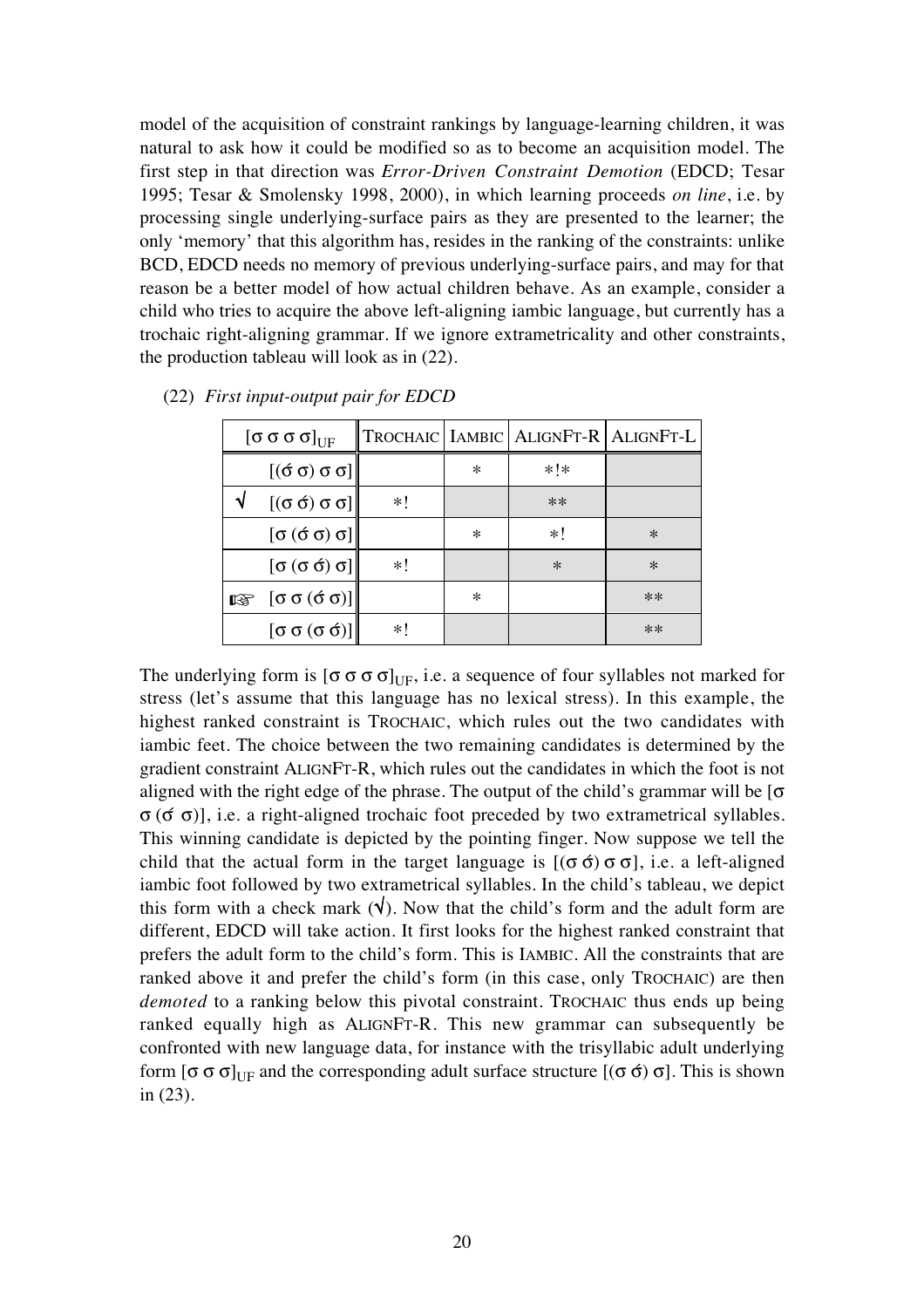| $[\alpha \alpha \alpha]^{IIE}$                 |      |           | LAMBIC TROCHAIC ALIGNFT-R ALIGNFT-L |  |
|------------------------------------------------|------|-----------|-------------------------------------|--|
| $[(\vec{\sigma} \vec{\sigma}) \vec{\sigma}]$   | $*!$ |           | ∗                                   |  |
| $[(\sigma \vec{\sigma}) \vec{\sigma}]$         |      | $^{\ast}$ | $\ast$ 1                            |  |
| $\left[\sigma\left(\sigma\sigma\right)\right]$ | $*!$ |           |                                     |  |
| $\mathbb{R}$ [σ (σ σ΄)]                        |      |           |                                     |  |

(23) *Second input-output pair for EDCD*

In the comparison between the adult form and the child's form, the pivotal constraint is ALIGNFT-L, and ALIGNFT-R is the only constraint that has to be moved below it. This second EDCD step leads to an appropriate adultlike ranking, namely that of an iambic left-aligning language. The grammar now works correctly for all possible inputs  $[\sigma \sigma]_{\text{UE}}$ ,  $[\sigma \sigma \sigma]_{\text{UE}}$ ,  $[\sigma \sigma \sigma \sigma]_{\text{UE}}$ ,  $[\sigma \sigma \sigma \sigma \sigma]_{\text{UE}}$ , and so on. So this example was a quick success, in which only two informative input-output pairs were needed (the attentive reader may have noted that chewing twice on the quadrisyllabic inputoutput pair would have led to successful acquisition with a single informative pair). Tesar and Smolensky show that if the learner is given enough randomly selected pairs of underlying form and surface structure, EDCD will eventually change any initial grammar in such a way that it assigns correct surface structures to all underlying forms. In other words, EDCD is guaranteed to succeed when full structural descriptions of surface forms are given.

Another step towards realism was taken by the *Gradual Learning Algorithm* (GLA; Boersma 1997, Boersma & Hayes 2001), in which the learner typically shows variation in the choice of her surface forms, and in which learning can be characterized by smooth learning curves. This algorithm differs from EDCD in the way the constraint are reranked in case of a mismatch between the child's form and the adult form. The algorithm assumes a grammar model in which all constraints are ranked along a continuous scale rather than being just ordered. The ranking of all the constraints that prefer the learner's form (in the case of tableau (2), TROCHAIC and ALIGNFT-R) is lowered by a small amount along this ranking scale, and the ranking of all the constraints that prefer the adult form (in our case, IAMBIC and ALIGNFT-L) is raised by the same amount. After the learner has received many input-output pairs, the rankings of IAMBIC and TROCHAIC will have reversed, as will the rankings of ALIGNFT-L and ALIGNFT-R.

For cases that do not involve optionality, both EDCD and GLA are *convergent*, i.e., they lead to a correct ranking of the constraints, if such a ranking exists for the given set of underlying-surface pairs (for EDCD, Tesar & Smolensky have rigorously proved this; for GLA, there is no rigorous proof, but no counterexample has been found). The existence of convergent learning algorithms is evidence for the appropriateness of Optimality Theory as a model of language typology, since the main alternative framework, namely parameter setting, does not come with a convergent algorithm (Gibson & Wexler 1994).

The GLA has been used for successful computer simulations of attested acquisition orders. Boersma & Levelt (2000) replicated the syllable type acquisition described by Levelt, Schiller & Levelt (2000), discussed above in §2.1.1, and Curtin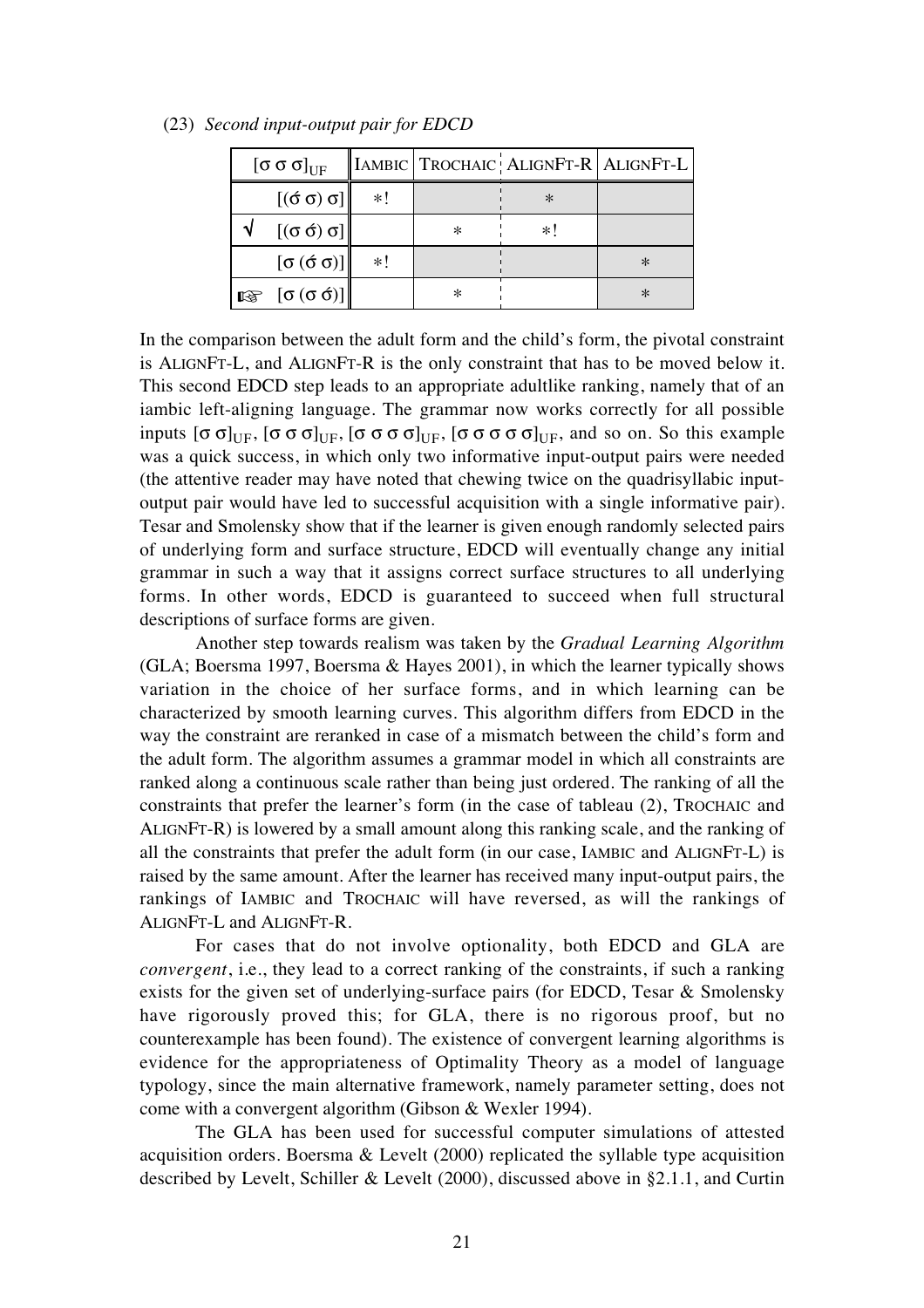& Zuraw (2002) replicated a more complicated example of the acquisition of syllable structure in Dutch.

## **3.2. Learning from partially known input-output pairs**

Neither EDCD nor GLA can be realistic models of language acquisition, because they require the learner to have access to fully structured adultlike surface forms, which are in reality generally hidden from the learner. This was stressed in a developing series of papers by Tesar (1997, 1998, 1999, 2000), which was ultimately completed as chapter 4 of Tesar & Smolensky (2000). In our example of an iambic left-aligning language environment, the real child only hears unstructured *overt forms* such as the syllable sequences  $[\sigma \dot{\sigma} \sigma]_{\text{OF}}$  and  $[\sigma \dot{\sigma} \sigma \sigma]_{\text{OF}}$ , not the corresponding full phonological structures  $[(σ σ) σ]$  and  $[(σ σ) σ σ]$ , i.e., she may be able to hear which syllable is stressed but the foot structure is hidden; and underlying forms are not in general trivially inferrable from the overt form either. This means that the languagelearning child must somehow create both the underlying forms and the surface structures from the overt forms. If the language environment is a left-aligning iambic language, the child must ultimately learn to map the overt form  $[\sigma \dot{\sigma} \sigma]_{\text{OF}}$  to the surface structure  $[(\sigma \sigma) \sigma]$ , whereas if the child grows up in a right-aligning trochaic language, she must learn to map it to the surface structure  $[\sigma(\acute{\sigma}\sigma)]$ . Therefore, the mapping from overt form to surface structure is non-trivial and language-dependent, and has to be modelled explicitly by any acquisition model that makes claims to realism. A grammar model that takes acquisition seriously thus has to distinguish at least three types of forms (underlying, surface, and overt), and two processes: production and comprehension. We summarize this in (24).

(24) *The bidirectional model of phonology* production: [*underlying form*] $_{\text{UF}} \rightarrow$  [*surface structure*] comprehension:  $[overform]_{\text{OF}} \rightarrow \{ [surface structure], [underlying form]_{\text{HF}} \}$ 

We will now explain how Tesar & Smolensky's acquisition model handles these three forms. According to a proposal by Smolensky (1996a), the learner will use for comprehension the same Optimality-Theoretic grammar that she uses in production. Tesar's point is that if we include the overt form in our theory of phonological representations, Smolensky's bidirectionality proposal means that the learner will infer the two hidden structures from the overt form by using her single OT grammar. Thus, if the learner's constraint ranking happens to be as in (1), i.e. trochaic rightaligning, the learner will interpret the overt form [ $\sigma$   $\sigma$   $\sigma$ ]<sub>OF</sub> as the phonological structure  $\lceil \sigma(\sigma \sigma) \sigma \rceil$ . The interpretation tableau (25) shows how this works.

| $[\sigma \acute{\sigma} \sigma \sigma]_{\Omega F}$ |    |        | TROCHAIC   IAMBIC   ALIGNFT-R   ALIGNFT-L |  |
|----------------------------------------------------|----|--------|-------------------------------------------|--|
| $[(\sigma \sigma) \sigma \sigma]$                  | *۱ |        | $**$                                      |  |
| $\mathbb{R}$ [σ (σ σ) σ]                           |    | $\ast$ |                                           |  |

(25) *Grammar-guided interpretation by the learner*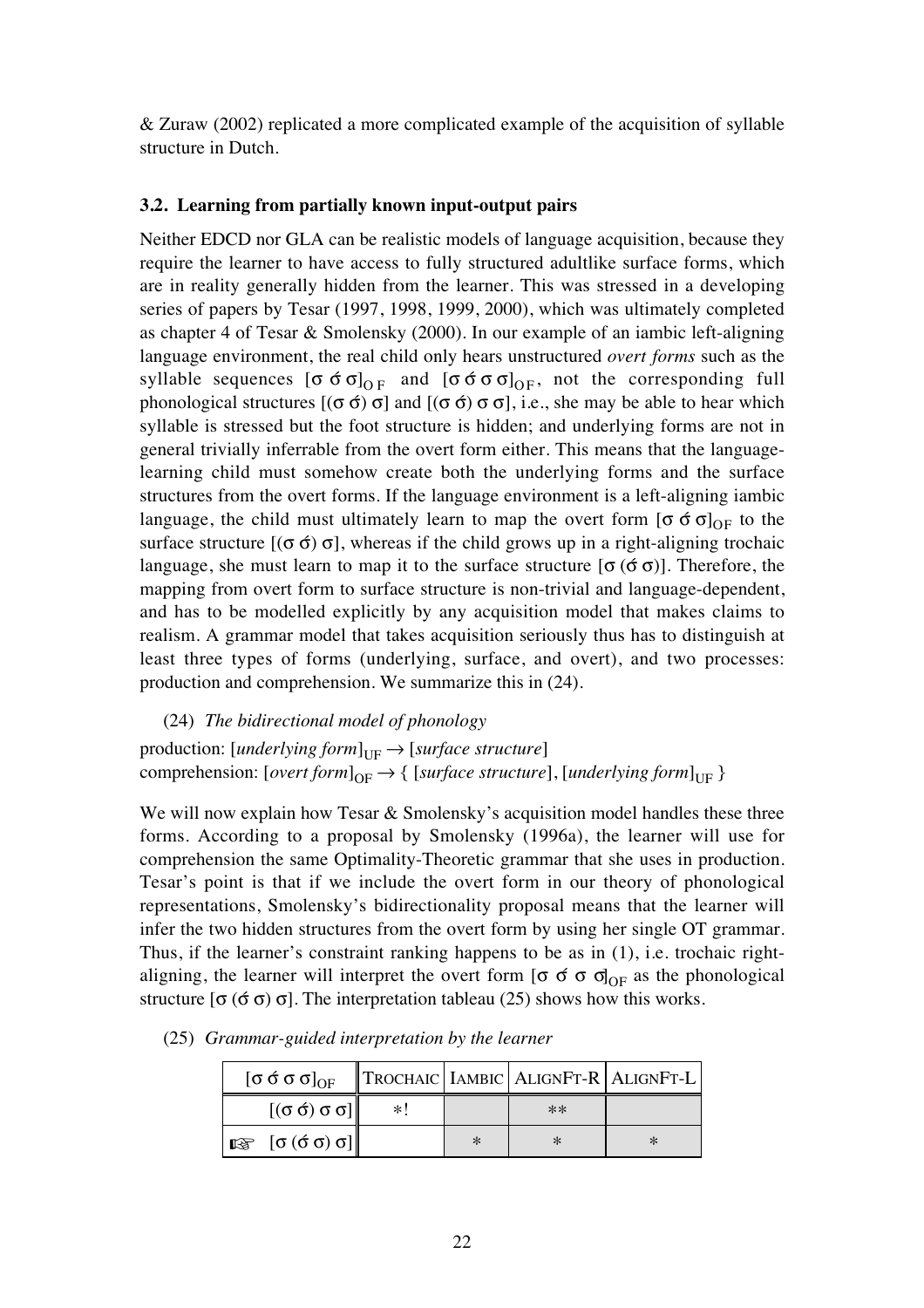Tesar & Smolensky propose that when the listener is confronted with an overt form, she reacts by guessing the adult surface form by taking into account all surface forms that match the given overt form. Thus, when confronted with the overt form [ $\sigma$   $\sigma$   $\sigma$ ]<sub>OF</sub>, the listener will consider all the surface forms that would give rise to that form, i.e. all possible surface structures that have a single stressed syllable in the middle. Under the same simplifying assumptions as before, there are only two such forms, namely  $[(σ σ) σ σ]$  and  $[σ (σ σ) σ]$ . The latter will win. Tesar & Smolensky call this process *Robust Interpretive Parsing* (RIP): the learner will assign to the overt form a structure that minimally violates her constraint ranking, even if this structure is ungrammatical in her own production (as it is here, because she would pronounce an underlying  $[\sigma \sigma \sigma \sigma]_{\text{HF}}$  as  $[\sigma \sigma (\sigma \sigma)]$ ). This makes a large difference for EDCD, which is now given not the correct adult form, but a possibly incorrect form that results from the child's interpretation. Instead of (22), we now have the production tableau (26). Note that a single constraint ranking (i.e. a single grammar) accounts for two 'processes', production and interpretation.

| $[\sigma \sigma \sigma \sigma]_{\text{UF}}$                         |      |        | TROCHAIC   IAMBIC   ALIGNFT-R   ALIGNFT-L |        |
|---------------------------------------------------------------------|------|--------|-------------------------------------------|--------|
| $[(\acute{\sigma}\,\sigma)\,\sigma\,\sigma]$                        |      | ∗      | $*!*$                                     |        |
| $[(\sigma \acute{\sigma}) \sigma \sigma]$                           | $*!$ |        | $**$                                      |        |
| $\left[\sigma\left(\sigma\sigma\right)\sigma\right]\right $         |      | $\ast$ | $*!$                                      | $\ast$ |
| $\left[\sigma\left(\sigma\right)\dot{\sigma}\right]\right $         | $*!$ |        | $\ast$                                    | $\ast$ |
| $\mathbb{R}$ [σ σ (σ σ)]                                            |      | $\ast$ |                                           | $**$   |
| $\left[\sigma\sigma\left(\sigma\,\dot{\sigma}\right)\right]\right $ | $*!$ |        |                                           | $**$   |

|  |  | (26) Learning from the first interpreted input-output pair |  |
|--|--|------------------------------------------------------------|--|

EDCD will now demote ALIGNFT-R below ALIGNFT-L, so that the third candidate becomes better than the fifth. If now, as before, the learner hears the trisyllabic form [σ σ σ]<sub>OF</sub>, she will interpret this as the non-adultlike form [σ (σ σ)], as shown in (27).

(27) *Grammar-guided interpretation by the learner*

| $[\sigma \acute{\sigma} \sigma]_{\text{OF}}$ |      |        | TROCHAIC   IAMBIC   ALIGNFT-L   ALIGNFT-R |
|----------------------------------------------|------|--------|-------------------------------------------|
| $[(\sigma \vec{\sigma}) \vec{\sigma}]$       | $*!$ |        |                                           |
| $\mathbb{R}$ $\sigma$ ( $\sigma$ $\sigma$ )] |      | $\ast$ |                                           |

The learner can now compute what she herself would have said. This is  $[(\vec{\sigma}, \vec{\sigma}) \vec{\sigma}]$ , as shown in tableau (28).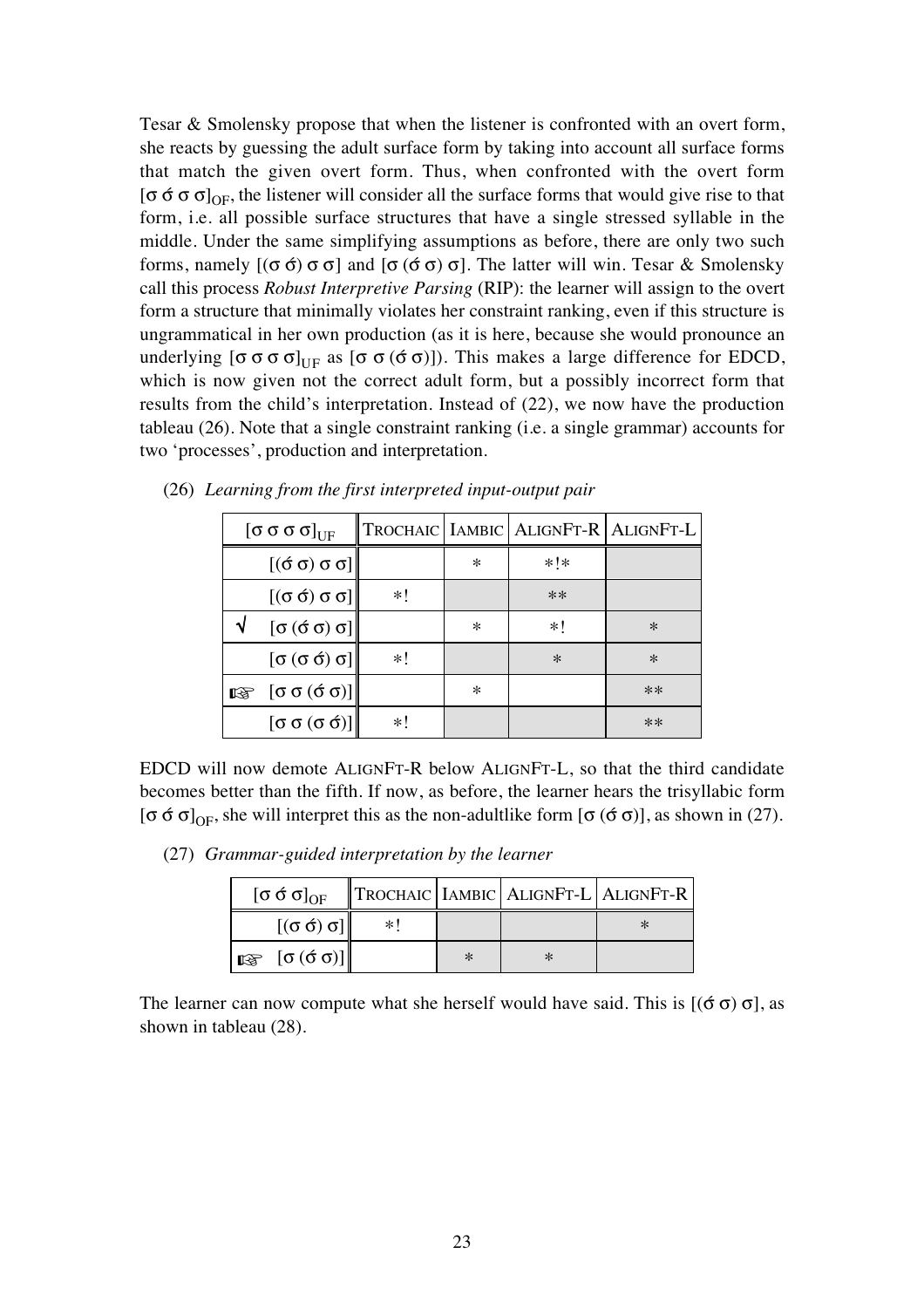| $[\sigma \sigma \sigma]_{\rm UF}$                      |      |        | TROCHAIC   IAMBIC   ALIGNFT-L   ALIGNFT-R |        |
|--------------------------------------------------------|------|--------|-------------------------------------------|--------|
| $\mathbb{R}$ $[(\phi \sigma) \sigma]$                  |      | $\ast$ |                                           | $\ast$ |
| $[(\sigma \vec{\sigma}) \vec{\sigma}]$                 | $*!$ |        |                                           | $\ast$ |
| $\left[\sigma\left(\sigma\sigma\right)\right]$         |      | ∗      | $\ast$ 1                                  |        |
| $\left[\sigma\left(\sigma\,\dot{\sigma}\right)\right]$ | $*!$ |        | ∗                                         |        |

(28) *Learning from the second interpreted input-output pair*

By comparing the child's production  $[(σ σ) σ]$  with her interpretation of the adult form ([σ (σ σ)]), EDCD will demote ALIGNFT-L below ALIGNFT-R, thereby returning to the situation in (5). This is an example of the general way in which RIP/EDCD can get stuck: because of a non-adultlike interpretation of overt forms, the learner will rerank the wrong constraints and end up visiting an eternal cycle of inadequate grammars, i.e. grammars that produce a non-adultlike overt form for at least one underlying form. In the example at hand, no sequence of adult overt forms  $[\sigma \dot{\sigma} \sigma]_{\text{OF}}$ ,  $[\sigma \sigma \sigma \sigma]_{\text{OE}}$ , and  $[\sigma \sigma \sigma \sigma \sigma]_{\text{OE}}$  will lead to a correct reranking of the two foot form constraints TROCHAIC and IAMBIC; only if the language contains the disyllabic form  $[\sigma \sigma]_{\text{OF}}$  will the learner be able to rank these constraints correctly and ultimately come up with an adequate grammar.

Neither EDCD nor GLA are guaranteed to lead to successful learning if the learner has to work with three levels of representation. Our example of an iambic leftaligning language turns out to be unlearnable if it has only trisyllabic and quadrisyllabic words. In general, a failure to learn particular hypothetical languages need not be evidence against the learning algorithm; it would even be evidence in *favour* of the learning algorithm if it turned out that the hypothetical language does not actually exist in reality. The current example seems to be such an instance: languages tend to have bisyllabic words as well, and this indeed happens to guarantee learnability in this example, because  $[\sigma \sigma]_{\text{OF}}$  can only be interpreted as the trochaic form  $[(\sigma \sigma)]_{\text{OF}}$ , which leads to demotion of TROCHAIC in EDCD. But in a computer simulation of 124 artificial languages (a metrical stress example with 12 constraints), Tesar and Smolensky (2000: chapter 4) found that their combination of Robust Interpretive Parsing with EDCD (RIP/CD) is capable of learning only 60% of these languages, if the constraints start out equally ranked.

As said, the non-optimal performance of RIP/CD is not necessarily evidence against the appropriateness of general constraint-ranking procedures as models of language acquisition. It is not bad in general for a learning algorithm to fail on certain input data. If an OT learning algorithm can predict that certain constraint rankings are unlearnable, and exactly these rankings turn out not to occur in the languages of the world, such an unlearnability result constitutes positive support for that algorithm (cf. Clark & Roberts 1993 for parameter setting). If a failure of RIP/CD predicts a gap in the factorial typology, and if RIP/CD does work for all attested languages, this would actually be evidence in favor of this learning algorithm. Nevertheless, the low success rate of 60 percent has been regarded as problematic, because it is likely that the 40 percent failures contain some languages that actually exist. If the required success rate is 100 percent, RIP/CD must be considered just as bad as general parameter-setting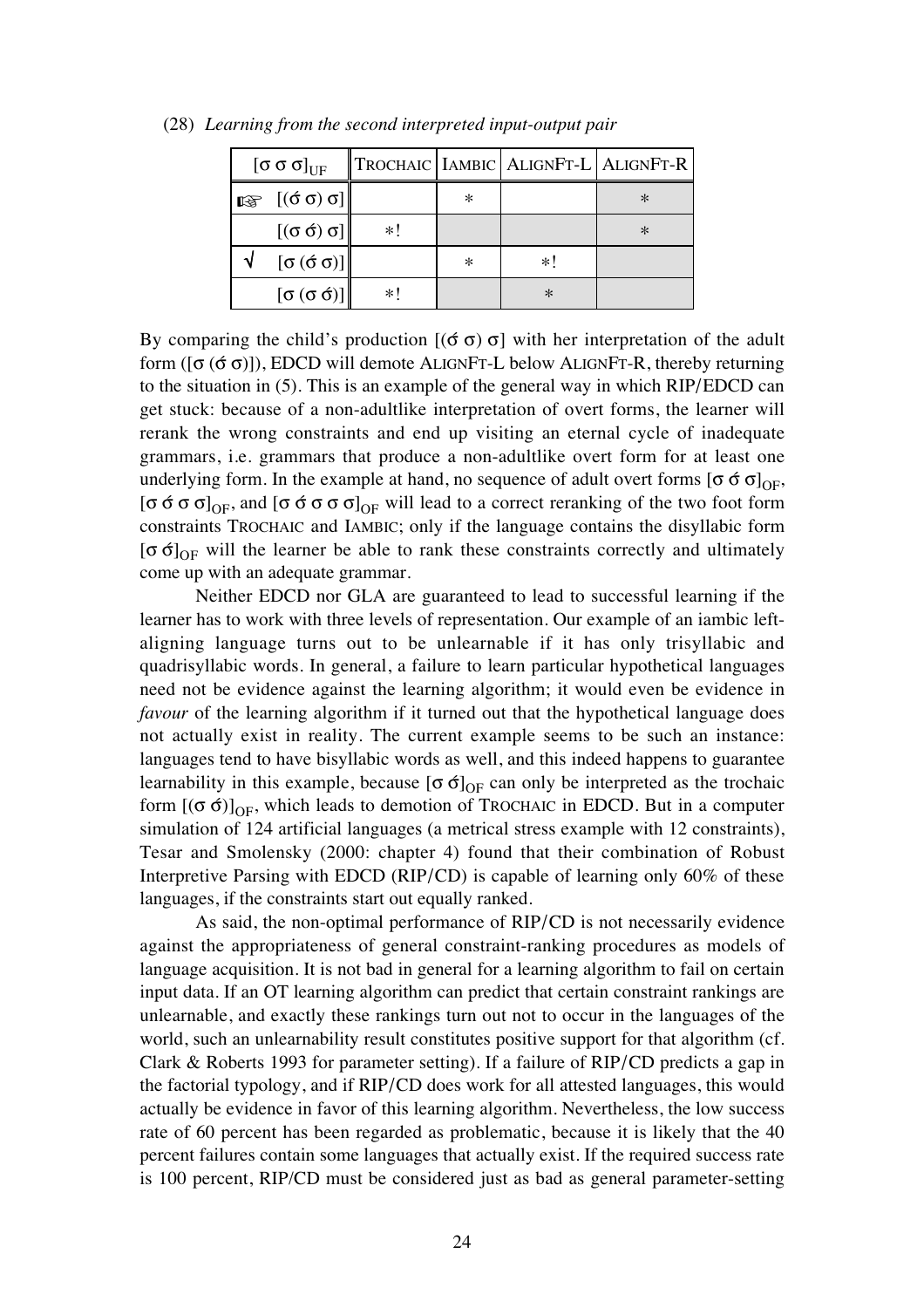algorithms. The only working acquisition model for stress systems to date is the *cuebased learning procedure* by Dresher (1999), which regards the acquisition process as a fixed sequence of triggered parameter settings, but since this model is specific to the stress acquisition problem, it requires not only an innate set of parameters, but also an innate learning procedure specific to each parameter. There have been several attempts to improve upon the 60 percent success rate. Tesar & Smolensky themselves try various initial rankings. The success rate rises if in the initial state constraints for iambicity and trochaicity outrank the alignment and other constraints, and it rises again if the weight-to-stress principle is initially ranked even higher, but not to 100 percent. Replacing EDCD with GLA in both the interpretation and production phases raises the success rate as well, but not much (Boersma, to appear).

It is clear that much research is needed to find out whether there is any combination of algorithms, constraint sets, and initial states that accurately predicts the learnability of attested languages and at the same time is capable of showing that many attested gaps in the factorial typology are not accidental but can be explained by the formal unlearnability of such languages. An example of such research outside phonology is Jäger (to appear), who goes even further by predicting not only some learnable and unlearnable languages but also some learnable but diachronically unstable languages.

## **3.3. Overt and covert subset problems**

A recurring theme in the modelling of language acquisition is the ability of learning algorithms to cope with the *subset problem*: how does the learner, who can only learn from positive evidence, arrive at the most restrictive grammar of the language? There are two kinds of subset problems: overt and covert.

The *overt subset problem* is the problem that a learner may end up in an *overt superset language*, i.e., that she will produce all possible adult forms *and some more*. This problem is related to *optionality* in production. The classical example in morphology is the English-speaking child who maintains two past tenses of the verb *go*, namely the rule-based form *goed* and the adult form *went*. How can the learner decide that she should stop saying *goed*, if explicit negative evidence (an adult telling the child explicitly that *goed* is incorrect) does not work? This problem is solved by the Gradual Learning Algorithm (Boersma 1997, Boersma & Hayes 2001). If the learner hears an adult say *went*, there is a chance that she computes that she herself would have produced *goed*. Noticing the mismatch, the learner will raise the constraint that favours *went*, and lower the constraint that favours *goed* (perhaps a generic -*ed* rule). The reverse case does not occur, since the adult never says *goed*. The learner will thus end up saying *went* all of the time. The learner's own *goed* productions thus constitute the indirect negative evidence necessary for remedying the overt subset problem. With forms that are variable in the adult grammar, like *dreamed* and *dreamt*, the learner will take her own *dreamt* form as negative evidence if the adult says *dreamed*, and she will consider her *dreamed* form incorrect if the adult says *dreamt*; these two effects balance each other, leading the child to ultimately copy the adult *dreamed*-*dreamt* ratio.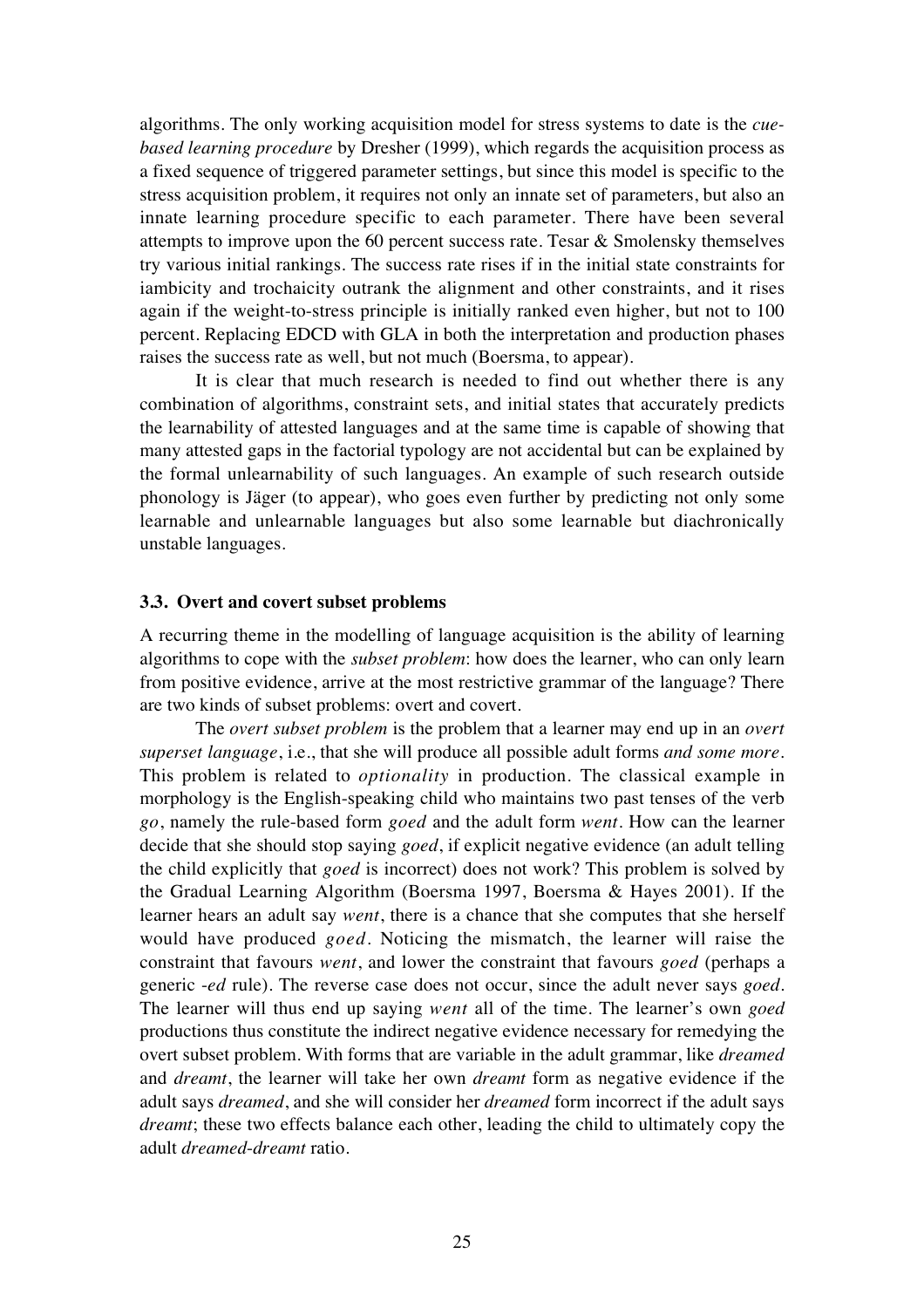The *covert subset problem* is related to the maxim of *Richness of the Base* (Prince & Smolensky 1993: 191; Smolensky 1996b), according to which it is the grammar, not the lexicon, that is responsible for enforcing restrictions on surface forms. Thus, if a language does not allow surface forms with codas, this has to be caused not by a lexicon that exclusively contains forms without codas, but by a grammar that would convert any (perhaps non-existent) lexical form with a coda to a form without, perhaps by means of a high-ranked NOCODA constraint. We call this the *covert* subset problem because languages without codas will typically have lexical forms without codas (as a result of Lexicon Optimization), so that the learner would not generally produce any forms with codas even if NOCODA is ranked low; empirical evidence for a high ranking of coda constraints in languages with restrictions on codas is to be found in processes like loanword adaptation and second-language learning (e.g. English *bed* has been borrowed into Japanese as *beddo*). Generally, grammars will show few covert subset problems if structural (or markedness) constraints (which restrict possible output forms) are ranked as high as possible, and faithfulness constraints (which tend to maximize the number of possible output forms) are ranked as low as possible. In first approximation, therefore, this desirable property is provided by starting from an initial state in which all structural constraints outrank all faithfulness constraints  $(M \gg F,$  Smolensky 1996b). But the learning algorithm EDCD by Tesar & Smolensky (1998, 2000) will quickly mess up this situation: if we start with all structural constraints in the first (highest) stratum and all faithfulness constraints in the second stratum, then as soon as a learning step requires the demotion of a certain structural constraint below a certain faithfulness constraint, that structural constraint will be demoted below *all* faithfulness constraints, immediately leading to overgeneration of surface forms under Richness of the Base.

The Gradual Learning Algorithm again solves EDCD's severe covert subset problems to a large extent. Its reaction to a learning datum that requires a certain structural constraint to be ranked below a certain faithfulness constraint is to demote the structural constraint somewhat *and promote the faithfulness constraint* somewhat. This will typically lead to a selective rise of faithfulness constraints, causing much less overgeneration than with EDCD. The modest degree of overgeneration that typically remains could well be comparable to that exhibited by real children. Nevertheless, Hayes (to appear) and Prince & Tesar (1999) propose complicated extensions to EDCD that cause some active enforcement of M>>F rankings throughout the acquisition process. These extensions do not always lead to the most restrictive grammar, and would therefore, like the GLA, predict *some* overly faithful behaviour in loanword adaptation and L2 acquisition.

## **3.4. Acquiring underlying forms**

One of the tasks for the language-learning child is to create abstract underlying forms that can serve as lexical representations and as the inputs to the production grammar. A common assumption in acquisition research is that a young child directly stores perceived forms in her lexicon, without taking into account any morphologically related forms. Thus, the German words that mean 'advice' and 'wheel' will both be stored as  $[\text{rat}]_{\text{HF}}$  by a German learning child. At some point, however, this child will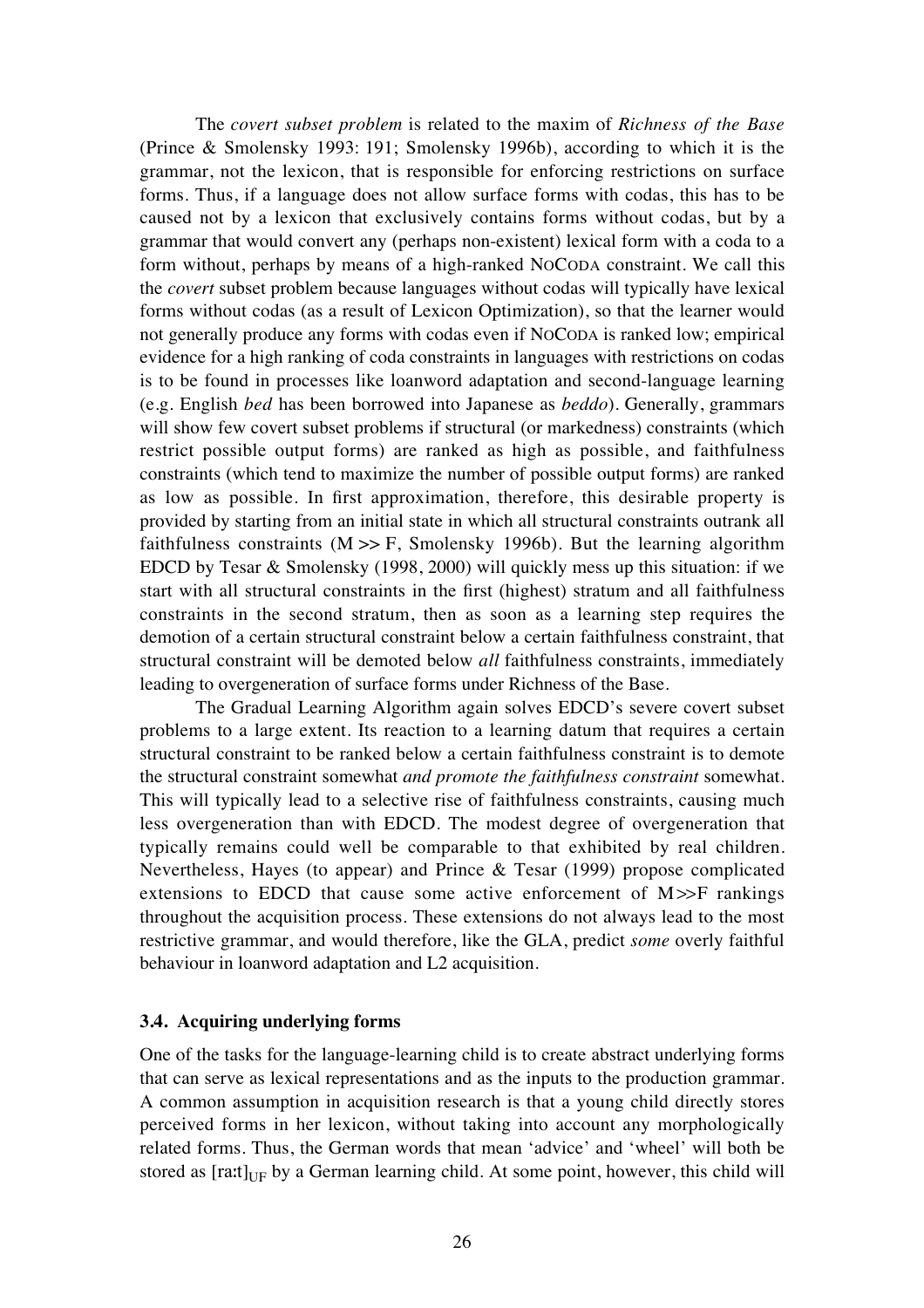note the relationship of one of them with the word  $[{\rm redor}]_{\rm UF}$  'wheels', and thus posit a new underlying form for 'wheel', namely  $[rad]_{\text{UE}}$ , which will surface as  $[rat]$  as a result of final devoicing. Tesar & Smolensky (2000: 79) give an Optimality-Theoretic account of this, showing that the  $[rad]_{\text{UE}} - [redar]_{\text{UE}}$  pair is the optimal paradigm. Tableau (29) shows how this works.

| $[\text{ratt}]_{\text{OF}} - [\text{re:der}]_{\text{OF}}$    ONSFAITH   *VOI   FAITH   *V[-VOI]V |      |        |        |  |
|--------------------------------------------------------------------------------------------------|------|--------|--------|--|
| $\mathbb{R}$ ra: $d_{\langle \text{voi} \rangle}$ – re:dər                                       |      |        |        |  |
| ra: $t - \text{rect}_{\text{[voi]}}$ ər                                                          | $*1$ | $\ast$ | $\ast$ |  |

(29) *Interpretation of an overt paradigm*

The constraint ONSFAITH requires voicing faithfulness for onsets. It is violated in the surface structure [re:t<sub>[voi]</sub>or], because voicing has been inserted (this is a *containment*style surface form, as in Prince & Smolensky 1993). The constraint FAITH requires voicing faithfulness in general; it is violated by  $[{\rm rad}_{\langle {\rm void} \rangle}]$ , which has final devoicing, and of course by [re: $t_{\text{[voi]}}$  $\sigma$ ]. The constraint \*VOI punishes voiced obstruents, as in [re:dər] and [re: $t_{\text{[void]}}$ ər]. The constraint \*V[-VOI]V punishes intervocalic voiceless consonants. Tableau (29) asserts that it is better to posit an underlying  $[\text{rad}]_{\text{UF}}$  with final devoicing in the singular than an underlying  $[\text{ratt}]_{\text{HF}}$  with intervocalic voicing in the plural. Of course, the ranking in (29) has to be established separately, perhaps by noting that German routinely allows intervocalic voiceless consonants elsewhere. As in §3.2, therefore, several acquisition tasks have to be performed simultaneously, but Tesar & Smolensky do not yet give a simulation that could show how well their proposed combination of lexical and production learning performs.

An important question is which of the members of a paradigm is taken as the base form for the remaining members. If the phenomenon of *analogical leveling* can be taken as evidence for the spreading of the phonological details from a base form to the other forms of the paradigm, then it appears that the base form for nouns is usually the nominative singular and the base form for verbs is usually a present tense form. However, frequency effects can override this tendency. For instance, the German verb *verliesen* 'lose' turned into *verlieren* by an analogy with the past participle *verloren* 'lost' and in Afrikaans the original past tense *verloor* 'lost' is nowadays the present tense and infinitive of this verb; not accidentally, 'lose' is one the few verbs that occurs much more often in past forms than in present forms. But Albright (2002) proposes that it is often not the most basic or frequent form, but the most informative form that is taken as the base form. One of his examples is the history of the Classical Latin form *honor* 'honor-NOMSG'. The original nominative singular was *honos*, and the genitive was *honosis*. Rhotacization of intervocalic *s* then led to a genitive form *honoris* and many other forms with *r* throughout the paradigm. Subsequently, the nominative singular turned into *honor* (whence *honor*) by analogy with the other forms, suggesting that one of the oblique forms with intervocalic *r* was used as the base form of the paradigm. Albright proposes a formal learning algorithm, the *minimal generalization learner*, which shows that indeed the oblique forms are more informative in predicting paradigms than the nominative.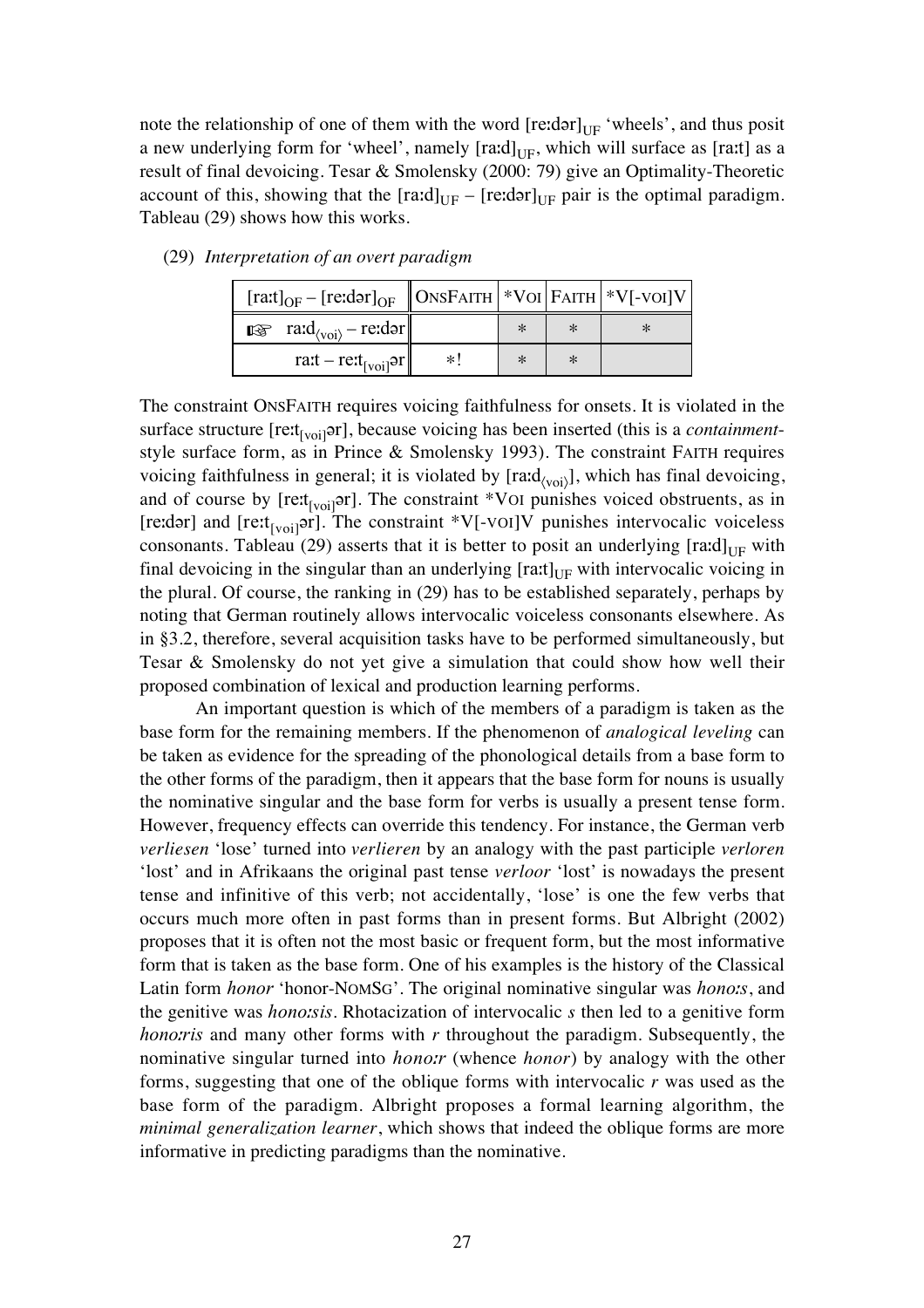#### **3.5. Recognition as a non-trivial mapping from surface to underlying forms**

The child not only has to learn abstract underlying forms (§3.4), but also the mapping from overt or surface forms to these. In the example of §3.1 and §3.2, which was about the assignment of metrical structure in languages without lexically determined stressed syllables, both the overt form and the underlying form could be computed easily from the surface structure. For instance, the overt form  $[\sigma \dot{\sigma} \sigma]_{\text{OF}}$  is computed from  $[(σ σ) σ]$  by removing the hidden structure (the parentheses in this case), and the underlying form  $[\sigma \sigma \sigma]_{\text{HF}}$  is computed from  $[(\sigma \sigma) \sigma]$  by removing parentheses and stresses. In Tesar & Smolensky's view of what a surface form is, the triviality of the mappings from the surface form to the overt and underlying forms is not a simplifying assumption but a necessity. They call the surface form the *full structural description*, a representation that is understood to contain enough information to derive both the underlying form and the overt form. This notion of *containment*, which was taken from the original formulation of OT by Prince & Smolensky (1993), can be illustrated most clearly by considering faithfulness violations in segmental phonology. Tesar & Smolensky mention the case of the German word *Tag* 'day-NOMSG', whose full structural description could be written  $[\text{ta:g}_{\langle \text{voi} \rangle} + \emptyset]$ . In this form, the subscript " $\langle \text{voi} \rangle$ " signals the deletion of the voicing feature (by the German rule of word-final devoicing), and "+∅" stands for the concatenation with a null morph, which is the phonological part of the NOMSG morpheme. The underlying form can be computed trivially from the full structural description by erasing all the addition and deletion signals, i.e. in this case by removing the " $\langle \text{voi} \rangle$ ", which leaves us with  $[ta:g+\varnothing]_{UF}$ . The overt form can be computed trivially from the full structural description by erasing the morphological markers ("+"), erasing the null material ("∅"), and implementing the additions and deletions, in this case only the deletion of "voi", which turns [g] into [k]. This leaves us with the overt form  $[ta:k]_{OF}$ .

But newer versions of Optimality Theory did away with the notion of containment, which Tesar & Smolensky's acquisition model so heavily relied upon. In Correspondence Theory (McCarthy & Prince 1995), surface forms contain no morpheme boundaries, no reference to unpronounced material, and no indication that pronounced material could be absent underlyingly. Thus, the surface form of 'day-NOMSG' in German is simply [tak]. Since surface forms no longer contain no information about underlying forms, faithfulness constraints now have to evaluate explicitly the similarity between two separate representations, namely the underlying form and the surface form, as in (30).

|     |      | $\left  \frac{\text{[tag]}}{\text{[F}} \cdot \text{day'} \right  * [-\text{son}, +\text{voi}]/\text{J}_W \right  \text{IDENT}( \text{voi} )$ |        |
|-----|------|----------------------------------------------------------------------------------------------------------------------------------------------|--------|
|     | ta:q | $*!$                                                                                                                                         |        |
| िके | ta:k |                                                                                                                                              | $\ast$ |

(30) *Final devoicing in production*

Faithfulness constraints are not restricted to segmental phonology. In metrical phonology, one often has lexical stress, which comes with constraints like MAX(stress) 'an underlying stress should appear on the surface'. There are also cases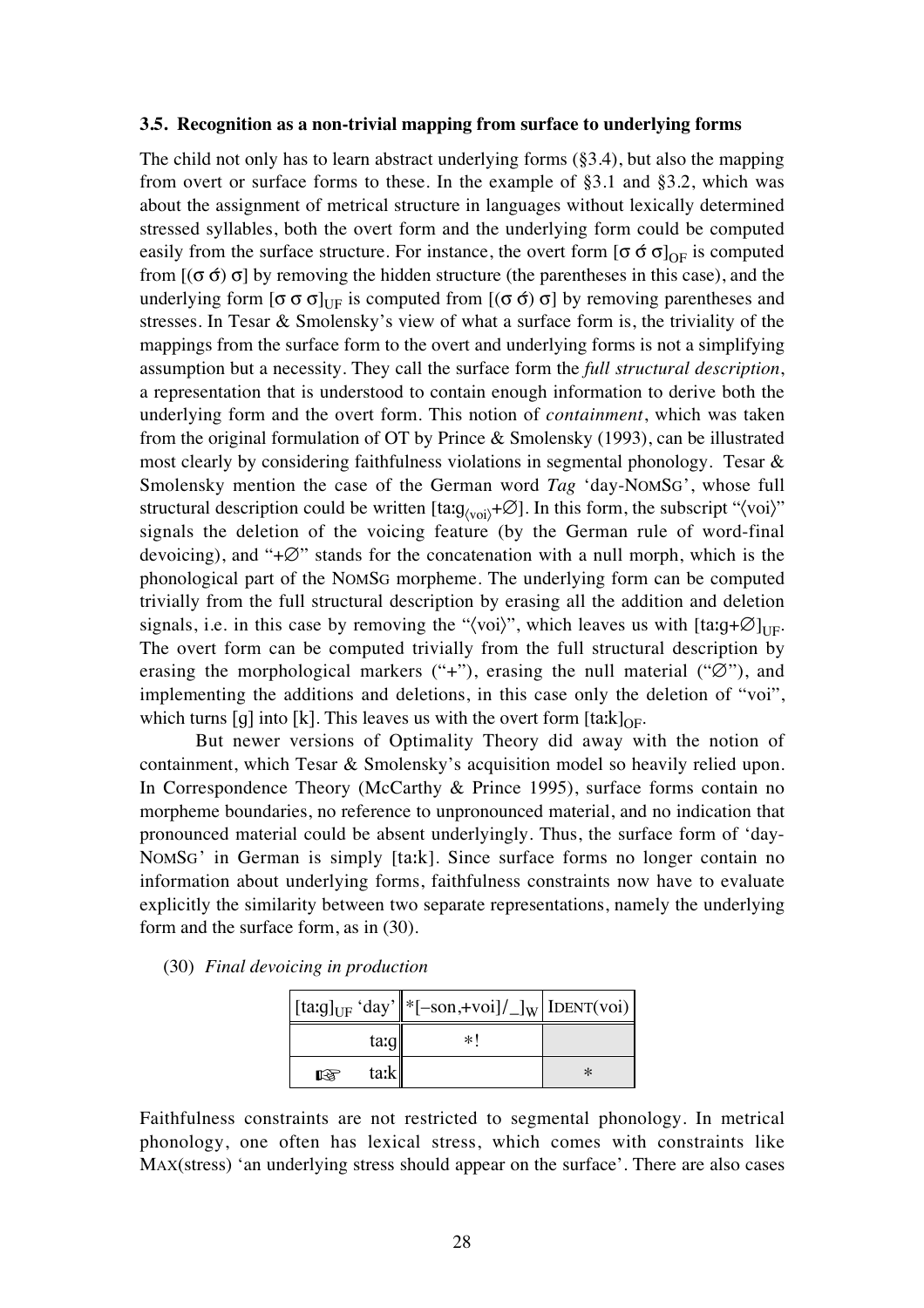in which structural metrical constraints interact with 'segmental' faithfulness. For example, in (23) we really need high-ranked faithfulness constraints to make sure that the surface form contains three syllables like the underlying form, perhaps a constraint like  $MAX(\sigma)$  'an underlying syllable should appear on the surface'; otherwise, the candidate  $[(\sigma \sigma)]$  would win because it satisfies both foot alignment constraints, as shown in tableau (31).

| $[\sigma \sigma \sigma]_{\text{UE}}$                    |      | ALIGNFT-L ALIGNFT-R $ MAX(σ) $ IAMBIC TROCHAIC |        |        |        |
|---------------------------------------------------------|------|------------------------------------------------|--------|--------|--------|
| $[(\vec{\sigma} \vec{\sigma}) \vec{\sigma}]$            |      | $*$ 1                                          |        | $\ast$ |        |
| $[(\sigma \acute{\sigma}) \sigma]$                      |      | $*!$                                           |        |        | $\ast$ |
| $\left[\sigma\left(\sigma\sigma\right)\right]$          | $*!$ |                                                |        | $\ast$ |        |
| $\left[\sigma\left(\sigma\,\sigma\right)\right]\right $ | $*!$ |                                                |        |        | $\ast$ |
| $[(\vec{\sigma} \space \sigma)]$                        |      |                                                | $\ast$ | *1     |        |
| $[(\sigma \vec{\sigma})]$<br>隐                          |      |                                                | $\ast$ |        | $\ast$ |

(31) *Syllable deletion when metrical constraints outrank faithfulness*

Exactly this type of optimal faithfulness violations was proposed by Curtin & Zuraw (2002) as an explanation of syllable deletion in child Dutch.

Now why this discussion of faithfulness? The answer is that in all cases where structural constraints outrank faithfulness constraints, the mapping from surface form to underlying form (which can be called *recognition*) becomes non-trivial in a correspondence view of phonological representations. Thus, the surface form [tak] could map to any of the underlying forms  $[ta:g+\varnothing]_{UF}$ ,  $[ta:k+\varnothing]_{UF}$ ,  $[ta:g]_{UF}$ , or [ta: $k$ ]<sub>UF</sub>, depending on what is in the lexicon. Tableau (32) shows this.

| [ta:k]                                                  |           | $\vert$ IDENT(cont) $\vert$ IDENT(place) $\vert$ MAX(a) $\vert$ IDENT(voi) $\vert$ IDENT(a) |        |        |  |
|---------------------------------------------------------|-----------|---------------------------------------------------------------------------------------------|--------|--------|--|
| [ta:t+ $\varnothing$ ] <sub>UF</sub> 'deed'             |           | *1                                                                                          |        |        |  |
| $\mathbb{R}$ [ta:g+ $\varnothing$ ] <sub>UF</sub> 'day' |           |                                                                                             |        | $\ast$ |  |
| $[\text{tag+a}]_{\text{HF}}$ 'days'                     |           |                                                                                             | $*1$   | $\ast$ |  |
| $[park+\varnothing]_{\text{HF}}$ 'park'                 |           | *1                                                                                          |        |        |  |
| [zaxə+ $\varnothing$ ] <sub>UF</sub> 'matter'           | $*$   $*$ |                                                                                             | $\ast$ | $\ast$ |  |

(32) *Recognition by faithfulness*

We see an example here of how GEN restricts the candidate set to the forms that occur in the lexicon. None of the forms satisfies all faithfulness constraints. Note that the candidate  $[ta:g+<sub>0</sub>]<sub>UF</sub>$  violates MAX( $\circ$ ) 'a schwa in the underlying form should occur in the surface form', and the candidate  $\lceil \text{park+}\mathcal{O} \rceil_{\text{HF}}$  violates IDENT(a) 'preserve the quality of [a]-like vowels'. These constraints are worded as if they refer to production, but they can equally well be used for the reverse mapping, as they are here. The winner is the form  $[ta:g+\varnothing]_{U}$ , which violates only IDENT(voi). This constraint has to be low ranked because this is German, a language in which voiceless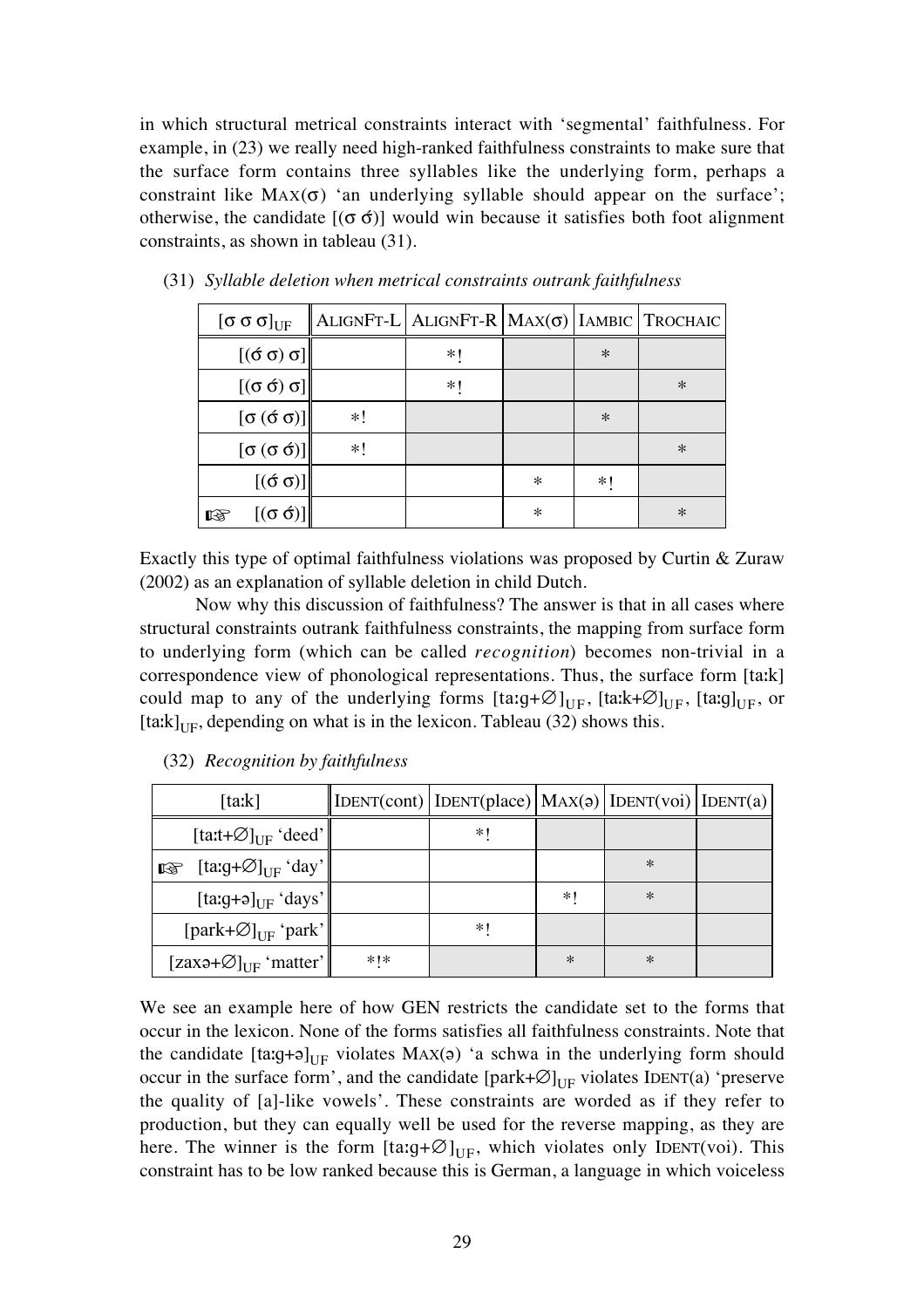plosives have to be routinely mapped to voiced plosives in the lexicon. Another reason why IDENT(voi) must be low ranked is that it is routinely violated in production, as in (30). Of course, the two reasons are strongly related since all faithfulness violations that the speaker produces will have to be undone by the listener. As a further illustration, we also gave a low ranking to IDENT(a), to emphasize the fact that  $\langle \text{ar}/\text{ and } \text{ar}/\text{ar} \rangle$  are almost homophonous, i.e., the surface forms [ta:k] and [park] are pronounced approximately as  $[t^h a:k]_{\text{OE}}$  and  $[p^h a:k]_{\text{OE}}$ .

The idea that faithfulness can handle the mapping from surface to underlying form was defended by Smolensky (1996a), but criticized by Hale & Reiss (1998), who argued that it would mean that the German surface form [rat] would always be recognized as  $[Rat+\varnothing]_{\text{UE}}$  'advice', never as  $[Rat+\varnothing]_{\text{UE}}$  'wheel', as shown in tableau (33).

|   | $[$ Ra:t $]$                                                 |      | $\text{IDENT}(\text{cont})$ [DENT(place) $\text{MAX}(a)$ [DENT(voi) [DENT(a)] |   |  |
|---|--------------------------------------------------------------|------|-------------------------------------------------------------------------------|---|--|
| 隐 | [ $\text{Ratt} + \varnothing$ ] <sub>UF</sub> 'advice'       |      |                                                                               |   |  |
|   | $\lceil \text{Rad}+ \emptyset \rceil$ <sub>LIF</sub> 'wheel' |      |                                                                               | ∗ |  |
|   | [ta:t+ $\varnothing$ ] <sub>UE</sub> 'deed'                  | $*1$ | ∗                                                                             | ∗ |  |

(33) *Failure to recognize 'wheel' if there are only faithfulness constraints*

The winning candidate simply violates no faithfulness constraints at all, but it is clear that in a semantic context that involves bicycles the candidate  $[{\rm{rad}}+Ø]_{\rm{UE}}$  'wheel' should sometimes win. To tackle this situation, we need constraints that evaluate the likelihood of any lexical item in the given semantic context (Boersma 2001). Since these anti-lexical-access constraints evaluate underlying forms only, they can be called by the name \*LEX. The following example is from Boersma (2001). In the case of final devoicing in Dutch, the words  $[Rad]_{UF}$  'wheel' and  $[rat]_{UF}$  'rat' are both pronounced  $[{\rm rat}]_{\rm OF}$ . For simplicity, we assume that the surface form is [ ${\rm rat}]$  in both cases, i.e. that devoicing has to be accounted for by the phonology. In the semantic context 'turn', the listener has to map [ $Rat$ ] to  $[Rad]_{UF}$  'wheel'. This mapping involves a replacement of a [–voi] feature value by [+voi], and it seems to be the case that we need to model this with an OT grammar with low-ranked faithfulness constraints again to ensure that the listener will allow this mapping. This grammar also needs high-ranked faithfulness constraints in order to make sure that the listener does not map [Rat] to [vil]<sub>UF</sub> 'wheel'! The full *recognition* procedure is shown in tableau (34).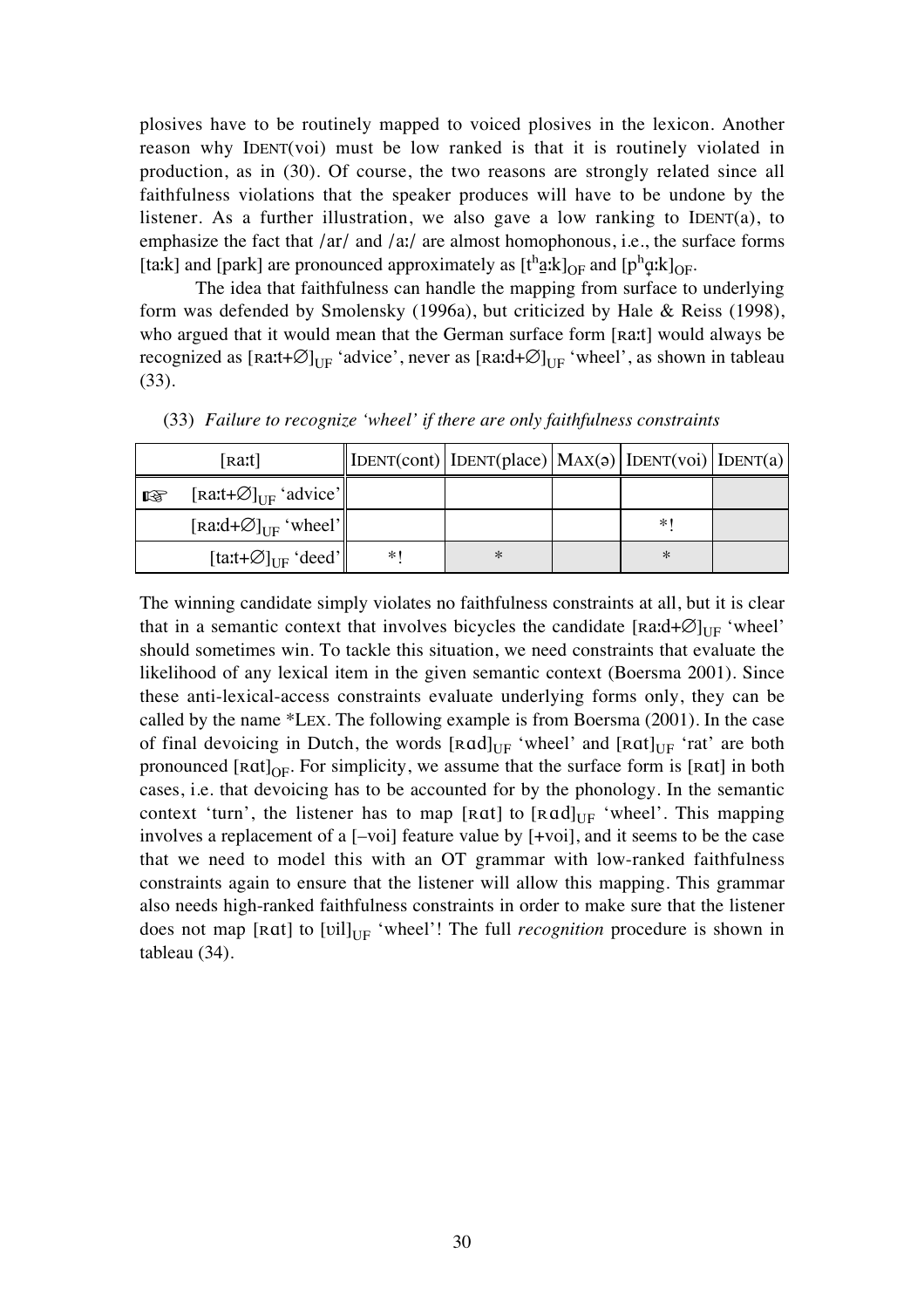#### (34) *Recognizing 'wheel'*

| $[\text{Rat}]$<br>$context = 'turn'$     | $ \text{EEX}([\text{Rat}]_{\text{UF}}  \text{IDENT}_{\text{rat}} )$ (height) |      | *LEX ([ $rad$ ] <sub>UF</sub><br>'wheel'<br>('turn') | *LEX $([vil]_{UF}$<br>'wheel'<br>/'turn') | <b>IDENT</b><br>(voi) |
|------------------------------------------|------------------------------------------------------------------------------|------|------------------------------------------------------|-------------------------------------------|-----------------------|
| $[\text{rat}]_{\text{UF}}$ 'rat'         | $\ast$ 1                                                                     |      |                                                      |                                           |                       |
| $\mathbb{R}$ [Rad] <sub>UF</sub> 'wheel' |                                                                              |      | $\ast$                                               |                                           | $\ast$                |
| $[\text{vil}]_{\text{UF}}$ 'wheel'       |                                                                              | $*!$ |                                                      | $\ast$                                    | $\ast$                |

Given the perceived surface form [rat] and the semantic context 'turn', a high-ranked \*LEX constraint will militate against recognizing the surface form as the word meaning 'rat'. As far as the semantics is concerned, tableau (34) shows that the lexicon favours recognition of the word  $[vil]_{UF}$  'wheel', since that word is appropriate in the context and it is much more common in Dutch than its near-synonym  $[rad]_{\text{UF}}$ 'wheel'. But a high-ranked faithfulness constraint against replacing  $/a/$  with  $/i/$  will prevent recognition of  $[vil]_{UF}$  'wheel'. The remaining candidate is  $[Rad]_{UF}$  'wheel', which is neither semantically nor phonologically far off from the input.

Boersma (2001) shows that the GLA can account for the acquisition of some attested phenomena in recognition, namely the dependence on frequency (\*LEX comes to be lower ranked for [vil]<sub>UF</sub> than for the less common [ $\text{Rad}]_{\text{UE}}$ ), and the dependence of the ranking of \*LEX on the sematic context itself. Boersma's account of recognition is probably overly simplistic, because many more things than semantic contexts have to be taken into account, let's say the whole of syntax and pragmatics. For this good reason, modelling recognition and its acquisition is not the favourite subject of most phonologists. This is where neat modular views of phonology start to leak.

#### **3.6. Perception as a non-trivial mapping from surface to underlying forms**

In Tesar & Smolensky's metrical example, the mapping from overt to surface form (which we can call *perception*) used the same constraints as production. But in general this mapping may have its own specific constraints. One has to realize that the overt form of *Tag* includes language-specific phonetic detail, for instance aspiration, as in  $[t<sup>h</sup> a:k]_{OF}$ . The question, now, is whether the surface form has this phonetic detail as well, i.e. whether the surface form is  $[t<sup>h</sup>a:k]$  or [ta:k]. But for faithfulness constraints to be able to evaluate the similarity between surface form and underlying form, the surface form has to be *commensurable* with the underlying form, which means that if the underlying form consists of arbitrary symbols taken from a small set (for reasons of lexical economy), the surface form will have to consist of the same type of arbitrary symbols and there is no room in the surface form for phonetic detail. Thus, the surface form may have to be [tak]. In interpretation, the mapping from the aspirated phone  $[t^h]_{\text{OF}}$  to the abstract segment /t/ (this mapping can be called *perception*) is specific to German, and may therefore have to be handled by a perception grammar that contains constraints that relate phonetic detail (auditory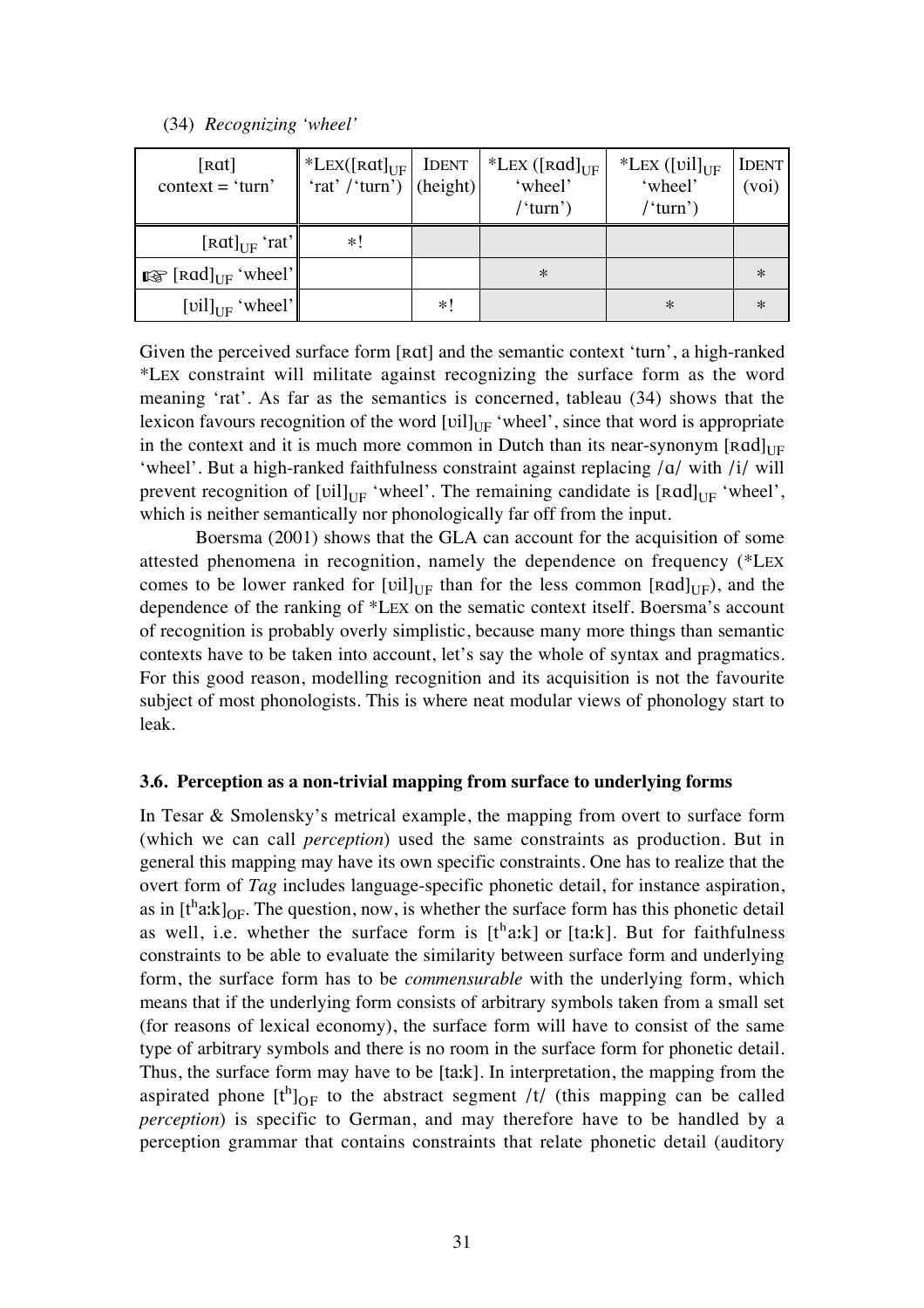cues) to abstract phonological representations. The learnability of such mappings is discussed by Escudero & Boersma (2003).

## **3.7. Emergence of constraints**

As alluded to in §2.3, not all constraints are universal, and many cannot be innate, because they refer to material that is specific to the language at hand, especially to specific morphemes. Albright & Hayes (2003) discuss the emergence of morphological constraints from alternations that the child hears in her environment. But even purely phonological constraints could be selected from a larger pool: Hayes (1999) proposes a process called *inductive grounding* to create an initial state of the grammar that consists only of *phonetically grounded*, but formally simple, constraints. For instance, Hayes proposes that the constraint \*[Lab,–voi], which militates against voiceless labials (like the /p/ that is lacking in Arabic), enters the child's initial grammar because the child can calculate that this constraint is a better predictor of articulatory effort than its formally equally simple or simpler neighbours \*[Cor,–voi], \*[Dors,–voi], \*[Lab,+voi], \*[Lab], and \*[–voi]. It is even possible to think that *all* phonological constraints emerge during acquisition (Boersma 1998): faithfulness constraints for a phonological category are created as soon as the infant has created that category, and articulatory constraints against an articulatory gesture are created as soon as the child has learned how to use that gesture to implement a phonological category; such a view of the grammar lacks markedness constraints, because markedness is considered an epiphenomenon of the rankings of both faithfulness and articulatory constraints. The first step in this sequence, namely the creation of phonological categories, can be based on non-lexically-driven distributional learning, which can be modeled within OT, as has been shown by Boersma, Escudero & Hayes (2003).

## **4. How should the field proceed?**

We have shown how the basic tenets of OT can be applied to empirical data and how OT fares as a learnable theory. The picture we presented of the accomplishments is, on the whole, positive and optimistic – even though we are aware of less felicitous applications. No previous phonological theory had the combined merits for acquisition research of (1) a formal structure, (2) markedness being embedded in this formal structure, (3) the possibility to view the adult grammar as a continuation of the initial grammar, i.e. the continuity hypothesis, (4) a single grammar controlling segmental and prosodic structure, as well as their interactions, (5) the possibility to account for variation and variable forms in a non-stipulative, formal way, and (6) having the properties of a learnable theory. This sparks off our positive attitude at this stage.

We will now turn to the future, and discuss how the field could or should proceed. The respondents to our survey show a remarkable agreement on the topics that should be addressed in the future, namely (1) the relation between computational models of learnability and empirical studies of acquisition, and (2) the relation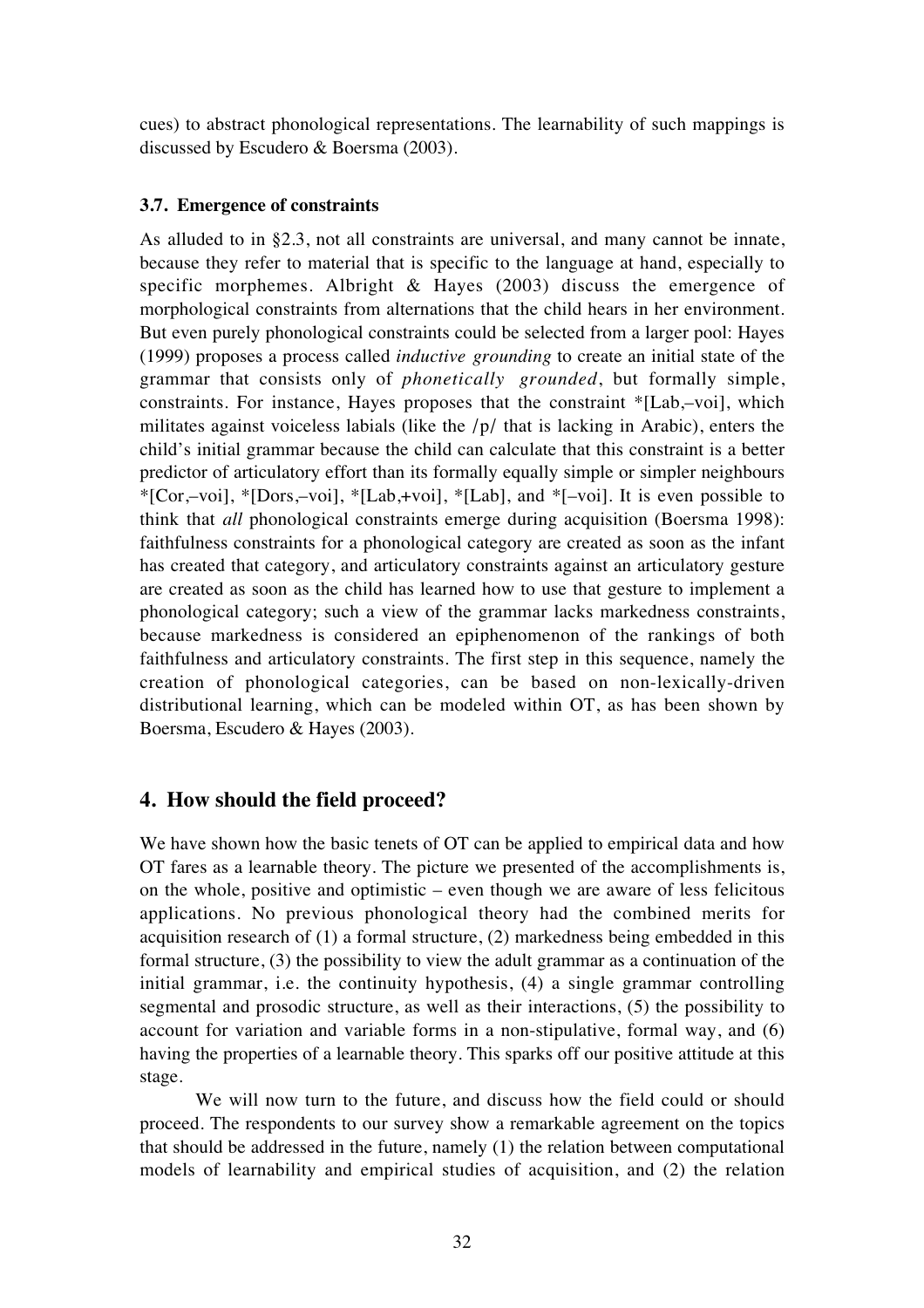between perception and production. Initial steps have been taken in these directions, and we will discuss some of this work, just to leave the reader with a flavor of the great opportunities that lie ahead.

### **4.1. Learning algorithms and empirical data**

In §3.1 we referred to the computer simulation of syllable type acquisition carried out by Boersma & Levelt (2000). The Gradual Learning Algorithm (GLA) had to acquire the ranking for Dutch of the syllabic markedness constraints discussed in §2 vis-à-vis a faithfulness constraint FAITH. In the GLA constraints have ranking values, and the initial  $M \gg F$  state of the grammar was modelled by arbitrarily setting the ranking value of the markedness constraints to 100 and that of FAITH to 50. The input to the learning algorithm consisted of thousands of syllables, in the distribution found for Dutch. The result of the simulation is in Figure 1.



Fig. 1. Developing constraint rankings (from Boersma & Levelt 2000).

As can be seen in the figure, FAITH gradually rises in the ranking, while the markedness constraints gradually descend. In this process, FAITH first overtakes \*CODA (NOCODA), then ONSET, and finally \*COMPLEX-O and \*COMPLEX-C. This exactly replicates the attested order of acquisition. Less simplistic GLA learning curves can be found in Curtin & Zuraw (2001) and Jäger (to appear).

The GLA is also capable of modeling variability in production. In empirical data variable productions occur often, reflecting a transition between two grammatical stages (Adam 2003). In a single recording session a child may produce a word like *cat* both as [kæ], without a coda, and as [kæt], with a coda. In GLA this occurs when NOCODA and FAITH have come to lie close to each other at some point during the reranking process. Because of *noisy evaluation* it will be impossible to come up with a categorial ranking of constraints that lie close together. The grammar will therefore be unstable and alternate between a NOCODA >> FAITH ranking and a FAITH >> NOCODA ranking at evaluation time, resulting in variable productions.

Combining computational models with empirical data opens up a whole new area of research, in which all kinds of hypotheses can be tested in a controlled way. For one thing, it provides a great opportunity to test hypotheses about the role that the distribution of forms in the surrounding language plays in development. The potential effect of frequency on phonological development has been indicated in several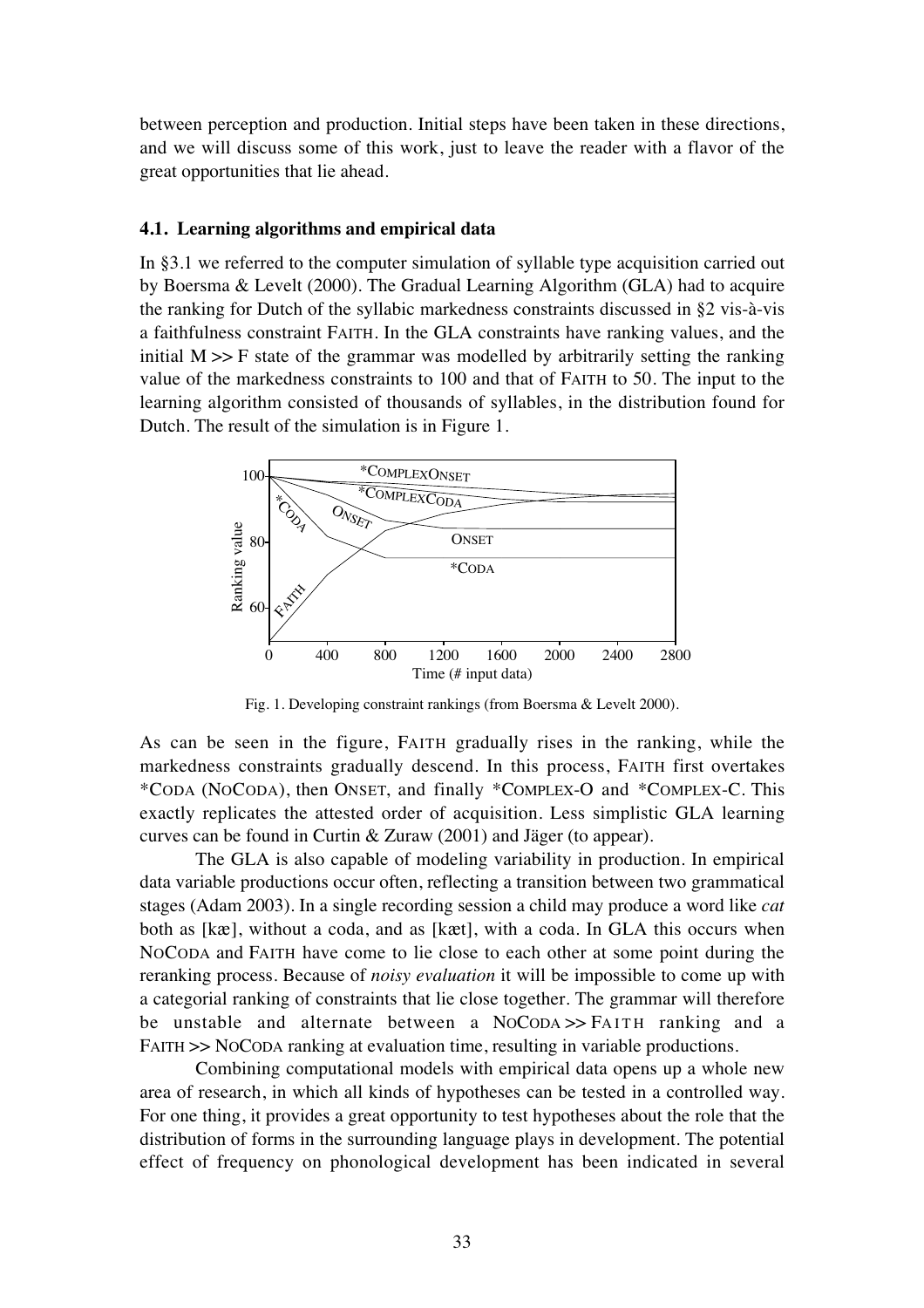empirical studies (Roark & Demuth 2000; Maye & Gerken 2002; Fikkert & Levelt 2002; Fikkert, Levelt & Van de Weijer 2003; Levelt & Van de Vijver, to appear) but needs more definitive confirmation. In addition, combining computational models and empirical studies can help to get more insight in the nature of variable productions: when do they occur, and in what ways can productions vary at a given moment? This would be a welcome supplement to studies on variation in child language (Gierut, Morrisette & Champion 1999; Dinnsen & McGarrity 1999). A computational model can make predictions that can be tested in empirical data. Vice versa, computational models can be improved by taking into account empirical data.

## **4.2. Perception and production**

Interdisciplinary research on comprehension and production has various dimensions. The relation is obvious: the perceived input needs to be mapped onto an underlying representation, which in turn forms the input for output candidates that will be produced. We saw that Tesar & Smolensky distinguish three representations (overt, surface, and underlying) that are related in such a way that the same grammar that evaluates output candidates in production also co-determines the mappings from overt to surface form (perception) and from surface to underlying form (recognition). However, their metrical examples that we discussed in §3 simplified the two comprehensive mappings in such a way that faithfulness constraints were not needed (there was always the same number of syllables in all three forms), whereas more comprehensive grammar models that include segmental phonology probably require faithfulness constraints that are specific to one or both of the comprehension mappings. We will discuss three approaches to this issue.

## **4.2.1. Separate grammars for perception and production**

The mapping from the raw overt form to an abstract phonological surface structure involves the mapping of phonetic details to phonological categories. Boersma (1998) models this process with constraints that are specific to categorization. Since the result of this mapping is a phonological structure, many of the same structural constraints that are often considered part of the production grammar play a role in the perception grammar as well. Boersma takes the strong point that if these structural constraints reside in the perception grammar, their role in the production grammar is greatly reduced; Boersma proposes that faithfulness constraints in production evaluate the extent to which the speaker thinks the listener will be able to reconstruct the phonological structure without lexical access. In other words, faithfulness equals recoverability. The model is summarized in (35).

(35) *Boersma's model of phonology* perception:  $[overform]_{OF} \rightarrow [surface structure]$ recognition: [*surface structure*] → [*underlying form*]<sub>UF</sub> production: [*underlying form*]<sub>UF</sub>  $\rightarrow$  { [*overt form*]<sub>OF</sub>  $\rightarrow$  [*surface structure*] }

This model allows the inclusion of phonetic detail in the grammar, and therefore the direct evaluation of functional principles like minimization of perceptual confusion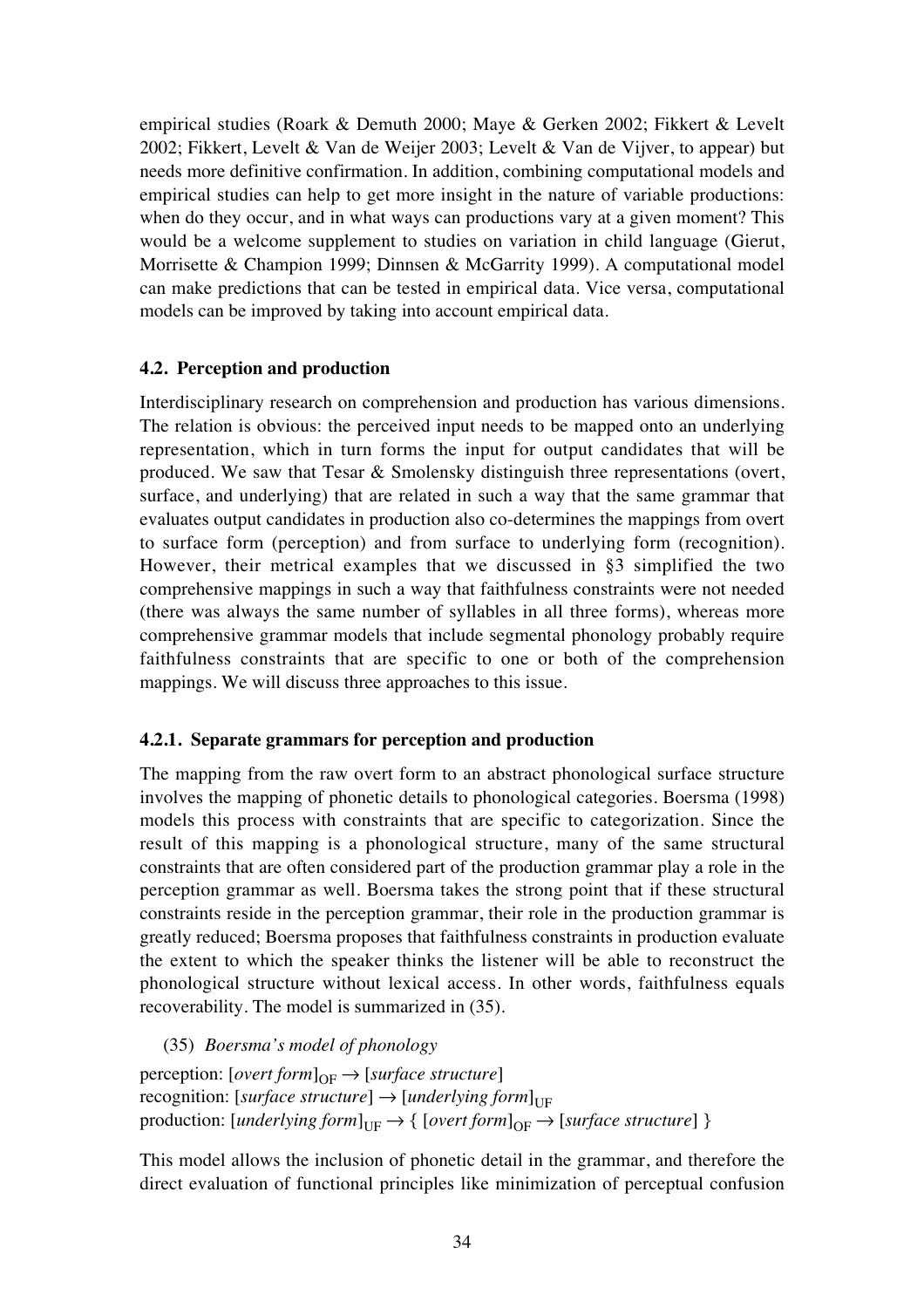and articulatory effort. Like Tesar & Smolensky's model discussed in §3.5, the acquisition of Boersma's model involves the concurrent acquisition of three grammars: perception (Boersma 1997), production (Boersma & Hayes 2001), and recognition (Boersma 2001, discussed above in §3.5). No simulations of this triple acquisition have been provided yet.

## **4.2.2. Perception and production in a single grammar**

In infant language development, receptive competence seems to precede productive competence. There is, therefore, a developmental gap between comprehension and production. Smolensky (1996a) showed that a single grammar can capture both perfect comprehension – a perceived adult output is paired with a target appropriate input – and immature production. However, research by Stager and Werker (1997) indicated that in word-learning tasks, 14-months old children heard less phonetic detail than in a discrimination task. Acoustic information can thus be encoded at the phonetic level of representation, while encoding at the lexical level of representation fails. Pater (to appear) therefore concludes that there are actually two gaps: one between the child's phonetic representation and the child's lexical representation, and one between the child's lexical representation and the child's output. Pater further observes that the lexical representation is, with a few exceptions, target-appropriate by the time production starts. The developmental gap between the phonetic and lexical representations thus precedes the gap between comprehension and production. The interesting question is whether the two pairs of representations, phonetic/lexical and lexical/output, are moderated by the same set of constraints, at different times. Early productions are heavily affected by markedness constraints: are early lexical representations affected by these same markedness constraints? There are some experimental results that point in this direction. For example, infants were shown to listen longer to a text containing familiarized words consisting of a single trochaic foot, than to a text containing familiarized words with an iambic foot shape (Jusczyk, Houston & Newsome 1999). This could mean that the same constraints that are operative at the stage where longer adult targets are truncated, discussed in §2.1, are operative somewhere in the mapping from a phonetic to a lexical representation.

Pater (to appear) considers several grammar models. In the most elaborate of these, he entertains the same three representations as Tesar and Boersma (overt, surface, lexical) and the same faithfulness constraints as Boersma (overt-to-surface, surface-to-lexical, and lexical-to-surface), but hypothesizes (with Tesar) that all constraints are in a single grammar so that the same structural constraints can evaluate the surface form in perception as well as in production; moreover, these structural constraints are capable of evaluating the lexical form in recognition. Four possible rankings then correspond to the four different developmental stages in (36).

(36) *Developmental grammars for truncation*

Stage 1:  $STRUCT$  >>  $\{ FATTH(o-s), FATTH(s-1), FATTH(l-s) \}$ 

 $\Rightarrow$  truncation in perception (hence in the lexicon) as well as in production.

Stage 2: FAITH( $o-s$ ) >> STRUCT >> { FAITH( $s-l$ ), FAITH( $l-s$ ) }

 $\Rightarrow$  truncation in production and in the lexicon but not in perception.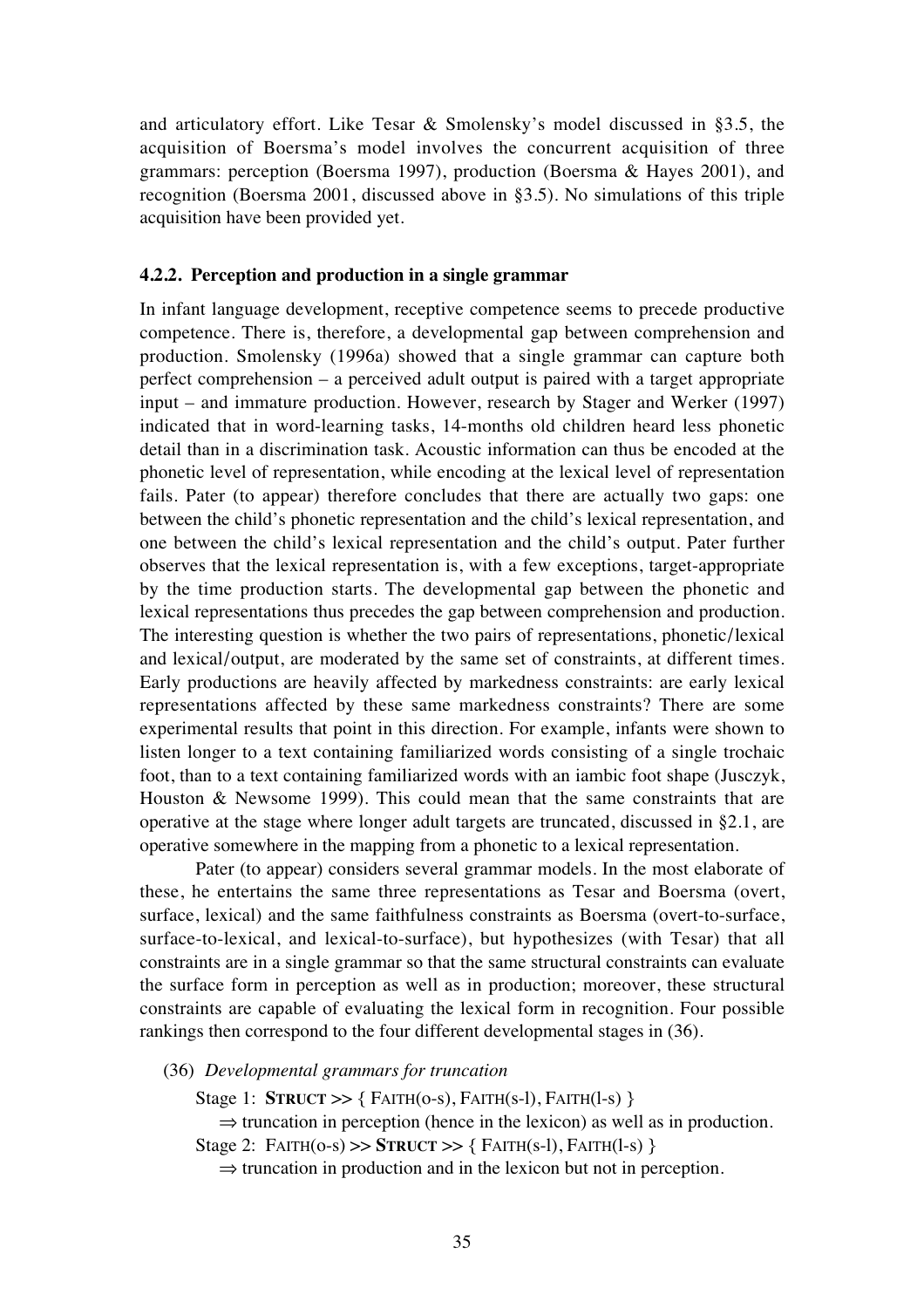Stage 3:  $\{ FATTH(o-s), FATTH(s-l) \} >>$  **STRUCT**  $>>$  FAITH(1-s)  $\Rightarrow$  truncation in production but not in perception or in the lexicon. Stage 4: { FAITH(o-s), FAITH(s-l), FAITH(l-s) } >> **STRUCT**  $\Rightarrow$  no truncation.

We thus see some theoretical convergence in the sense that authors agree that theoretical acquisition models should entertain at least three representations, and that the mappings between these should be handled by Optimality Theory. There is no general agreement yet on the number of faithfulness families (are FAITH(s-l) and FAITH(l-s) the same?), on whether the same structural constraints evaluate the outputs of perception and production, on whether structural constraints can evaluate lexical representations, and of course on what the precise formulation of the constraints is and where they come from.

#### **4.2.3. Experimental approaches**

Experimental approaches are of course related to the discussion in §4.2.2. The idea here is to research the effect of well-established markedness constraints on the linguistic processing of infants. An experimental research program has been proposed by Smolensky, Davidson & Jusczyk (to appear), in which OT principles concerning the competence grammar are linked to the performance of infants by a set of Linking Hypotheses. The basic hypothesis is that infants will attend longer to stimuli that conform better to their current grammar, all else being equal. Initial results are promising for this hypothesis. It turned out, for example, that young infants (under 6 months), which are hypothesized to have a  $M \gg F$  ranking of constraints, had longer listening times for CV syllables – which conform to this state of the grammar – than for VC syllables – which violate the high-ranked markedness constraints.

Others have set out to establish experimentally the target-appropriateness of the underlying representation (Nijmegen/Utrecht research group on the feature [voice] of Fikkert and Kager). The results of the Stager and Werker study indicate that lexical representations, i.e. underlying representations, are unspecified in certain respects. It is claimed that the underlying representation is similar to the adult surface representation by the time children start to produce meaningful speech (see the discussion of Pater's work in §4.2.2) but this has not been verified. Certain child language data, like the famous *puzzle*-*puddle*-*puggle* case of Smith (1973), discussed in Macken (1980) and in the OT accounts of Boersma (1998) and Dinnsen, O'Connor & Gierut (2001), or the holistic word-forms discussed in Waterson (1971), Levelt (1994) and Fikkert & Levelt (2002) appear to result from the combination of an unspecified representation and an immature grammar, rather than from the grammar alone. The real art is to obtain both production data and perception data of children in a study, and to combine these results in such a way that the nature of lexical representations at a particular stage of production can be established.

Many more directions in which the field could proceed can be imagined. The interaction of morphology and phonology in acquisition will definitely be tackled, just like interactions between prosodic and segmental structure. Finally, while there is a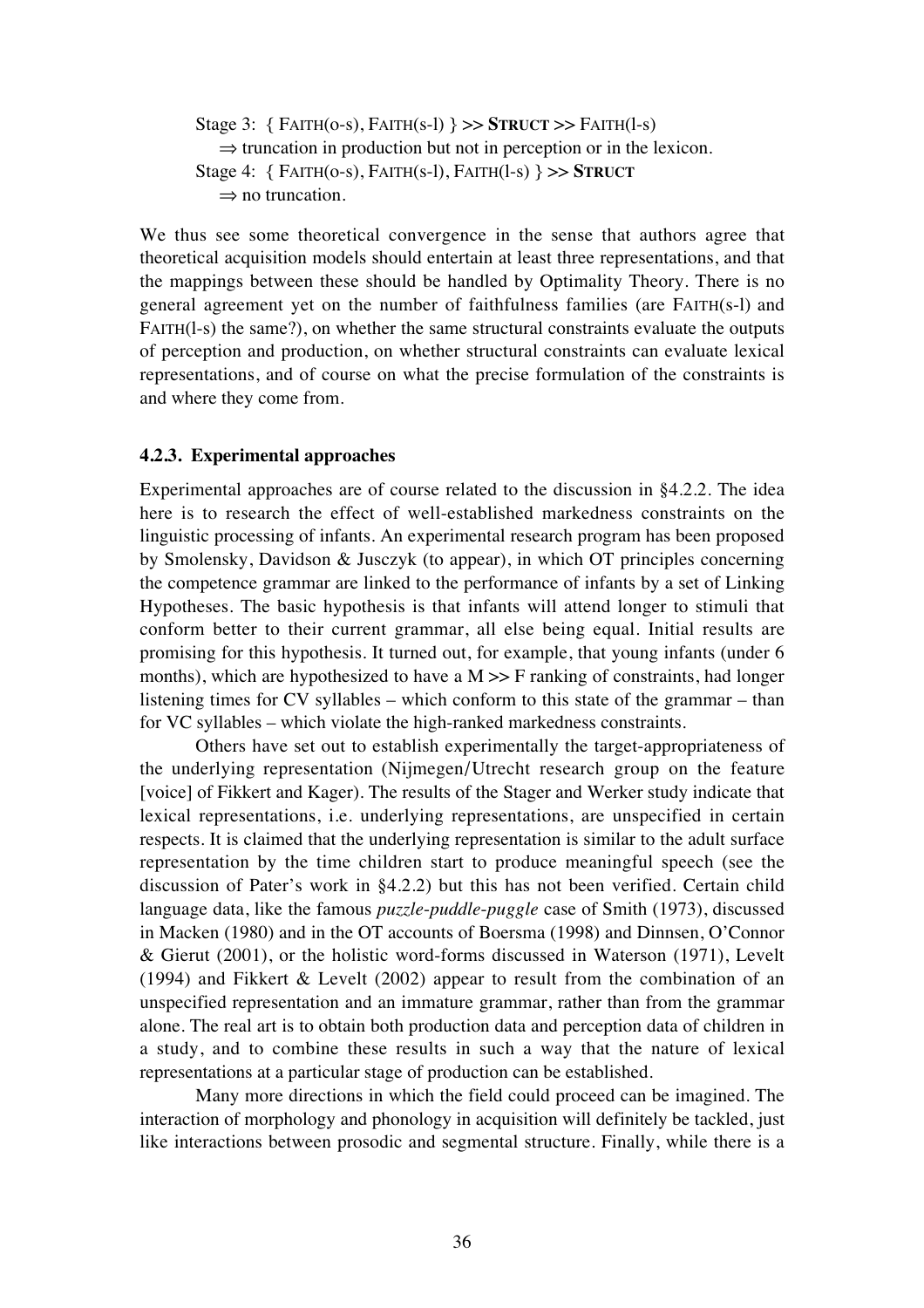general idea about an initial grammar where  $M \gg F$ , initial or early rankings within the two sets of constraints forms another area to be explored.

## **5. Conclusions**

The introduction of Optimality Theory has stirred up the field of phonological acquisition. We hope that our review, albeit selective, has nevertheless illuminated the ways in which Optimality Theory can be, and has been, applied to acquisition research.

What is still missing is generally accessible empirical data. Ideally, scientific research is replicable; people should be able to check proposed theories and explanations against the data that these proposals claim to account for. Yvan Rose (Rose 2003) has designed an easy-to-handle database, *ChildPhon*, available through CHILDES (MacWhinney & Snow 1985), specifically designed for phonetically transcribed data, which can be linked to audio files. ChildPhon is meant to form the phonological complement of the CHAT files in the CHILDES database. We hope that many researchers will seize this opportunity to make their data available.

#### **Acknowledgements**

We are grateful to the people who responded to our survey for their time and effort: Jessica Barlow, Katherine Demuth, Daniel Dinnsen, Dicky Gilbers, Steven Gillis, Bruce Hayes, Lise Menn, Joe Pater, Ann Peters, Jim Scobbie, Shelley Velleman and Marilyn Vihman. Unfortunately we could not implement all the suggested topics and references in the present review. The present work has benefited from discussions with Paula Fikkert. We thank the editors of ARLA for helpful comments on an earlier version of this paper.

#### **References**

(ROA = Rutgers Optimality Archive, http://roa.rutgers.edu)

Adam, G. (2003). *From variable to optimal grammar: Evidence from language acquisition and language change*. PhD dissertation. Tel Aviv: Tel-Aviv University. Albright, A. (2002). *The identification of bases in morphological paradigms*. PhD dissertation, UCLA.

Albright, A. & Hayes, B. (2003). Learning nonlocal environments. Handout LSA meeting, Atlanta.

Barlow, J. (1997). *A constraint-based account of syllable onsets: Evidence from developing systems*. PhD dissertation. Bloomington: Indiana University.

Barlow, J. & Pater, J. (to appear). Constraint conflict in cluster reduction. *Journal of Child Language*.

- Bernhardt, B. & Stemberger, J. (1998). *Handbook of phonological development from the perspective of constraint-based nonlinear phonology*. San Diego, CA: Academic Press.
- Blevins, J. (1995). The syllable in phonological theory. In J.A. Goldsmith (Ed.), *The handbook of phonological theory* (pp. 206–244). Cambridge (MA) and Oxford: Blackwell.
- Boersma, P. (1997). How we learn variation, optionality, and probability. *Proceedings of the Institute of Phonetic Sciences*, 21, 43–58. University of Amsterdam.
- Boersma, P. (1998). *Functional phonology: Formalizing the interactions between articulatory and perceptual drives*. PhD dissertation, University of Amsterdam. The Hague: Holland Academic Graphics. [http://www.fon.hum.uva.nl/paul/]
- Boersma, P. (2001). Phonology-semantics interaction in OT, and its acquisition. In R. Kirchner, W. Wikeley & J. Pater (Eds.), *Papers in Experimental and Theoretical Linguistics*, Vol. 6 (pp. 24–35). Edmonton: University of Alberta. [ROA 369, 1999]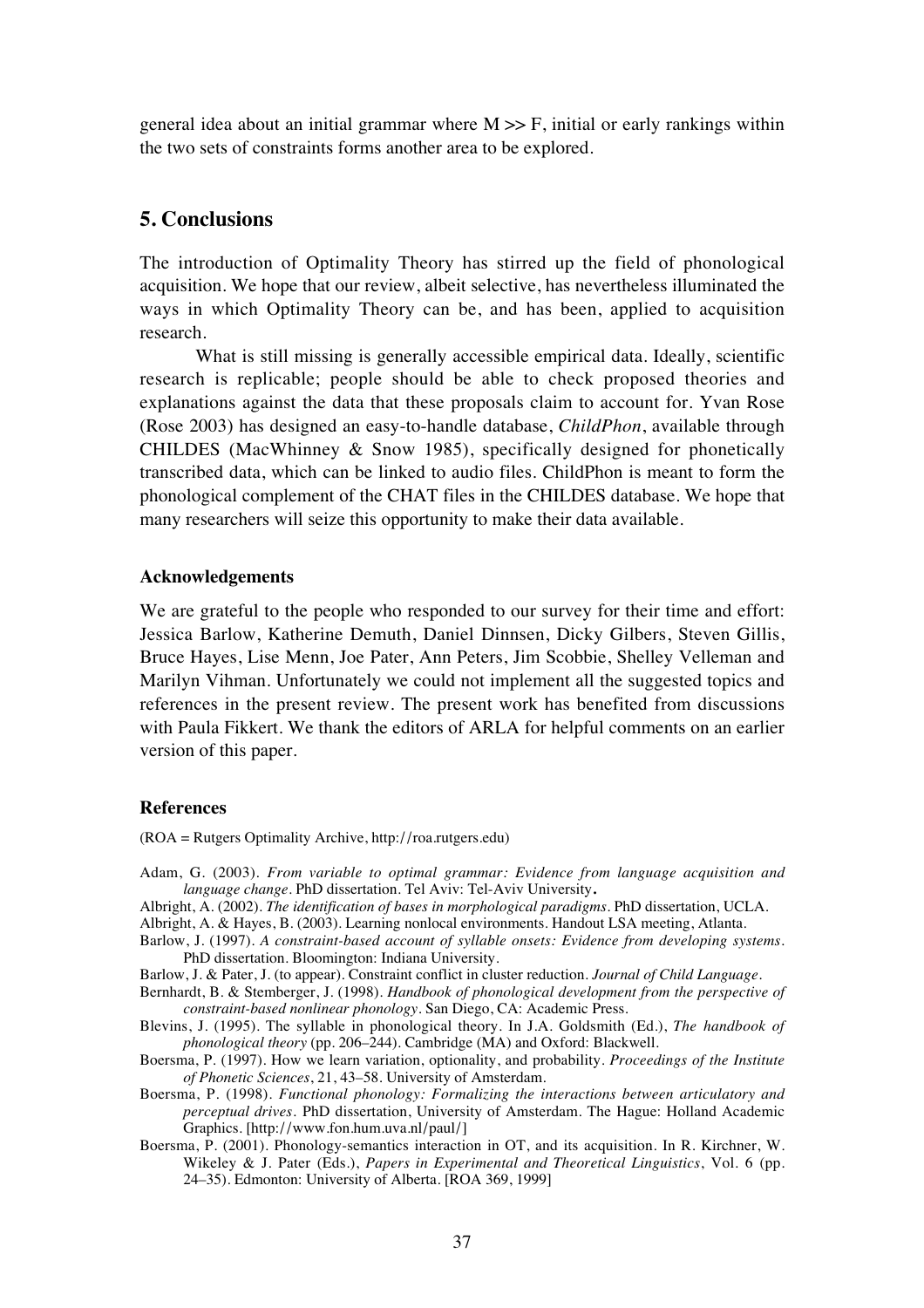Boersma, P. (to appear). Review of Tesar & Smolensky (2000). *Phonology*.

- Boersma, P., Escudero, P. & Hayes, R. (2003). Learning abstract phonological from auditory phonetic categories: An integrated model for the acquisition of language-specific sound categories. *Proceedings of the 15th International Congress of Phonetic Sciences* (pp. 1013–1016). [ROA 585]
- Boersma, P. & Hayes, B. (2001). Empirical tests of the Gradual Learning Algorithm. *Linguistic Inquiry*, 32, 45–86.
- Boersma, P. & Levelt, C. (2000). Gradual constraint-ranking learning algorithm predicts acquisition order. In E.V. Clark (Ed.), *Proceedings of the 30th Child Language Research Forum* (pp. 229–237). Stanford, CA: CSLI. [ROA 361, 1999]
- Clark, R. & Roberts, I. (1993). A computational model of language learnability and language change. *Linguistic Inquiry*, 24, 299–345.
- Curtin, S. & Zuraw, K. (2002). Explaining constraint demotion in a developing system. In B. Skarabela, S. Fish, and A.H.-J. Do (Eds.), *Proceedings of the 26th annual Boston University Conference on Language Development* (pp. 118–129). Somerville, MA: Cascadilla Press.
- Demuth, K. (1995a). Markedness and the development of prosodic structure. In J. Beckman (Ed.), *Proceedings of the North East Linguistic Society 25* (pp. 13–25). Amherst, MA: GSLA.
- Demuth, K. (1995b). Stages in the acquisition of prosodic structure. In E. Clark (Ed.), *Proceedings of the 27th Child Language Research Forum* (pp. 39–48). Stanford, CA: CSLI.
- Demuth, K. (1996). Alignment, stress and parsing in early phonological words. In B. Bernhardt, J. Gilbert & D. Ingram (Eds.), *Proceedings of the UBC International Conference on Phonological Acquisition* (pp. 113–124). Somerville, MA: Cascadilla Press.
- Dinnsen, D.A., & McGarrity, L. (1999). Variation in emerging faithfulness in phonological acquisition. In A. Greenhill, H. Littlefield & C. Tano (Eds.), *Proceedings of the 23rd annual Boston University Conference on Language Development* (pp. 172–183). Somerville, MA: Cascadilla Press.
- Dinnsen, D. & O'Connor, K. (2001). Typological predictions in developmental phonology. *Journal of Child Language*, 28, 597–628.
- Dinnsen, D., O'Connor, K. & Gierut, J. (2001). The puzzle-puddle-pickle problem and the Duke-of-York gambit in acquisition, *Journal of Linguistics*, 37, 503–525.
- Dresher, B.E. (1999). Charting the learning path: Cues to parameter setting. *Linguistic Inquiry*, 30, 27–67.
- Dresher, B.E. & Kaye, J. (1990). A computational learning model for metrical theory. *Cognition*, 34, 134–195.
- Eimas, P., Siqueland, E., Jusczyk, P. & Vigorito, J. (1971). Speech perception in infants. *Science*, 171, 303–306.
- Escudero, P. & Boersma, P. (2003). Modelling the perceptual development of phonological contrasts with Optimality Theory and the Gradual Learning Algorithm. In S. Arunachalam, E. Kaiser & A. Williams (Eds.), *Proceedings of the 25th Annual Penn Linguistics Colloquium*. *Penn Working Papers in Linguistics* 8.1 (pp. 71–85). [ROA 439, 2001]
- Fikkert, P. (1994). *On the acquisition of prosodic structure*. HIL Dissertations in Linguistics 6. The Hague: Holland Academic Graphics.
- Fikkert, P. & Levelt, C. (2002). Putting Place into place. Paper presented at the GLOW workshop on the acquisition of phonology, April 13, 2002, Utrecht.
- Fikkert, P., Levelt, C. & Van de Weijer, Joost (2003). The infuence of Child Directed Speech (CDS) on the nature of Consonant Harmony. Paper presented at GALA 5, Utrecht.
- Gibson, E. & Wexler, K. (1994). Triggers. *Linguistic Inquiry*, 25, 407–454.
- Gierut, J., Morrisette, M. & Champion, A. (1999). Lexical constraints in phonological acquisition. *Journal of Child Language, 26,* 261–294.
- Gilbers, D. (2001). Conflicting phonologically-based and phonetically-based constraints in the analysis of liquid-nasal substitutions. *Clinical Linguistics and Phonetics*, 15.1/2, 23–28.
- Gilbers, D. & Van der Linde, K. (1999). On the acquisition of segments in Optimality Theory: the acquisition of segments as a conflict between correspondence and markedness constraints. In M. Beers & S. Peters (Eds.), *Phonological development: Different perspectives*. *Antwerp Papers in Linguistics* 96 (pp. 33–68).
- Gnanadesikan, A. (1995/to appear). Markedness and faithfulness constraints in child phonology. In R. Kager, J. Pater & W. Zonneveld (Eds.), *Fixing priorities: Constraints in phonological acquisition*. Cambridge: Cambridge University Press. [ROA 67, 1995]
- Goad, H. (1997). Consonant harmony in child language: An optimality theoretic account. In S.J. Hannahs & M. Young-Scholten (Eds.), *Focus on phonological acquisition* (pp. 113–142). Amsterdam: John Benjamins.
- Hale, M. & Reiss, C. (1998). Formal and empirical arguments concerning phonological acquisition. *Linguistic Inquiry*, 29, 656–683.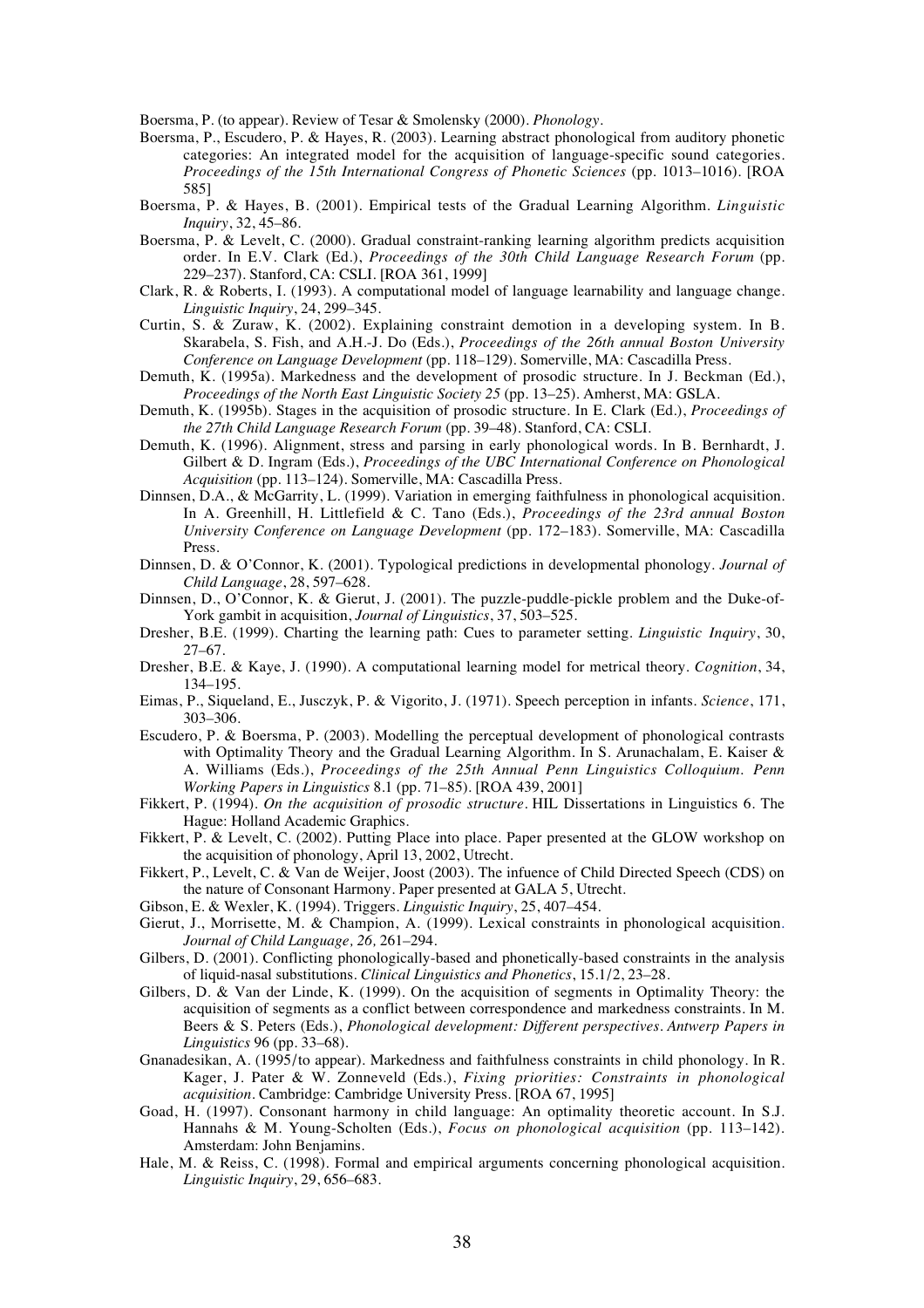- Hallé, P. & de Boysson-Bardies, B. (1996). The format of representation of recognized words in infant's early receptive lexicon. *Infant Behavior and Development*, 19, 463–481.
- Hansson, G. (2000). *Theoretical and typological issues in consonant harmony*. PhD dissertation. Berkeley: University of California.
- Hayes, B. (1999). Phonetically-driven phonology: The role of Optimality Theory and Inductive Grounding. In M. Darnell, E. Moravcsik, M. Noonan, F. Newmeyer & K. Wheatley (Eds.), *Functionalism and Formalism in Linguistics*, Vol. I: *General Papers* (pp. 243–285). Amsterdam: John Benjamins. [ROA 158, 1996]
- Hayes, B. (to appear). Phonological acquisition in OT: The early stages. In R. Kager, J. Pater & W. Zonneveld (Eds.), *Fixing priorities: Constraints in phonological acquisition*. Cambridge: Cambridge University Press. [ROA 327, 1999]
- Inkelas, S. & Rose, Y. (2003). Velar fronting revisited. In B. Beachley, A. Brown & F. Conlin (Eds.), *Proceedings of the 27th annual Boston University Conference on Language Development* (pp. 334–345). Somerville, MA: Cascadilla Press.
- Jäger, G. (to appear). Learning constraint sub-hierarchies: The Bidirectional Gradual Learning Algorithm. In H. Zeevat & R. Blutner (Eds.), *Optimality Theory and pragmatics*. Palgrave Macmillan. [ROA 544, 2002]
- Jakobson, R. (1941). *Kindersprache, Aphasie und allgemeine Lautgesetze*. Uppsala. Translated into English (1968) as *Child language, aphasia and phonological universals*. The Hague: Mouton.
- Jongstra, W. (2003). *Variation in reduction strategies of Dutch word-initial consonant clusters*. PhD dissertation. Toronto: Toronto University Working Papers.
- Joppen, S. & Grijzenhout, J. (1999). First steps in the acquisition of German phonology: A case study. [ROA 304].
- Joppen, S. & Grijzenhout, J. (2000). First steps in the acquisition of German consonants: Minimal constraint demotion. [ROA 400].
- Jusczyk, P. (1997). *The discovery of spoken language*. Cambridge, MA: MIT Press.
- Jusczyk, P., Houston, D. & Newsome, M. (1999). The beginnings of word segmentation in Englishlearning infants. *Cognitive Psychology*, 39, 159–207.
- Kiparsky P. & Menn, L. (1977). On the acquisition of phonology. In J. Macnamara (Ed.), *Language learning and thought* (pp. 47–78). New York: Academic Press.
- Kirk, C. & Demuth, K. (2003). Onset/coda asymmetries in the acquisition of clusters. In B. Beachley, A. Brown & F. Conlin (Eds.), *Proceedings of the 27th annual Boston University Conference on Language Development* (pp. 437–448). Somerville, MA: Cascadilla Press.
- Kuhl, P. (1991). Human adults and human infants show a "perceptual magnet effect" for the prototypes of speech categories, monkeys do not. *Perception and Psychophysics*, 50, 93–107.
- Levelt, C. (1994). *On the acquisition of Place*. HIL Dissertations in Linguistics 8. The Hague: Holland Academic Graphics.
- Levelt, C. (1995). Unfaithful kids: Place of Articulation patterns in early child language. Paper presented at the University of Pennsylvania, October 13, 1995.
- Levelt, C., Schiller, N. & Levelt, W. (2000). The acquisition of syllable types. *Language Acquisition,* 8.3, 237–264.
- Levelt, C. & Van de Vijver, R. (to appear). Syllable types in cross-linguistic and developmental grammars. In R. Kager, J. Pater & W. Zonneveld (Eds.), *Fixing priorities: Constraints in phonological acquisition*. Cambridge: Cambridge University Press.
- Lléo, C. (2001). The interface of phonology and morphology: The emergence of the article in early acquisition of Spanish and German. In J. Weissenborn & B. Höhle (Eds.), *Approaches to bootstrapping: Phonological, syntactic and neurophysiological aspects of early language acquisition*. Amsterdam: John Benjamins.
- Lleó, C. & Demuth, K. (1999). Prosodic constraints on the emergence of grammatical morphemes: Crosslinguistic evidence from Germanic and Romance languages. In A. Greenhill, H. Littlefield & C. Tano (Eds.), *Proceedings of the 23th annual Boston University Conference on Language Development* (pp. 407-418). Somerville, MA: Cascadilla Press.
- Macken, M. (1980). The child's lexical representation: the 'puzzle–puddle–pickle' evidence. *Journal of Linguistics*, 16, 1–17.
- MacWinney, B. & Snow, C. (1985). The Child Language Exchange System. *Journal of Child Language*, 12, 271–296.
- Maye, J. & Gerken, L. (2000). Learning phonemes without minimal pairs. In S. C. Howell, S. Fish & T. Keith-Lucas (Eds.), *Proceedings of the 24th annual Boston University Conference on Language Development* (pp. 522–533). Somerville, MA: Cascadilla Press.
- McCarthy, J. & Prince, A. (1995). Faithfulness and reduplicative identity. In J. Beckman, L. Walsh Dickey & S. Urbanczyk (Eds.), *Papers in Optimality Theory*. University of Massachusetts Occasional Papers 18 (pp. 249–384). Amherst, MA: Graduate Linguistic Student Association. [ROA 60]